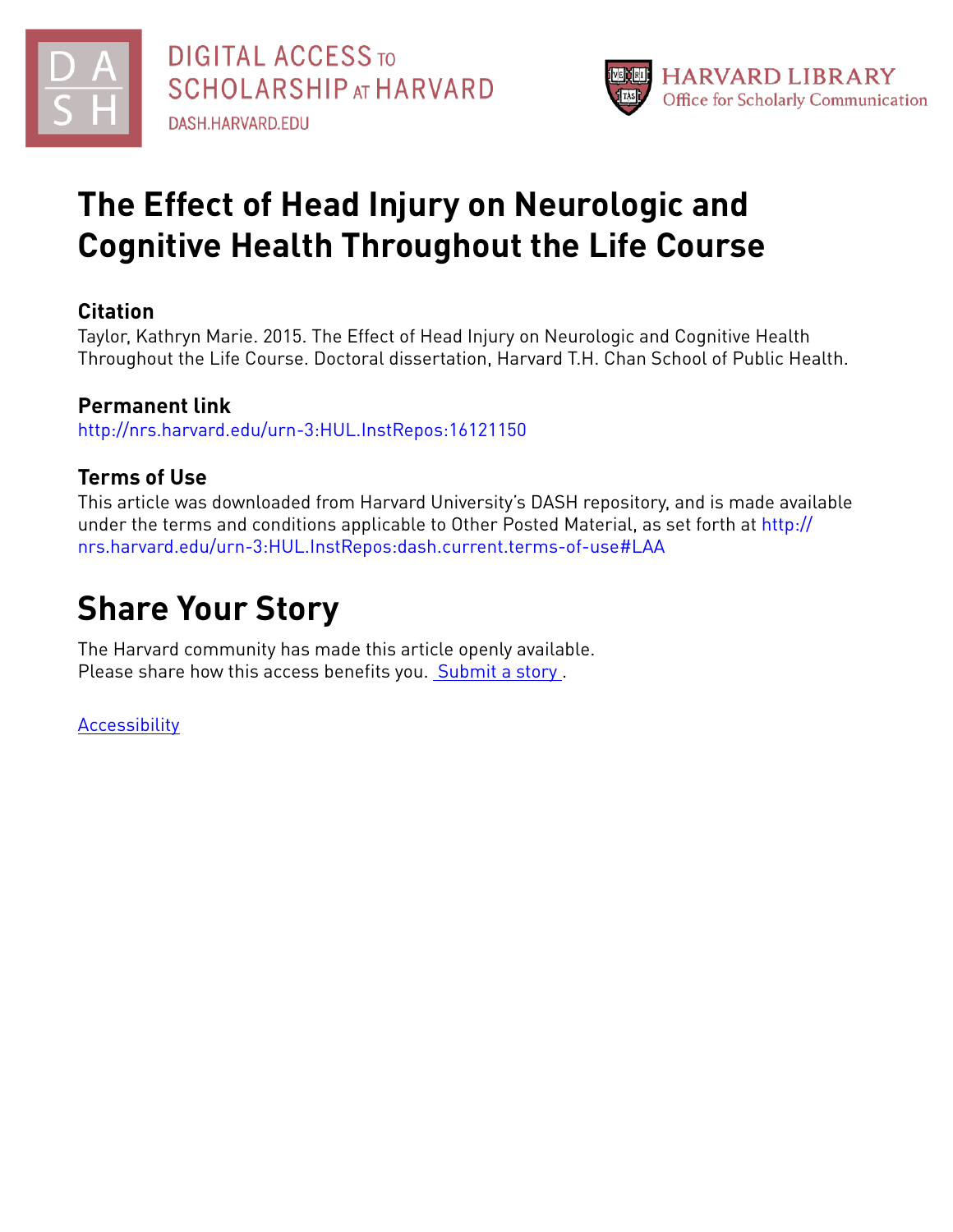#### THE EFFECT OF HEAD INJURY ON NEUROLOGIC AND COGNITIVE HEALTH THROUGHOUT THE LIFE COURSE

#### KATHRYN MARIE TAYLOR

A Dissertation Submitted to the Faculty of

The Harvard T.H. Chan School of Public Health

in Partial Fulfillment of the Requirements

for the Degree of Doctor of Science

in the Department of Environmental Health

Harvard University

Boston, Massachusetts.

May 2015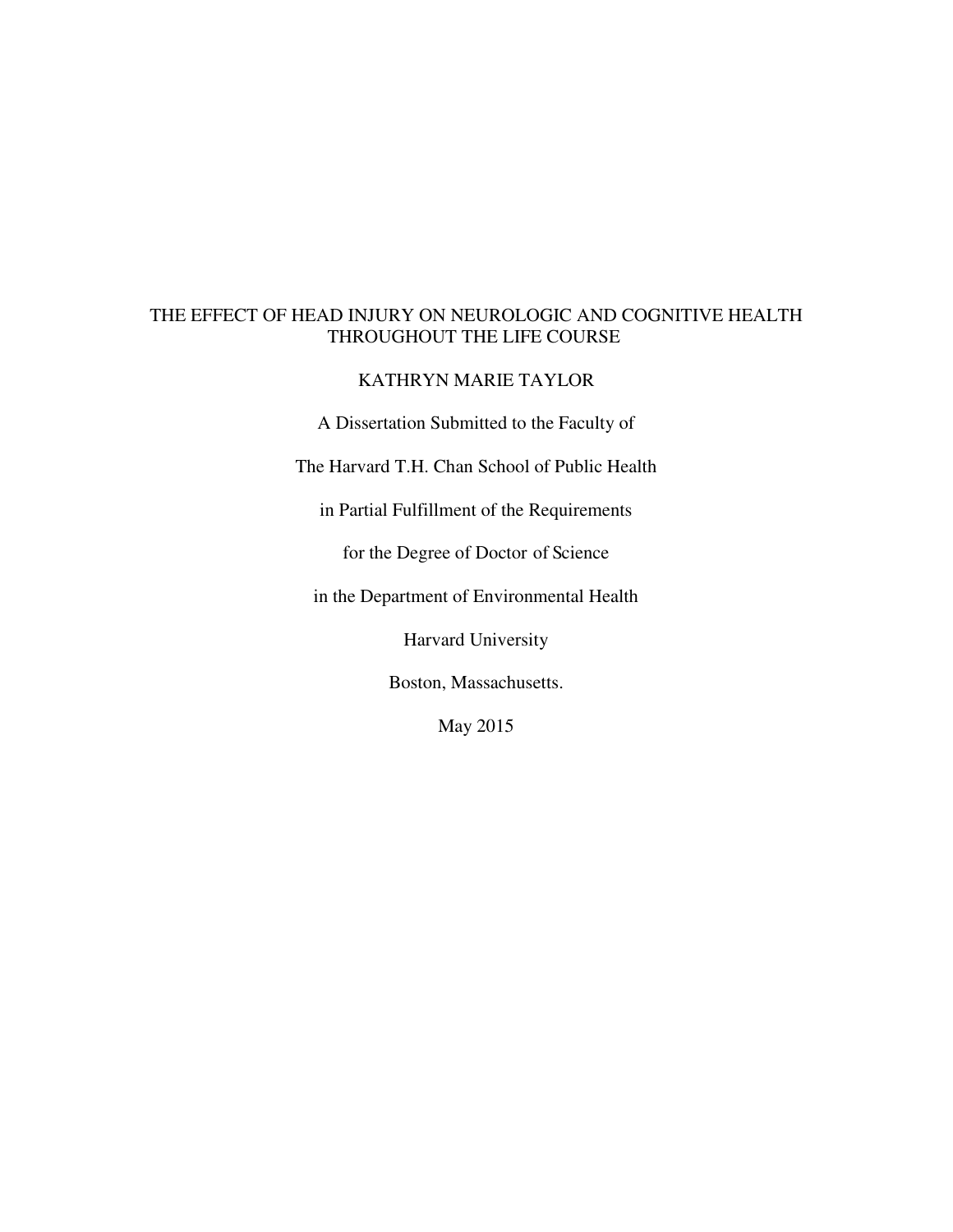### THE EFFECT OF HEAD INJURY ON NEUROLOGIC AND COGNITIVE HEALTH THROUGHOUT THE LIFE COURSE

#### **Abstract**

 Recent studies touting the potential long term negative effects of traumatic brain injuries have pushed these injuries in the forefront of public health concern. There is particular concern of whether or not there is a time window where these injuries are more dangerous. Using robust methods, our research suggests that early life head injuries tend to have worse effects on a latent outcome like the development of Parkinson's disease, as well as on a relatively short term outcome like cognitive function. For both of these outcomes this dissertation evaluated how the timing of head injuries in conjunction with disease onset or cognitive measurement may impact results. But after considering these time effects, a younger age at first head injury was still associated with adverse neurological effects. It is hypothesized that a head injury during key developmental time periods may actually serve to disrupt developmental processes. This disruption in these processes can potentially have both long term and permanent negative effects on brain function.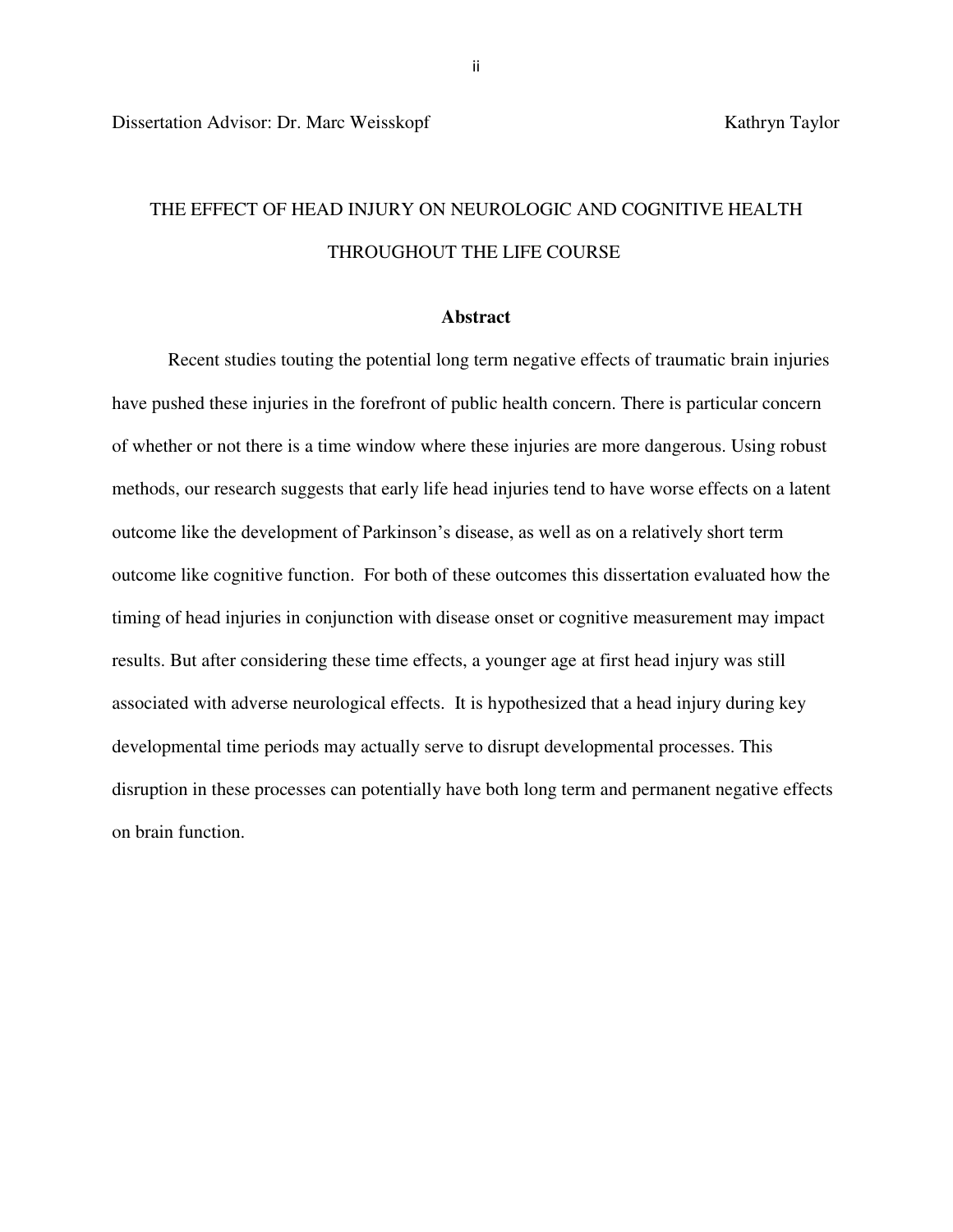# **TABLE OF CONTENTS**

### 2 THE IMPACT OF TEMPORAL EFFECTS OF CONCUSSIONS ON PRE-SEASON

| NEUROPSYCHOLOGICAL TESTS IN A COHORT OF ADOLESCENT ATHLETES  14                 |  |
|---------------------------------------------------------------------------------|--|
|                                                                                 |  |
|                                                                                 |  |
|                                                                                 |  |
|                                                                                 |  |
|                                                                                 |  |
| 3 THE IMPACT OF CONCUSSION HISTORY ON COGNITIVE CHANGE IN AN ADOLESCENT ATHLETE |  |
|                                                                                 |  |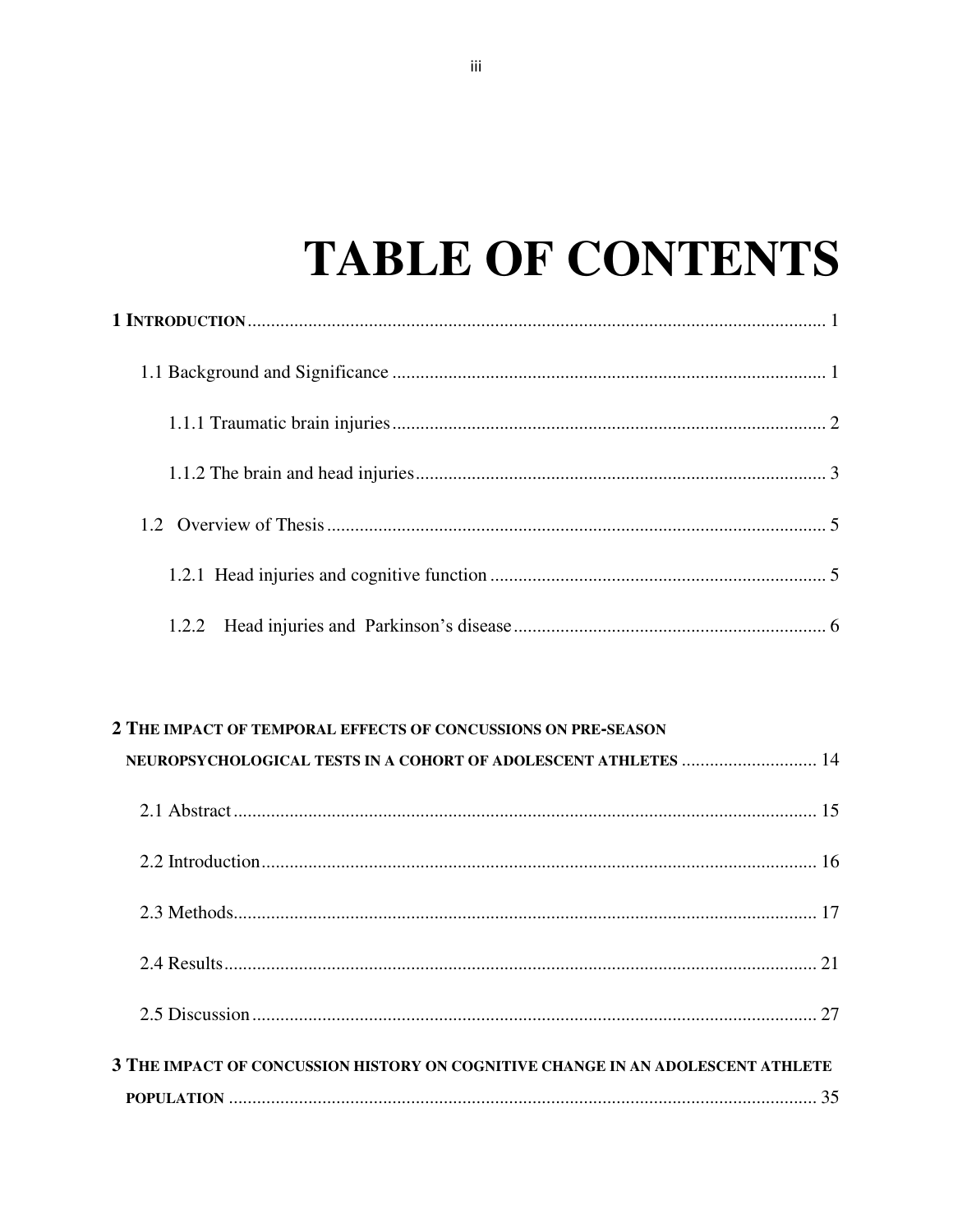### **4 HEAD INJURY AT EARLY AGES IS ASSOCIATED WITH RISK OF PARKINSON'S DISEASE ............ 52**

|--|--|--|--|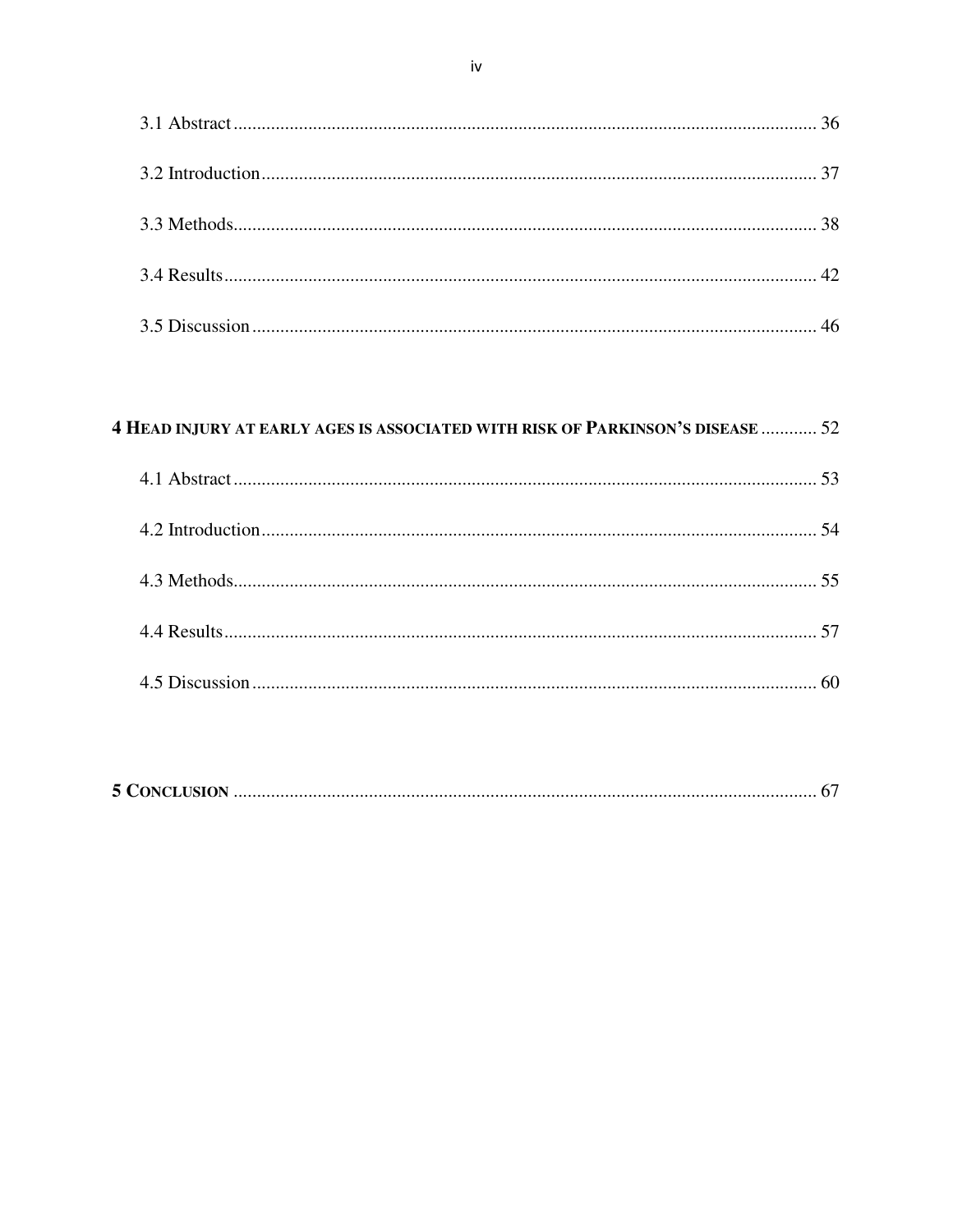# **LIST OF FIGURES**

| 2.1 | The impact of time (years) since last concussion from the test date on the z-score         |
|-----|--------------------------------------------------------------------------------------------|
|     | standardized baseline score for global cognitive function and each domain-specific         |
|     |                                                                                            |
| 2.2 | The impact of age (year) at first injury on the z-score standardized baseline score for    |
|     |                                                                                            |
| 3.1 | The impact of time (years) since last concussion in years on the z-score standardized      |
|     |                                                                                            |
| 4.1 | Association between head injury with loss of consciousness and Parkinson's disease by      |
|     | the age at which the first head injury occurred when excluding injuries occurring up to 10 |
|     |                                                                                            |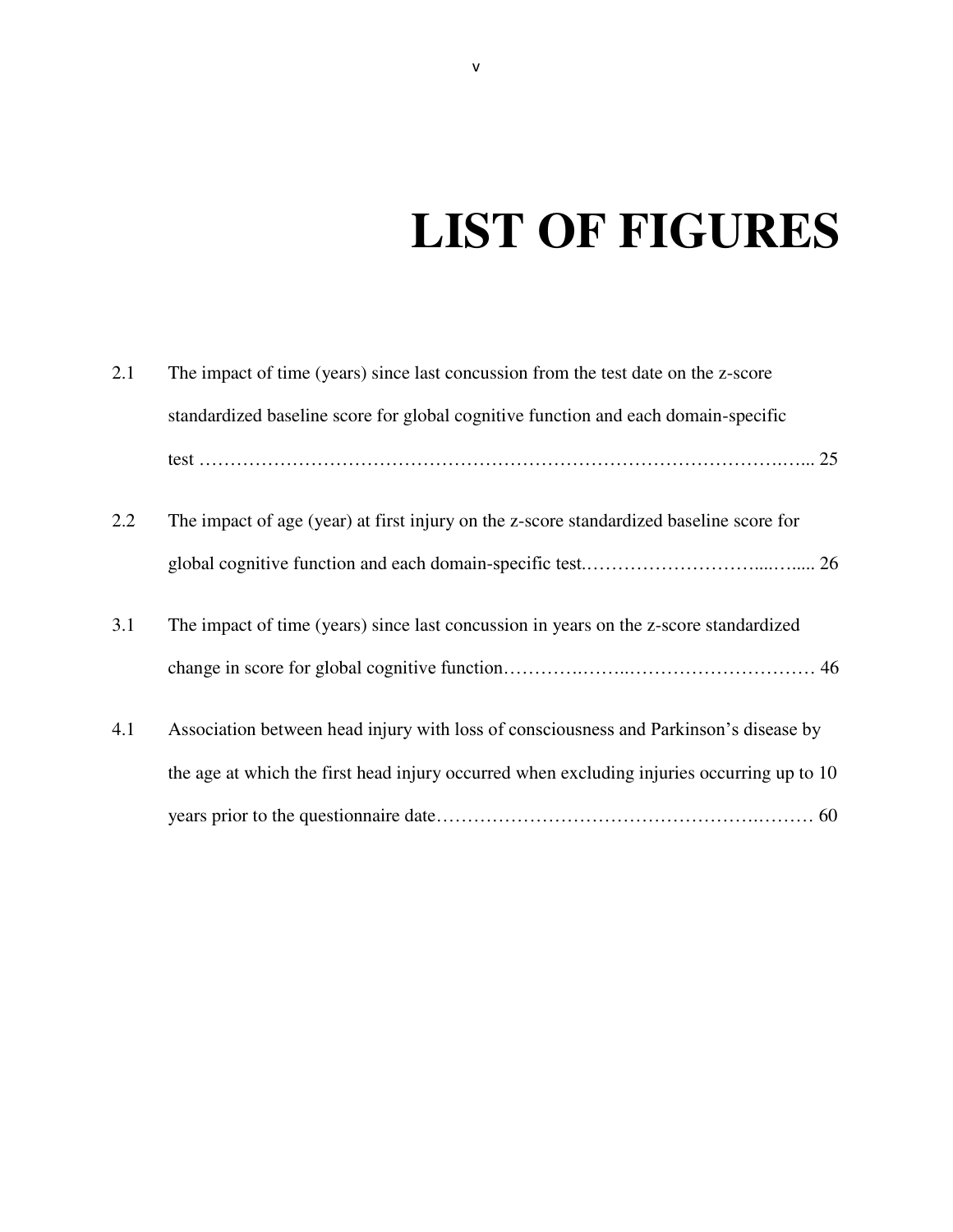# **LIST OF TABLES**

| 2.1 |                                                                                          |
|-----|------------------------------------------------------------------------------------------|
| 2.2 | Mean difference in cognitive test score (standardized units) between those with and      |
|     |                                                                                          |
| 2.3 |                                                                                          |
| 3.1 |                                                                                          |
| 3.2 | Mean change cognitive test standardized units comparing ever having a concussion to      |
|     | never having a concussion broken down by individuals who had head injuries within 6      |
|     | months of their first test and individuals who had a concussion more than 6 months prior |
|     |                                                                                          |
| 3.3 | Mean change cognitive test standardized units comparing ever having a concussion to      |
|     | never having a concussion broken down by individuals who had head injuries within 6      |
|     | months of their first test and individuals who had a concussion more than 6 months prior |
|     |                                                                                          |
| 4.1 |                                                                                          |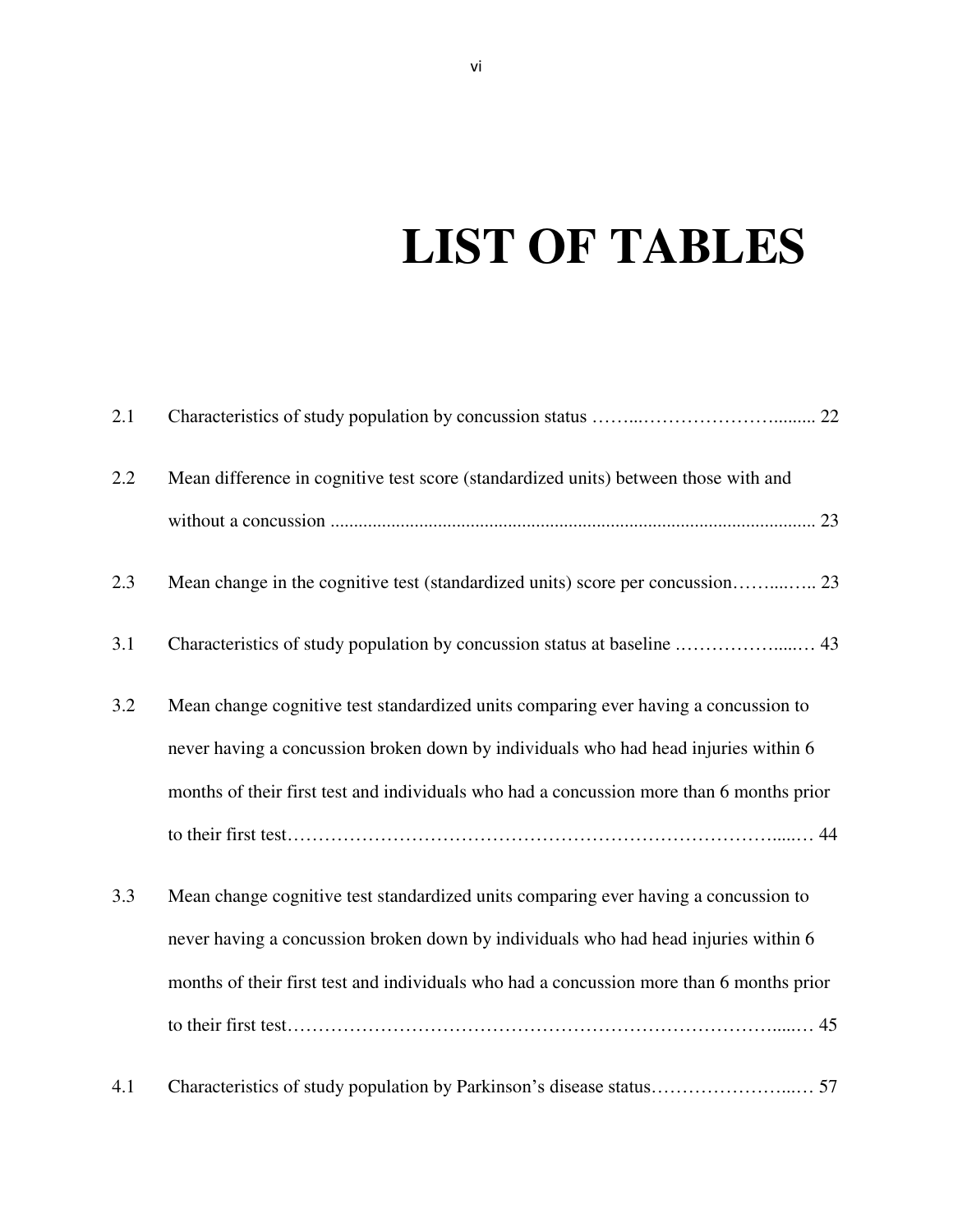| 4.2 |                                                                                  |  |
|-----|----------------------------------------------------------------------------------|--|
| 4.3 | Adjusted odds ratio for PD by history of head injury with loss of consciousness, |  |
|     |                                                                                  |  |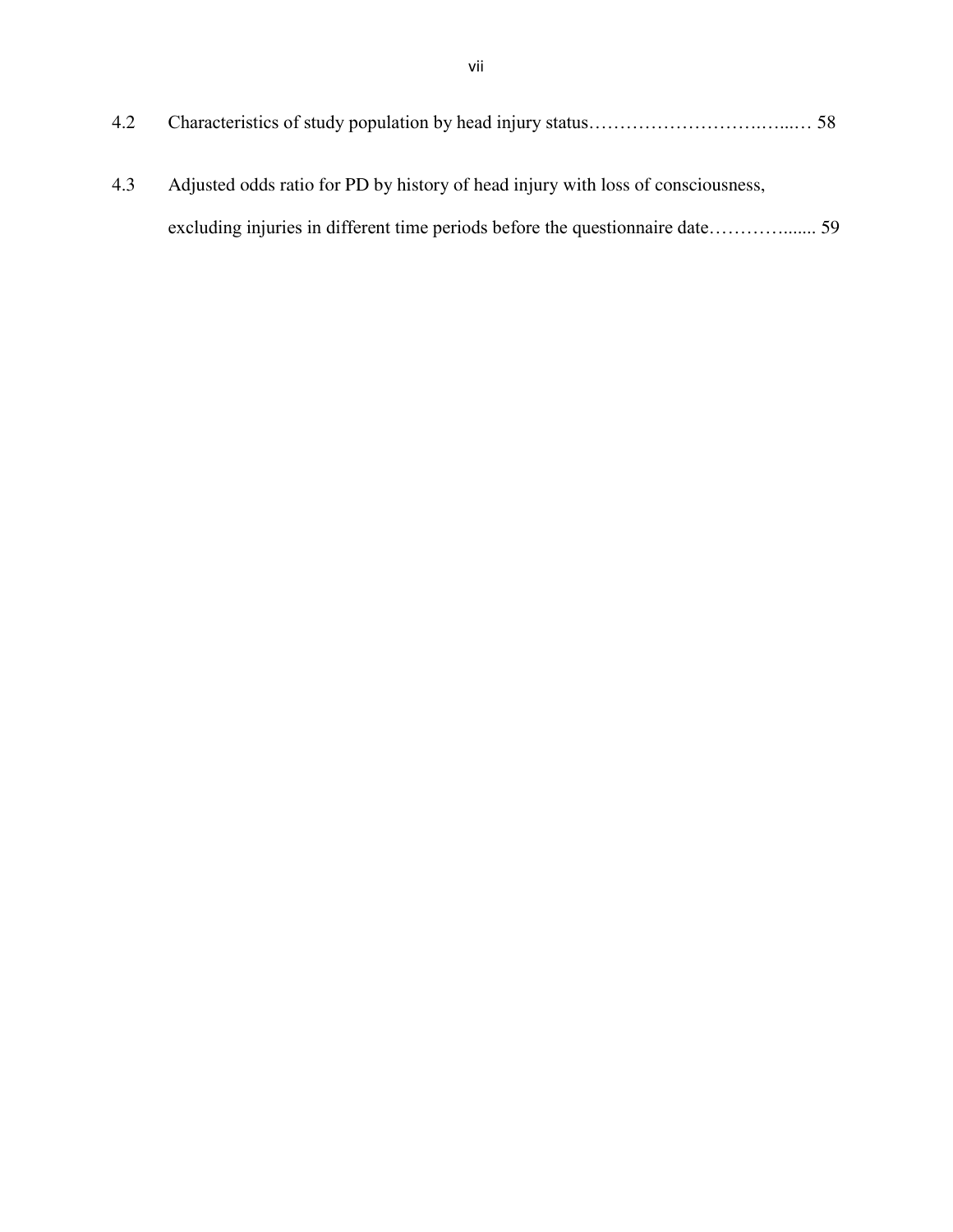Dedicated to my Grandmothers, Ines Taylor and Francis Zamora, For always believing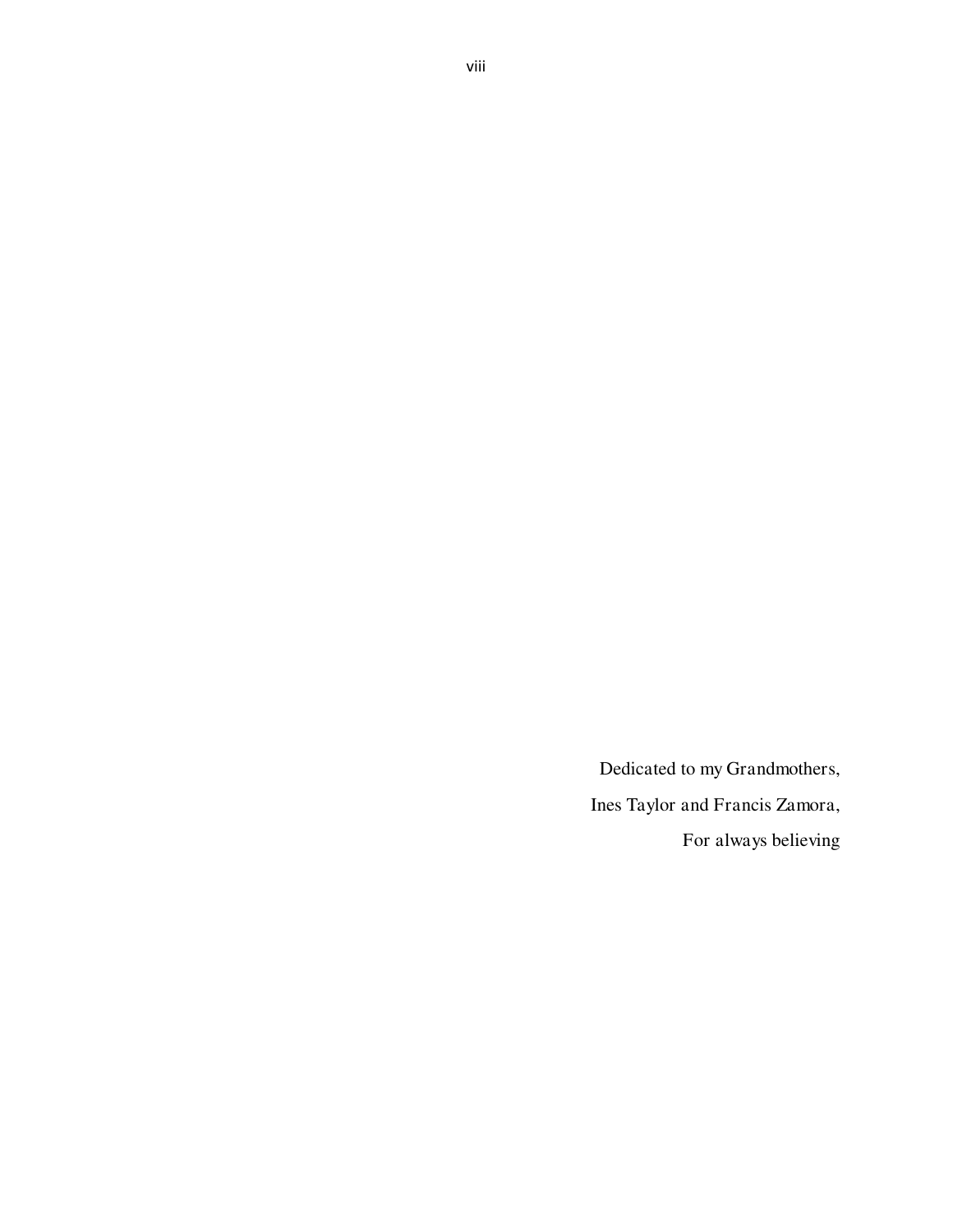# **ACKNOWLEDGMENTS**

I would first like to express my appreciation and thanks to my advisor, Dr. Marc Weisskopf, for his time and support during the development of this dissertation. Marc had a great way of balancing research oversight as my academic advisor while giving me the freedom to explore and pursue different research routes. His dedication to his lab group and excitement for epidemiologic methods has been nothing but inspirational, and I hope to use this example as I begin my research career.

I would like to thank my dissertation committee members for their time spent at our committee meetings and their insightful comments which made this dissertation possible. I was very fortunate to have a committee with such diverse expertise. I would like to thank Dr. David Bellinger for his insight into the very complex world of child neuropsychology. Dr. Brent Coull, thank you for taking difficult biostatistics concepts and making them feel very approachable. Finally, I would like to give a special thank you to Dr. Jack Dennerlein for helping me to conceptualize how to define injury as it pertained to this dissertation. I would also like to thank him for giving me the opportunity to be a part of his research lab. I learned a lot about study design and what it means to carry out a study after the design phase.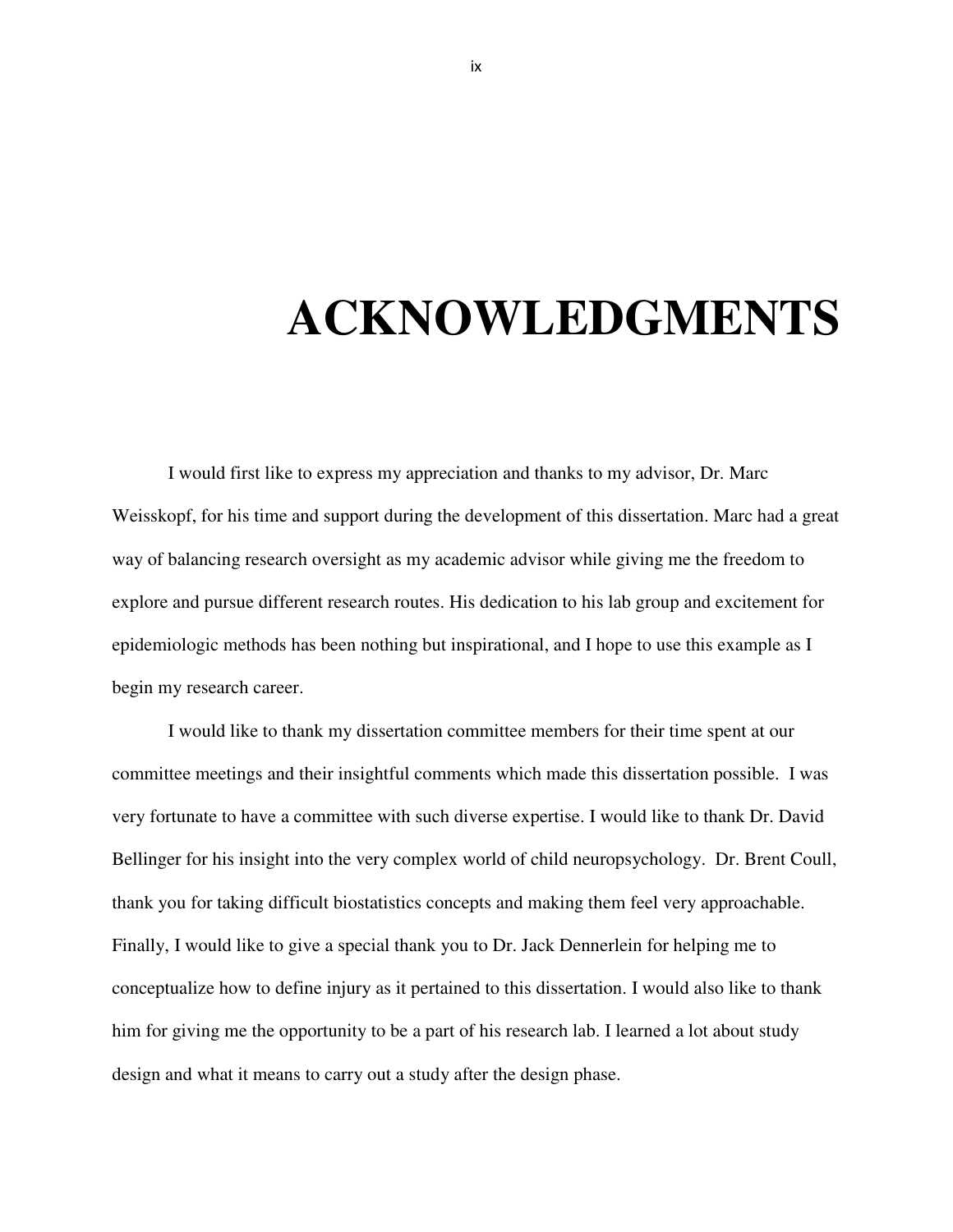During my time at the Harvard Chan School, I have been so fortunate to have been surrounded by such supportive and amazing researchers. I would like to thank the past and present members of the Weisskopf lab group, for all of the lively debates at group meetings, for your comments during practice talks and for showing me how bad I am at darts during lab outings. I also want to specifically acknowledge Dr. Marianthi Kioumourtzoglou, who dedicated way too much of her time to my dissertation process. I want to thank her for pushing me to really think about the question that my analysis plan was actually answering and also to thank you for being a great friend.

 I would like to gratefully acknowledge my funding sources while a doctoral student. This includes the Harvard Education Resource Center training grant (T42 OH008416) directed by Dr. David Christiani and the Initiative to Maximize Student Diversity training grant (R25 GM055353) led by Drs. Ichiro Kawachi and Stephen Gillman. A special thank you to the Environmental Health department at the school for giving me my first job when I moved here and for always being so supportive.

 Thank you to all of the friends I have made while in school. I moved to Boston not knowing anyone and now I feel like I have a second family. I want to thank everyone for the impromptu dance parties, the family dinners, Friday morning breakfasts, the study sessions, trashy TV nights, trips abroad and for just being good people.

 Finally, I want to thank my family. To my siblings, Christie, Robert and Cassie, thank you for keeping me grounded and for always being there to make me laugh. To my Parents, thank you for all the sacrifices you made so that I could get to this point and thank you for your unwavering support. To my Grandmas, thank you for showing me what it means to be a strong independent woman, I am humbled by your example.

x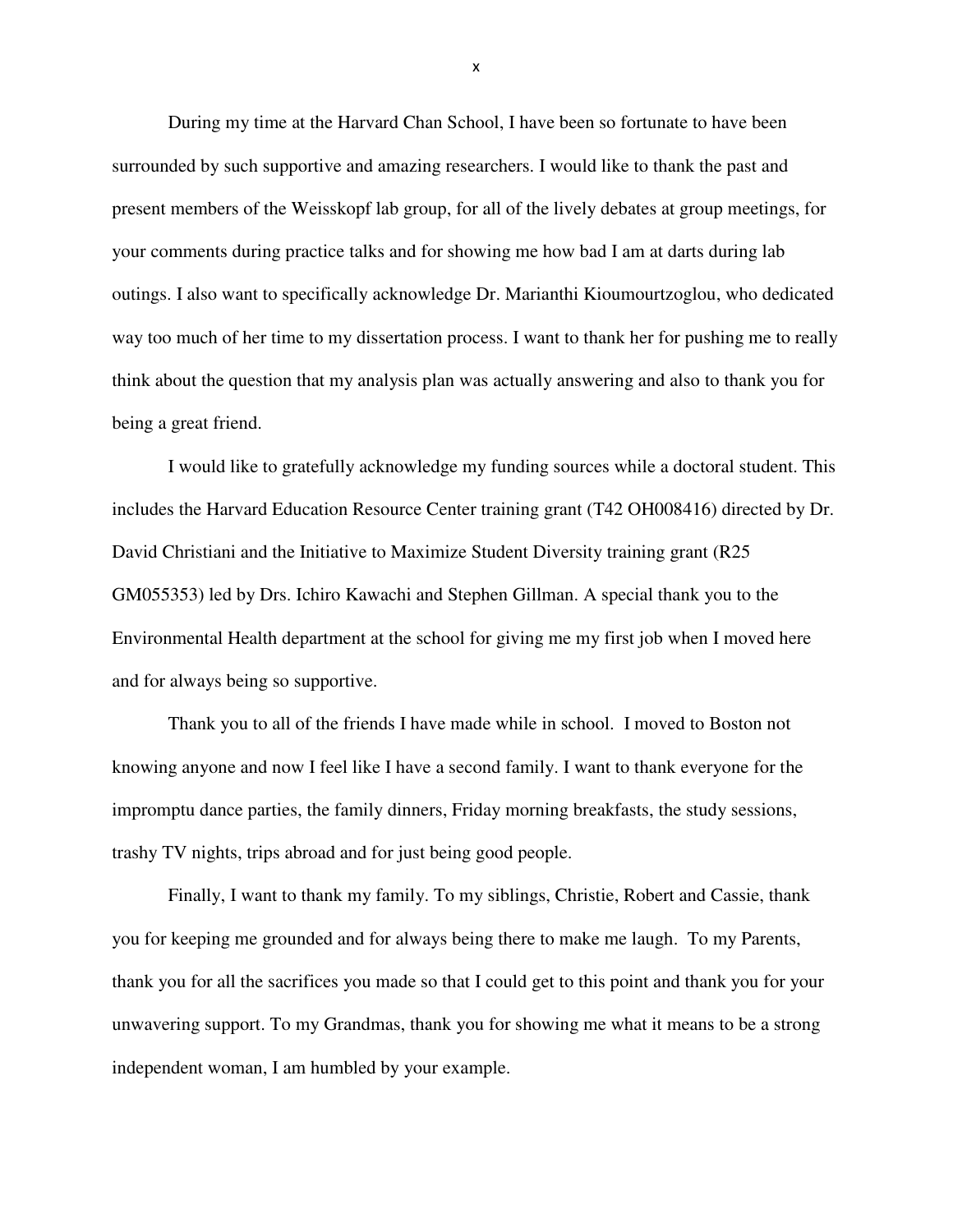# **CHAPTER 1**

#### **1 Introduction:**

#### **1.1 Background and Significance**

There has been increased media attention on the growing prevalence of traumatic brain injuries (TBIs). Combining the increased prevalence of head injuries with their potential for long-lasting neurological damage even with milder forms of head injuries, these injuries once thought innocuous are now being pushed to the forefront of public health concerns. A growing number of medical bodies have issued statements touting the potential repercussions of head injuries with the consensus that there is not enough research evaluating the long-term effects of head injury nor is there sufficient research focused particularly on head injuries in children and adolescents<sup>1-3</sup>. In May 2014, recognizing the growing concern about head injuries in the United States, the White House held a widely publicized summit on sports-related concussions. The impetus for the summit was a recognition of the lack of research on the subject, leading to an inability to make definitive policy decisions<sup>4</sup>. Given this void of information, there is a critical need for head injury related research.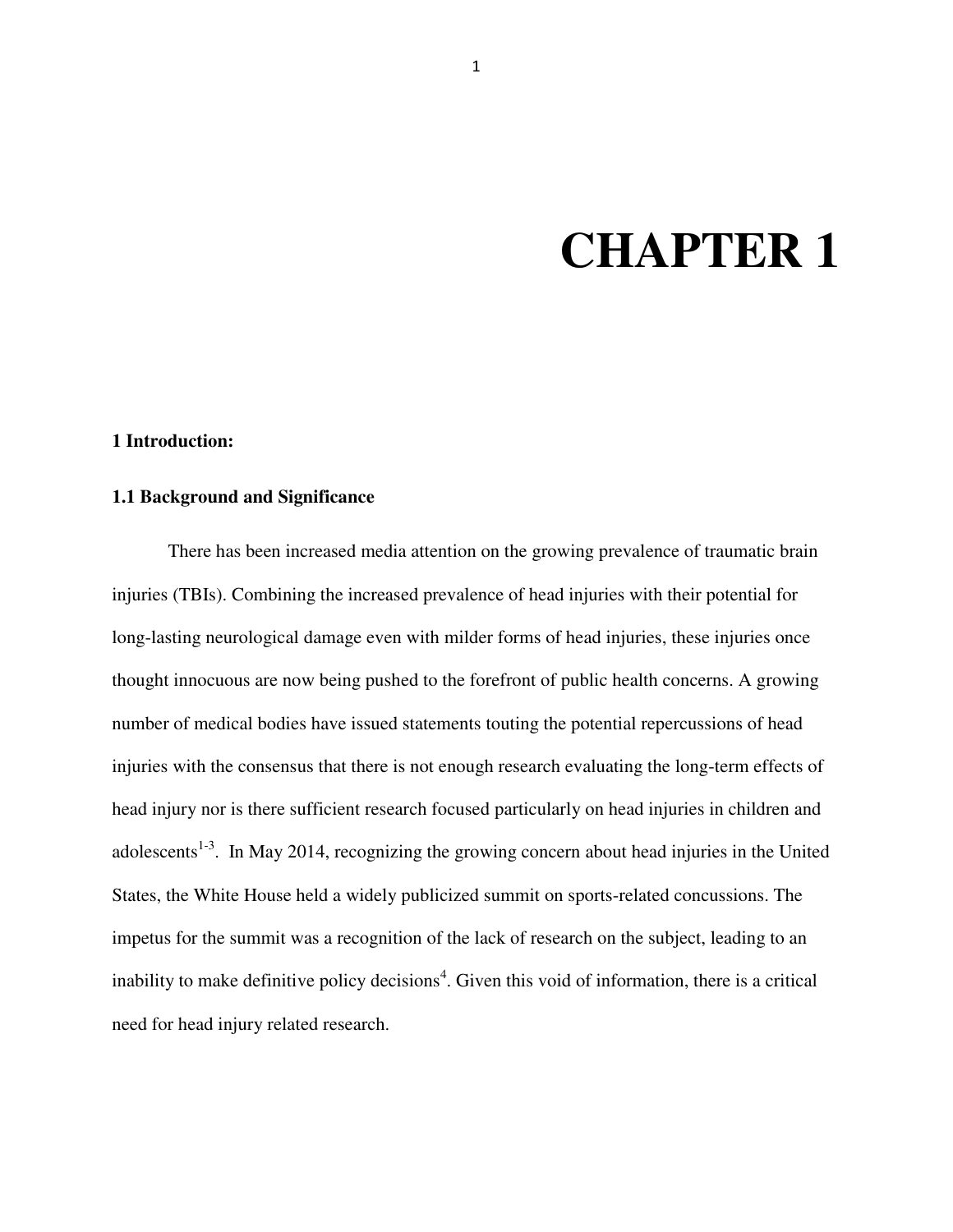#### **1.1.1 Traumatic Brain Injuries**

Traumatic brain injuries are defined as any blow, bump or collision with the head, neck or elsewhere on the body that has enough force to result in abnormal brain function. In the United States, the Center for Disease Control estimated that 2.5 million people visited the hospital for TBI-related effects. The trend over the past couple of years suggests that these numbers are increasing annually<sup>5</sup>. Head injury incidence by age is bimodal with head injuries primarily occurring between the ages of  $0-14$  and in those 65 or older<sup>6</sup>. Within those who present to a hospital with a TBI, the vast majority are designated as having a mild traumatic brain injury  $(mTBI)$ , also commonly referred to as a concussion<sup>7</sup>. However, the accuracy of these numbers is disputed given that head injuries tend to be under-reported $8.9$ .

Many factors influence the risk of mTBIs. These include but are not limited to gender, socioeconomic status and participation in certain sports. There is a reported difference between the rate and severity of mTBIs between males and females. In the literature, women tend to have higher incidence of head injuries than men when they are compared using sports that both men and women play<sup>10,11</sup>. This may be due to differences in gender norms regarding likelihood of reporting injuries in general. However, there is also reason to believe that physiologic differences such as neck strength, differences in sex hormones, and metabolic differences may also be important contributors for the observed gender differences<sup>12</sup>. Socioeconomic status has an inverse relationship with the rate of injury<sup>13</sup>. There are many proposed mechanisms for this including higher exposure to violence, increased risk of motor vehicle accidents and favorable selection of injury prone sports<sup>14,15</sup>. In children and adolescents, sports—specifically contact sports such as football, hockey and soccer—have been a significant risk factor for mTBIs.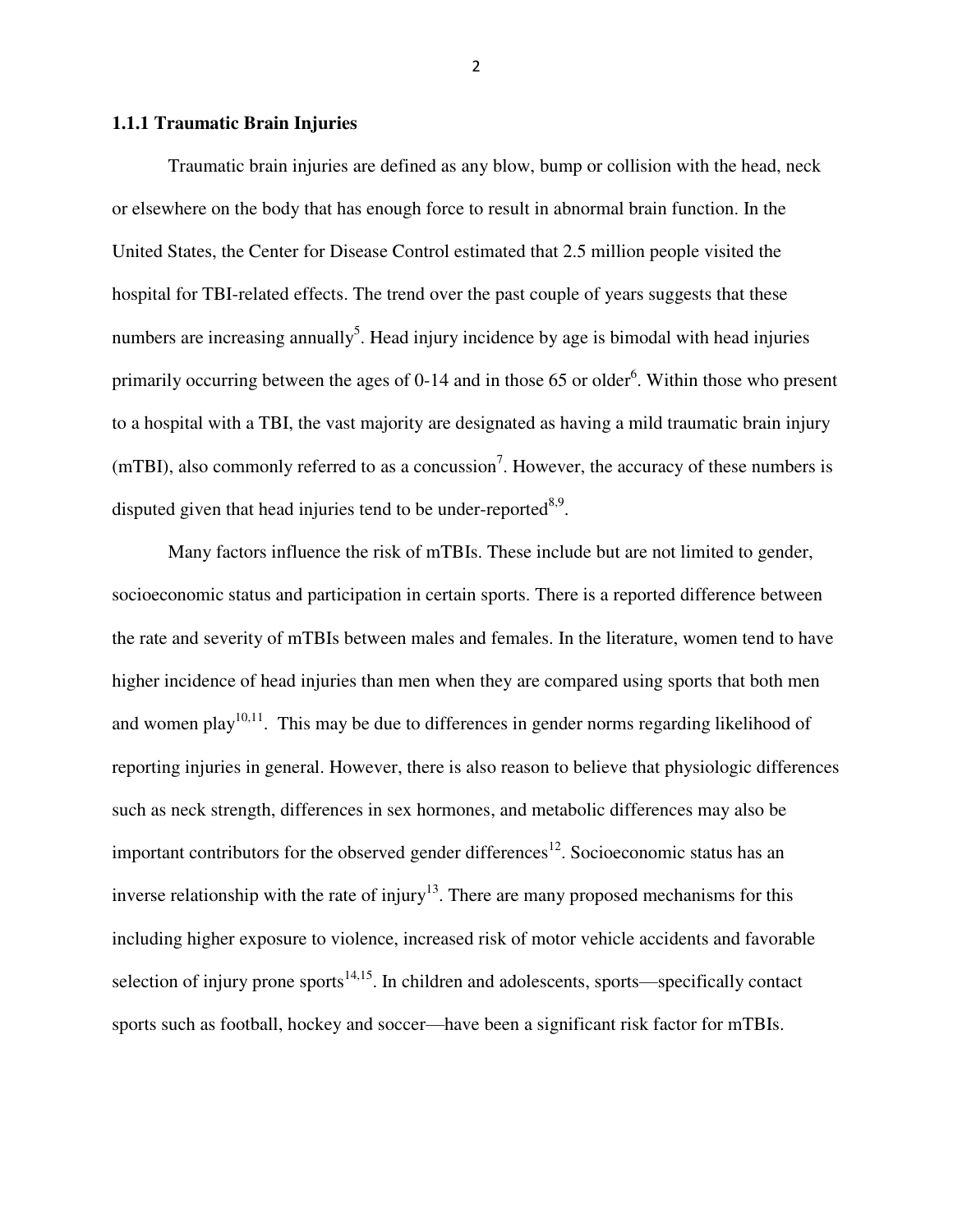Sports related head injuries have been given a great deal of attention in the past several years. This is primarily attributable to notable former athletes who have allegedly been affected negatively by their past head injuries. There has been increased concern for head injuries in athletes especially following the discovery of chronic traumatic encephalopathy (CTE) in former football, baseball and hockey player's brains<sup>16-18</sup>. CTE development is associated with having a repeated injuries to the brain<sup>19</sup>. Athletes are an ideal population for studying the effects of head injuries because of the particularly high incidence of head injury throughout most athletes' athletic careers. However, given that head injuries are not exclusively an issue for professional athletes, head injury research should also expand to the general population.

#### **1.1.2 The brain and head injuries**

Brain development starts prenatally and continues into adulthood. Because of the brain's importance, there are many anatomical and physiologic mechanisms in place to help protect it. For example the brain is surrounded by an external hard skull and has a selectively permeable barrier known as the blood brain barrier that protects the brain from exogenous agents in the  $body^{20,21}$ . However, even with these protective mechanisms, the brain has been shown to be susceptible to environmental exposures such as pesticides and particulate matter. These exposures have been shown to induce brain inflammation, atypical neurodegeneration through chronic microglial activation and targeted loss of the dopaminergic cells<sup>22,23</sup>. Many of these effects have been associated with a variety of neurologic dysfunction and diseases throughout the life course.

Evidence suggests that mechanical injury to the brain can cause neurologic microstructural and physiologic changes which are similar to effects seen with the environmental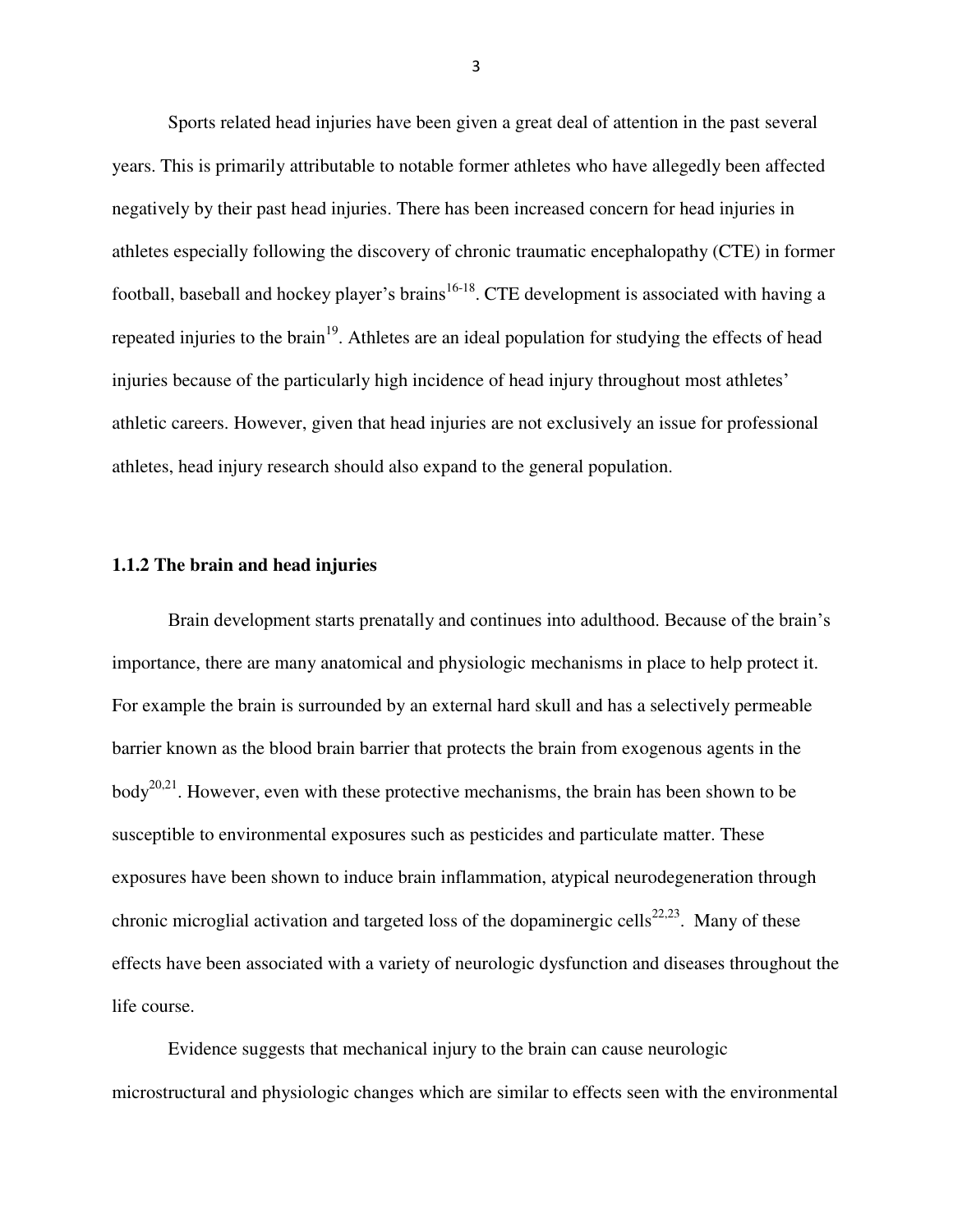exposures mentioned above. These effects can have persistent and sometimes permanent impacts<sup>24,25</sup>. Because of this, there is increased interest on how a brain injury might influence both neurodevelopment and neurodegeneration and what that means for neurologic disease pathology. A brain injury can be separated into two principal stages. The first stage is related to the primary effects of the initial insult which occurs at the moment of the impact. The second stage is related to secondary damages caused by physiologic processes initiated by the effects of the impact<sup>26</sup>.

Until recently, conventional imaging tended to underestimate the extent of damage to the brain caused by traumatic brain injuries. This is particularly true with concussions where concussed brains often appeared to look very similar to healthy brains in basic MRIs and CT scans<sup>27</sup>. With the improvements in functional MRIs, it is now possible to see that following a head injury, there can be white matter damage to the brain which is a result of axonal and myelin  $\cos^{28}$ . During this initial phase of injury, there is increased cerebral edema due to impaired regulation of cerebral blood flow, an increase in the release of excitatory neurons and an increase in permeability of the blood brain barrier<sup>26,29</sup>. This effect is exacerbated by a decrease in metabolic processes in the brain which can impact energy dependent membrane cellular pumps<sup>26</sup>. These initial effects of a head injury are associated with acute symptoms such as loss of consciousness, amnesia, behavioral changes, cognitive impairment, disruption in sleep and headaches<sup>18</sup>.

The physiologic impacts of initial injury create a cascade of events that can have longterm physiologic impacts. There is an influx of microglial cells in the brain which are brought in to clear cellular debris after a head injury. But if these cells respond abnormally, microglial cells can induce a self-perpetuating cycle of neuroinflammation. While the underlying mechanism for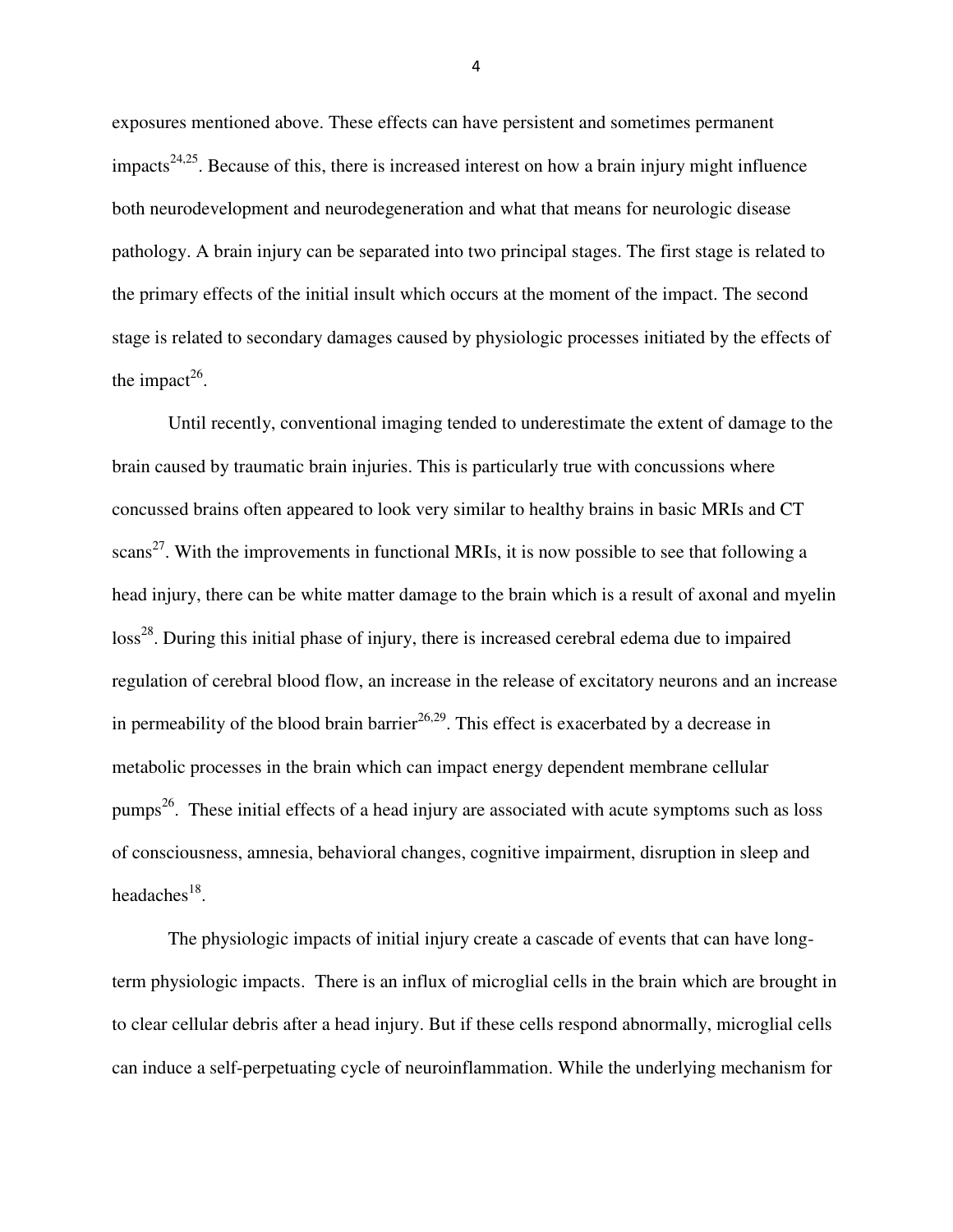this process is poorly understood, chronic brain inflammation has been linked to many neurologic diseases<sup>30</sup>. Another potential long term impact of head injuries is on brain plasticity itself. Brain plasticity is defined as the brain's ability to structurally and functionally adapt to changes in the brain, regardless of their cause. Following a head injury, the brain may attempt to remodel neuronal pathways that are broken down during the injury by using alternative routes of neuronal circuitry. But by taking advantage of these alternative circuits, the brain may not be able to adapt to subsequent changes in the brain related to further head injuries, strokes and other neurologic diseases $^{31,32}$ .

#### **1.2 Overview of Thesis**

There is particular concern as to whether or not there are specific windows of susceptibility for which having a head injury is more dangerous. There is ongoing debate as to whether or not having a head injury in early life is a particularly important window. On one side of the debate, people have argued that children have greater brain plasticity and can recover quickly from a head injury<sup>33</sup>. On the other hand, the brain undergoes rapid anatomical and functional changes during childhood and a head injury during this time period may interrupt these processes $^{34}$ . Using cognitive function and Parkinson's disease as my outcomes, my dissertation attempts to evaluate how timing of head injuries may affect these outcomes.

#### **1.2.1 Head injuries and cognitive function**

Cognitive function in children and adolescents (ages 5-17) have been shown to be associated with measures of academic performance<sup>35,36</sup>. During high school, there is a wide range of ranking-based metrics including grades, SAT scores and Advanced Placement (AP)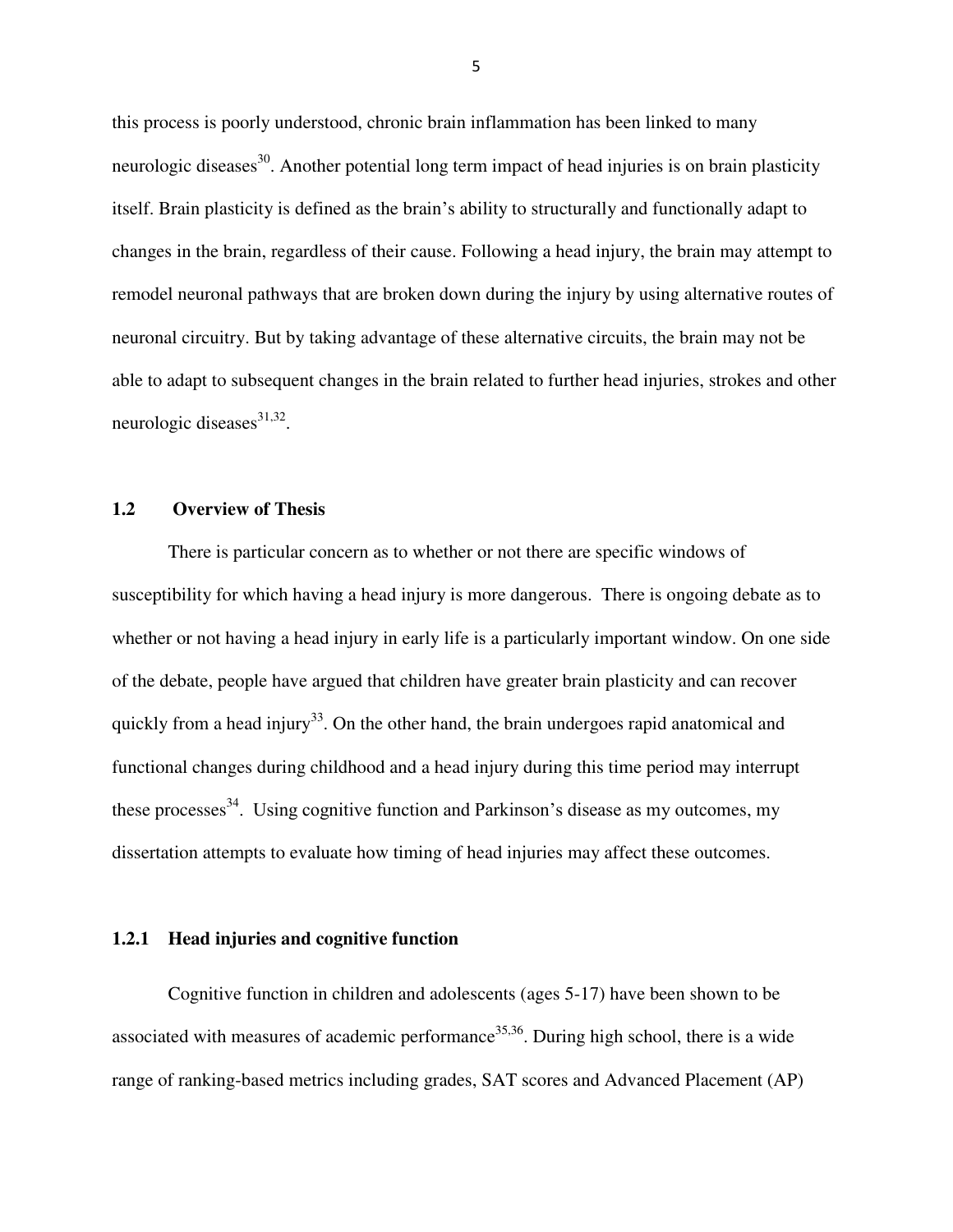tests. Performance within these metrics can have affect college attendance, college major and job placement. During adolescence, there is also an anatomical reorganization of the brain. An increase in myelinated axons or white matter leads to a loss of gray matter  $37$ . This increase in white matter is linked to an increase in both cognitive and executive functions<sup>38</sup>. Since traumatic brain injuries are known to break down white matter, it is important to assess how these injuries might impact brain development during this important time. We used tests of cognitive function as an objective marker of neurological dysfunction in order to measure the cognitive effects of head injury.

#### **1.2.2 Head injuries and Parkinson's disease**

Parkinson's disease is the second most prevalent neurologic disease<sup>39</sup>, known for its slow and progressive onset. One characteristic of the disease is a loss in dopaminergic cells. By the time the first symptoms of the disease appear, up to 60% of dopaminergic cells can have already been lost<sup>40</sup>. Early symptoms of the disease such as instability, forgetfulness, or fatigue can be confused with effects of ageing; this confusion often delays diagnosis even further $41$ . Parkinson's disease onset has also been linked to brain inflammation in early life caused by environmental exposures. Head injuries are a known cause of brain inflammation.

Evidence suggests that head injuries can result in long-term microglial activation  $30,42$ . Microglial cells can have both neurotoxic and neuroprotective effects in the different settings<sup>43</sup>. In cases of injury or infection, the microglial cells are activated, promoting the production of inflammatory cytokines and reactive oxygen species. This process can serve a positive role, removing damaged neurons and cellular debris. However, when these cells are over-activated or go unregulated, there can be low level chronic neurodegeneration which can in turn activate the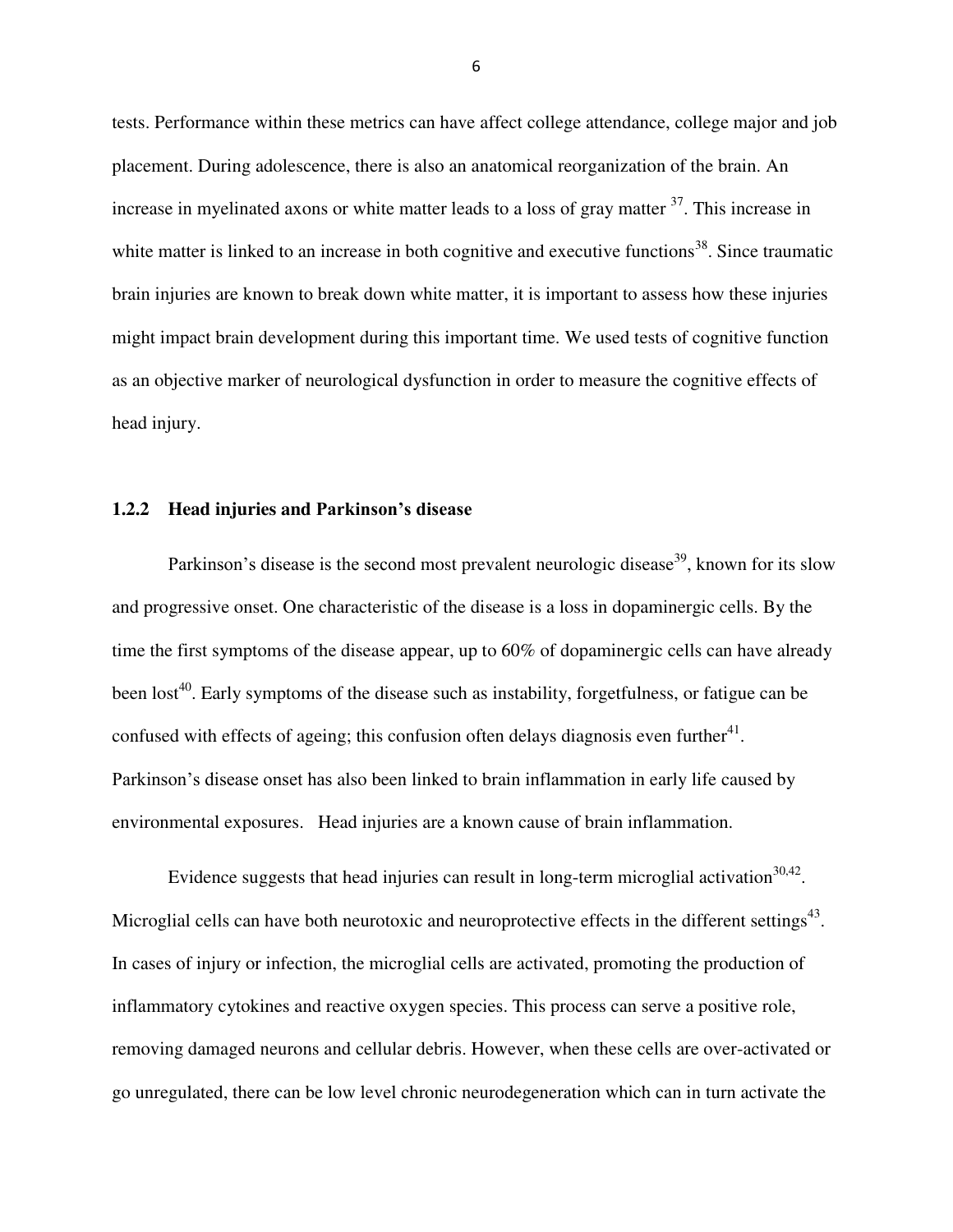production of more glial cells<sup>44</sup>. It is this self-perpetuating cycle of inflammation and neurodegeneration, often initiated by head injuries that has been linked to  $PD^{45}$ .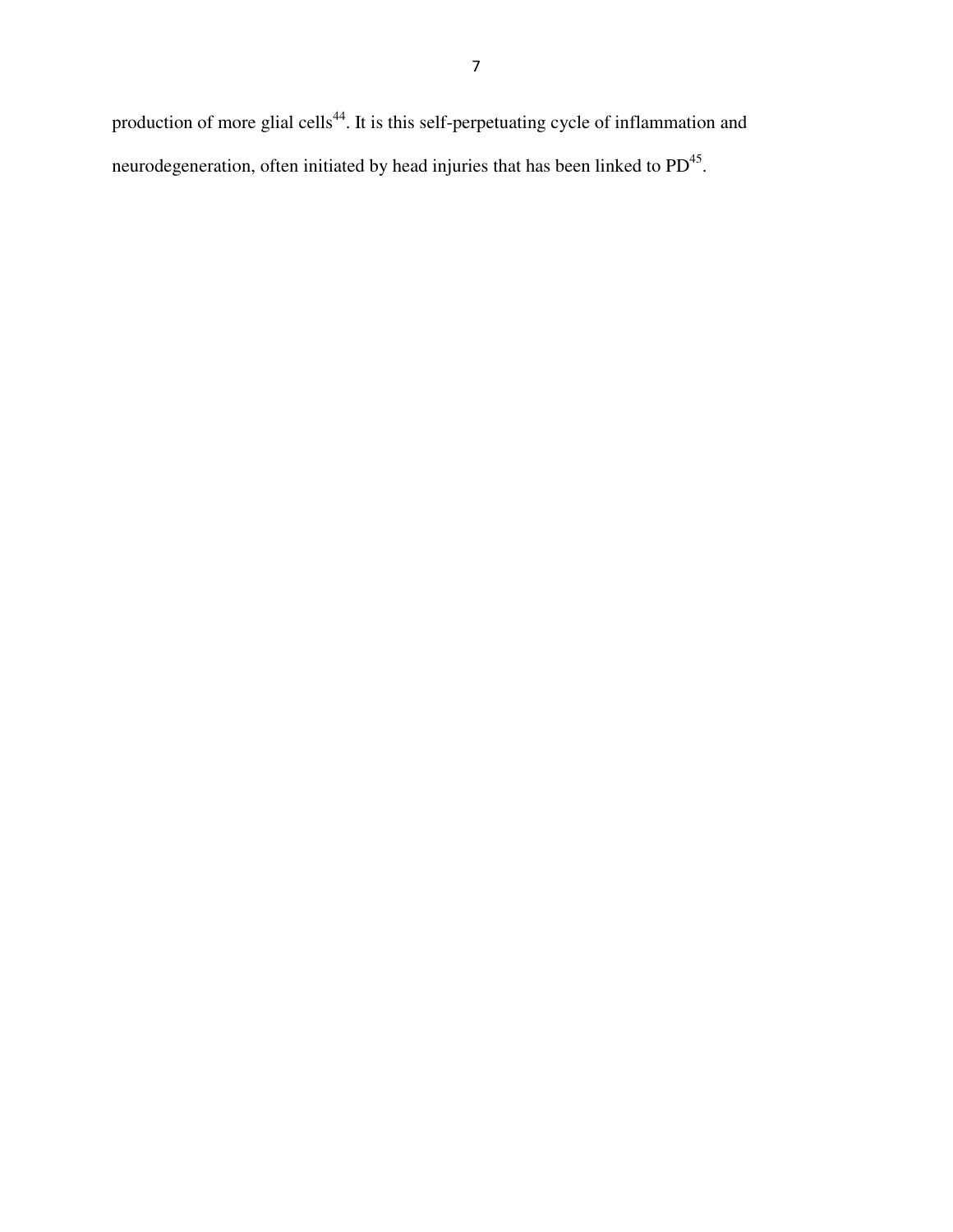#### **Resources**

- **1.** McCrory P, Meeuwisse WH, Aubry M, et al. Consensus statement on concussion in sport: the 4th International Conference on Concussion in Sport, Zurich, November 2012. J Athl Train. Jul-Aug 2013;48(4):554-575.
- **2.** Rivara FP, Graham R. Sports-related concussions in youth: report from the Institute of Medicine and National Research Council. JAMA. Jan 15 2014;311(3):239-240.
- **3.** Herring SA, Cantu RC, Guskiewicz KM, et al. Concussion (mild traumatic brain injury) and the team physician: a consensus statement--2011 update. Med Sci Sports Exerc. Dec 2011;43(12):2412-2422.
- **4.** White House Office of the Press Secretary. FACT SHEET: President Obama Applauds Commitments to Address Sports-Related Concussions in Young People. Briefing Room: Statments & Releases. 2014.
- **5.** Faul M XL, Wald MM, Coronado VG. Traumatic brain injury in the United States: emergency department visits, hospitalizations, and deaths. Atlanta, GA: Centers for Disease Control and Prevention, National Center for Injury Prevention and Control;2010.
- **6.** Gilchrist J, Thomas KE, Xu LK, McGuire LC, Coronado V. Nonfatal Traumatic Brain Injuries Related to Sports and Recreation Activities Among Persons Aged <= 19 Years-United States, 2001-2009 (Reprinted from MMWR, vol 60, pg 1337-1342, 2011). Jama-J Am Med Assoc. Dec 7 2011;306(21):2318-2320.
- **7.** McKee AC, Daneshvar DH. The neuropathology of traumatic brain injury. Handb Clin Neurol. 2015;127:45-66.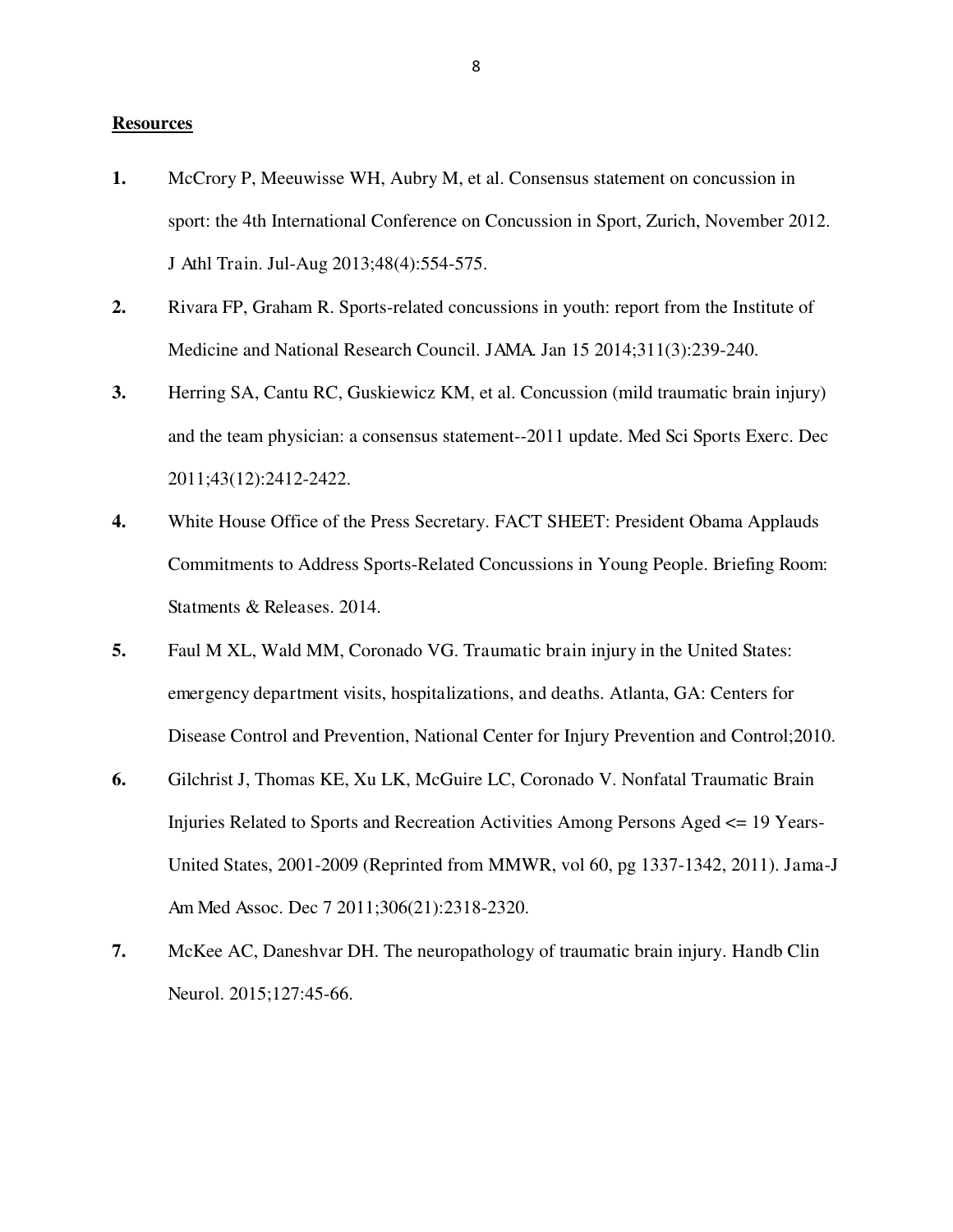- **8.** Kroshus E, Kubzansky LD, Goldman RE, Austin SB. Norms, athletic identity, and concussion symptom under-reporting among male collegiate ice hockey players: a prospective cohort study. Ann Behav Med. Feb 2015;49(1):95-103.
- **9.** Delaney JS, Lamfookon C, Bloom GA, Al-Kashmiri A, Correa JA. Why university athletes choose not to reveal their concussion symptoms during a practice or game. Clin J Sport Med. Mar 2015;25(2):113-125.
- **10.** Colvin AC, Mullen J, Lovell MR, West RV, Collins MW, Groh M. The role of concussion history and gender in recovery from soccer-related concussion. The American journal of sports medicine. Sep 2009;37(9):1699-1704.
- **11.** Zuckerman SL, Apple RP, Odom MJ, Lee YM, Solomon GS, Sills AK. Effect of sex on symptoms and return to baseline in sport-related concussion. Journal of neurosurgery. Pediatrics. Jan 2014;13(1):72-81.
- **12.** Farace E, Alves WM. Do women fare worse? A metaanalysis of gender differences in outcome after traumatic brain injury. Neurosurgical focus. 2000;8(1):e6.
- **13.** Lajiness-O'Neill R, Erdodi L, Bigler ED. Demographic and injury-related moderators of memory and achievement outcome in pediatric TBI. Applied neuropsychology. Oct 2011;18(4):298-308.
- **14.** Birken CS, Macarthur C. Socioeconomic status and injury risk in children. Paediatrics & child health. May 2004;9(5):323-325.
- **15.** Harris O. Race, Sport, and Social Support. Sociol Sport J. Mar 1994;11(1):40-50.
- **16.** McKee AC, Cantu RC, Nowinski CJ, et al. Chronic traumatic encephalopathy in athletes: progressive tauopathy after repetitive head injury. Journal of neuropathology and experimental neurology. Jul 2009;68(7):709-735.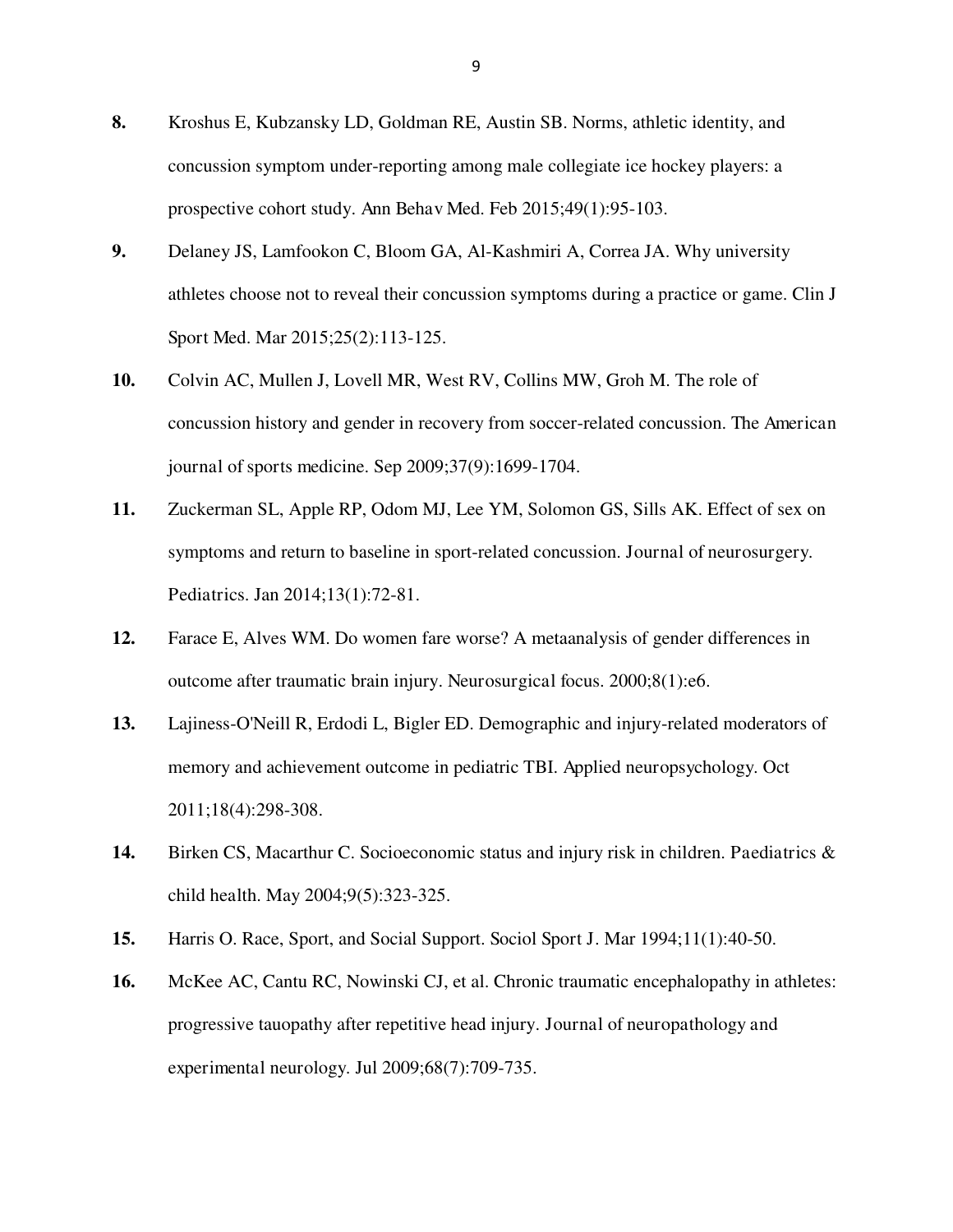- **17.** Maroon JC, Winkelman R, Bost J, Amos A, Mathyssek C, Miele V. Chronic traumatic encephalopathy in contact sports: a systematic review of all reported pathological cases. PloS one. 2015;10(2):e0117338.
- **18.** McKee AC, Daneshvar DH, Alvarez VE, Stein TD. The neuropathology of sport. Acta neuropathologica. Jan 2014;127(1):29-51.
- **19.** Kiernan PT, Montenigro PH, Solomon TM, McKee AC. Chronic traumatic encephalopathy: a neurodegenerative consequence of repetitive traumatic brain injury. Semin Neurol. Feb 2015;35(1):20-28.
- **20.** Richtsmeier JT, Flaherty K. Hand in glove: brain and skull in development and dysmorphogenesis. Acta neuropathologica. Apr 2013;125(4):469-489.
- **21.** Serlin Y, Shelef I, Knyazer B, Friedman A. Anatomy and physiology of the blood-brain barrier. Semin Cell Dev Biol. Feb 11 2015.
- **22.** Landrigan PJ, Sonawane B, Butler RN, Trasande L, Callan R, Droller D. Early environmental origins of neurodegenerative disease in later life. Environ Health Perspect. Sep 2005;113(9):1230-1233.
- **23.** Campbell A. Inflammation, neurodegenerative diseases, and environmental exposures. Ann N Y Acad Sci. Dec 2004;1035:117-132.
- **24.** Andruszkow H, Deniz E, Urner J, et al. Physical and psychological long-term outcome after traumatic brain injury in children and adult patients. Health Qual Life Outcomes. 2014;12:26.
- **25.** Gonzalez PG, Walker MT. Imaging modalities in mild traumatic brain injury and sports concussion. PM R. Oct 2011;3(10 Suppl 2):S413-424.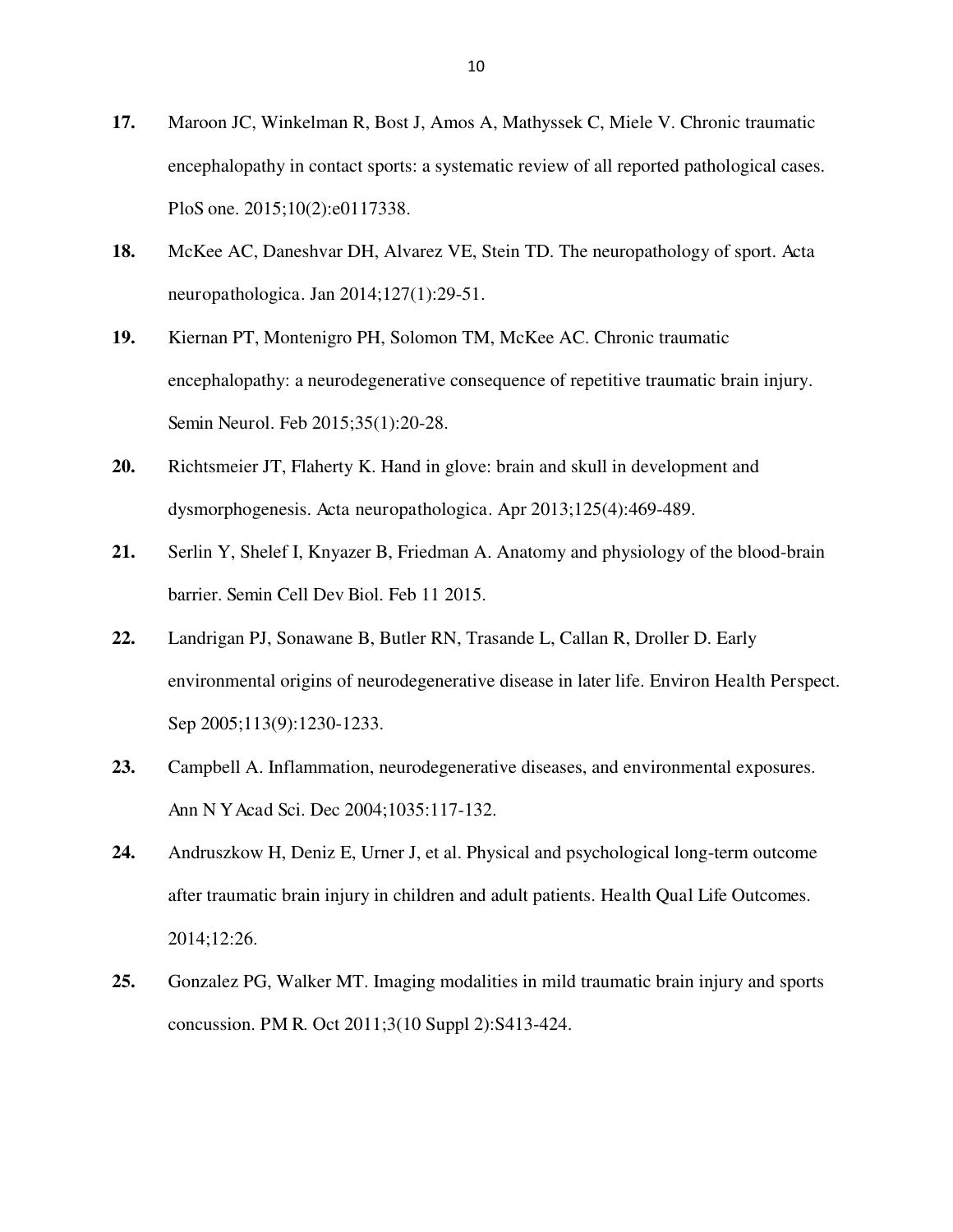- **26.** Werner C, Engelhard K. Pathophysiology of traumatic brain injury. Brit J Anaesth. Jul 2007;99(1):4-9.
- **27.** McCrory P, Meeuwisse WH, Aubry M, et al. Consensus statement on concussion in sport: the 4th International Conference on Concussion in Sport held in Zurich, November 2012. J Am Coll Surg. May 2013;216(5):e55-71.
- **28.** Kinnunen KM, Greenwood R, Powell JH, et al. White matter damage and cognitive impairment after traumatic brain injury. Brain. Feb 2011;134(Pt 2):449-463.
- **29.** Chodobski A, Zink BJ, Szmydynger-Chodobska J. Blood-brain barrier pathophysiology in traumatic brain injury. Transl Stroke Res. Dec 2011;2(4):492-516.
- **30.** Ramlackhansingh AF, Brooks DJ, Greenwood RJ, et al. Inflammation after trauma: microglial activation and traumatic brain injury. Ann Neurol. Sep 2011;70(3):374-383.
- **31.** Beauparlant J, van den Brand R, Barraud Q, et al. Undirected compensatory plasticity contributes to neuronal dysfunction after severe spinal cord injury. Brain. Nov 2013;136(Pt 11):3347-3361.
- **32.** Stiles J. The effects of injury to dynamic neural networks in the mature and developing brain. Dev Psychobiol. Apr 2012;54(3):343-349.
- **33.** Kurihara M, Kumagai K, Watanabe M, Noda Y. [Prognosis of severe head injury in childhood: from the viewpoint of brain plasticity]. No To Hattatsu. May 1996;28(3):243- 250.
- **34.** Anderson V, Catroppa C, Morse S, Haritou F, Rosenfeld J. Functional plasticity or vulnerability after early brain injury? Pediatrics. Dec 2005;116(6):1374-1382.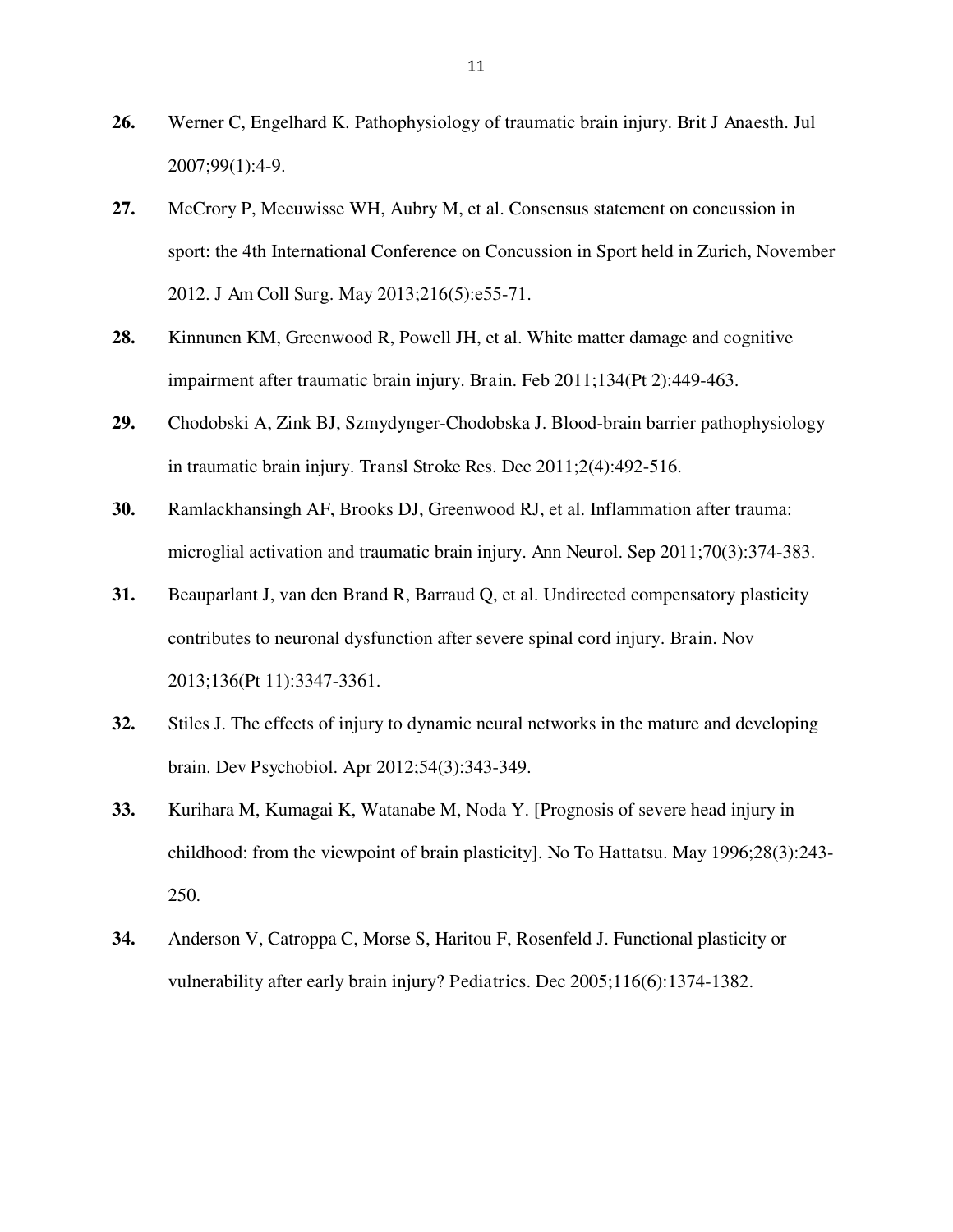- **35.** Polderman TJ, Boomsma DI, Bartels M, Verhulst FC, Huizink AC. A systematic review of prospective studies on attention problems and academic achievement. Acta Psychiatr Scand. Oct 2010;122(4):271-284.
- **36.** de Hevia MD, Vallar G, Girelli L. Visualizing numbers in the mind's eye: the role of visuo-spatial processes in numerical abilities. Neurosci Biobehav Rev. Oct 2008;32(8):1361-1372.
- **37.** Giedd JN, Blumenthal J, Jeffries NO, et al. Brain development during childhood and adolescence: a longitudinal MRI study. Nat Neurosci. Oct 1999;2(10):861-863.
- **38.** Konrad K, Firk C, Uhlhaas PJ. Brain development during adolescence: neuroscientific insights into this developmental period. Dtsch Arztebl Int. Jun 2013;110(25):425-431.
- **39.** de Lau LM, Breteler MM. Epidemiology of Parkinson's disease. Lancet Neurol. Jun 2006;5(6):525-535.
- **40.** Jankovic J, Sherer T. The future of research in Parkinson disease. JAMA Neurol. Nov 2014;71(11):1351-1352.
- **41.** Lees AJ, Hardy J, Revesz T. Parkinson's disease. Lancet. Jun 13 2009;373(9680):2055- 2066.
- **42.** Loane DJ, Kumar A, Stoica BA, Cabatbat R, Faden AI. Progressive neurodegeneration after experimental brain trauma: association with chronic microglial activation. Journal of neuropathology and experimental neurology. Jan 2014;73(1):14-29.
- **43.** Gonzalez H, Elgueta D, Montoya A, Pacheco R. Neuroimmune regulation of microglial activity involved in neuroinflammation and neurodegenerative diseases. J Neuroimmunol. Sep 15 2014;274(1-2):1-13.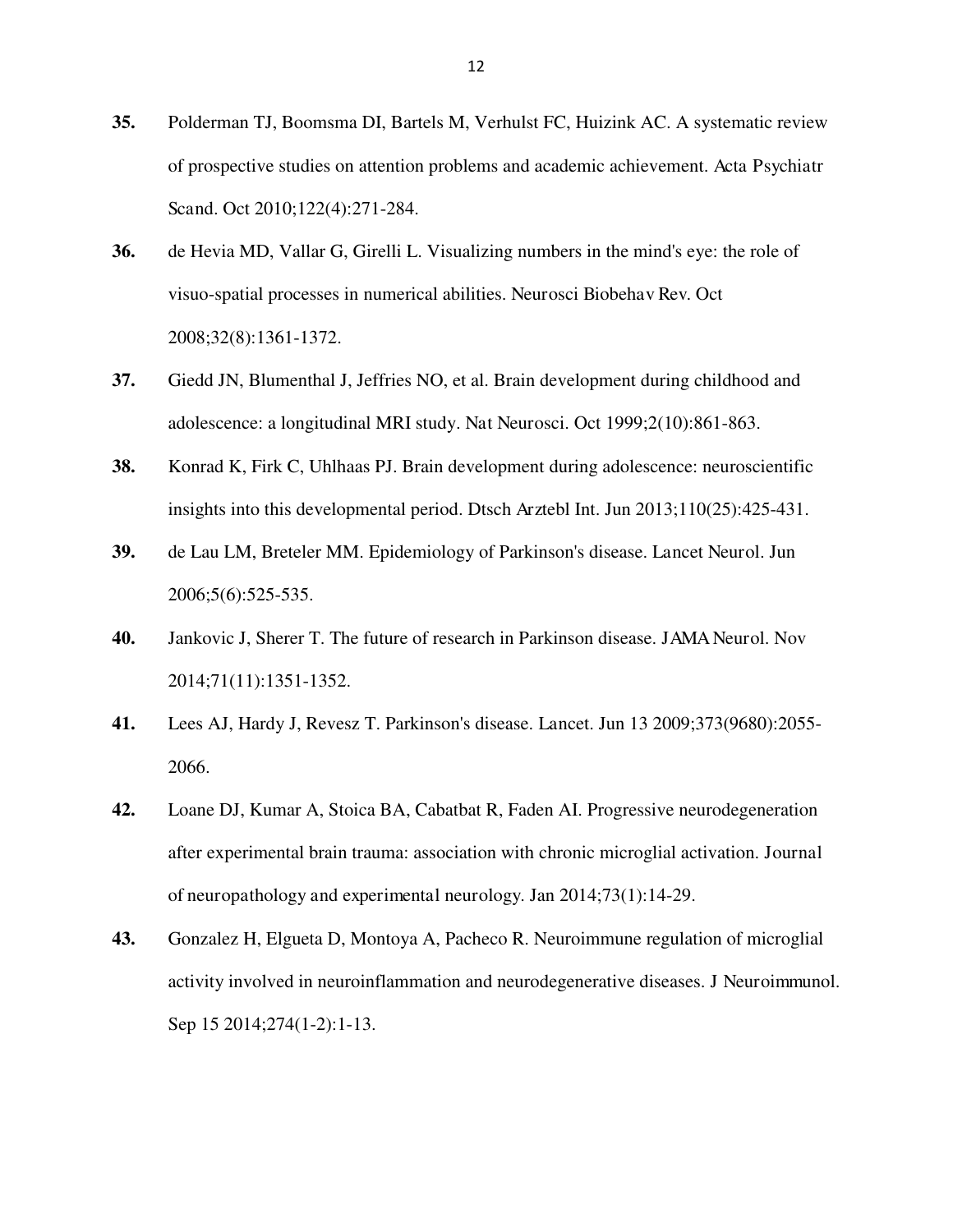- **44.** Burguillos MA, Deierborg T, Kavanagh E, et al. Caspase signalling controls microglia activation and neurotoxicity. Nature. Apr 21 2011;472(7343):319-324.
- **45.** Liu B, Gao HM, Hong JS. Parkinson's disease and exposure to infectious agents and pesticides and the occurrence of brain injuries: role of neuroinflammation. Environ Health Perspect. Jun 2003;111(8):1065-1073.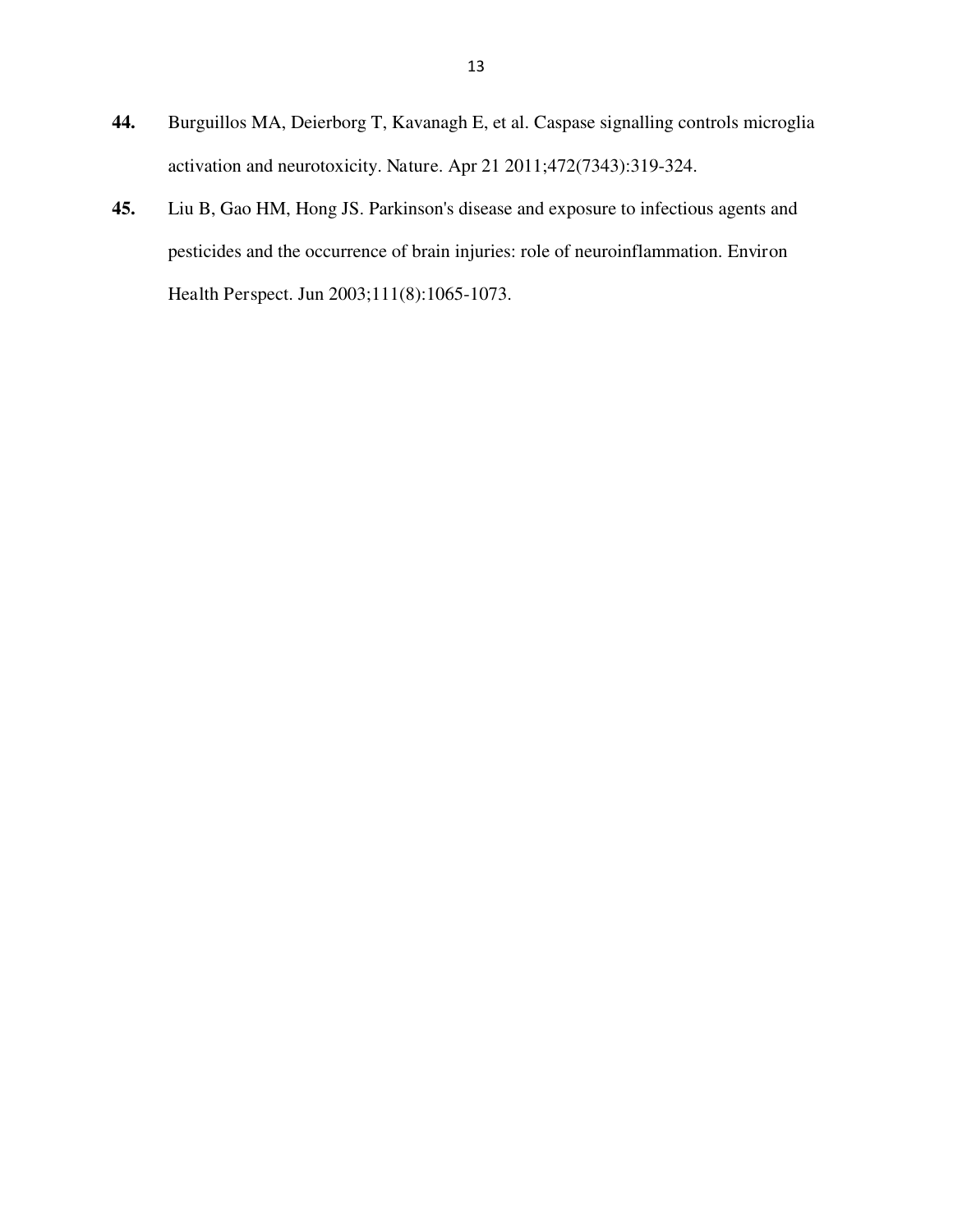# **CHAPTER 2**

**Title**: The temporal effects of concussions on pre-season neuropsychological tests in a cohort of adolescent athletes

Authors: Kathryn M. Taylor<sup>1</sup>, Marianthi-Anna Kioumourtzoglou<sup>1</sup>, Jim Clover<sup>2</sup>, Brent A. Coull<sup>1,3</sup>, Jack T. Dennerlein<sup>1,4</sup>, David C. Bellinger<sup>1,5,</sup>, Marc G. Weisskopf<sup>1,7</sup>

- 1) Department of Environmental Health, Harvard T.H. Chan School of Public Health, Boston , MA
- 2) The Sport Foundation, Riverside, CA
- 3) Department of Biostatistics, Harvard T.H. Chan School of Public Health, Boston , MA
- 4) Department of Physical Therapy, Movement, and Rehabilitation Sciences, Northeastern University, Boston, Massachusetts
- 5) Children's Hospital, Harvard Medical School, Boston, MA, USA
- 6) Department of Epidemiology, Harvard T.H. Chan School of Public Health, Boston , MA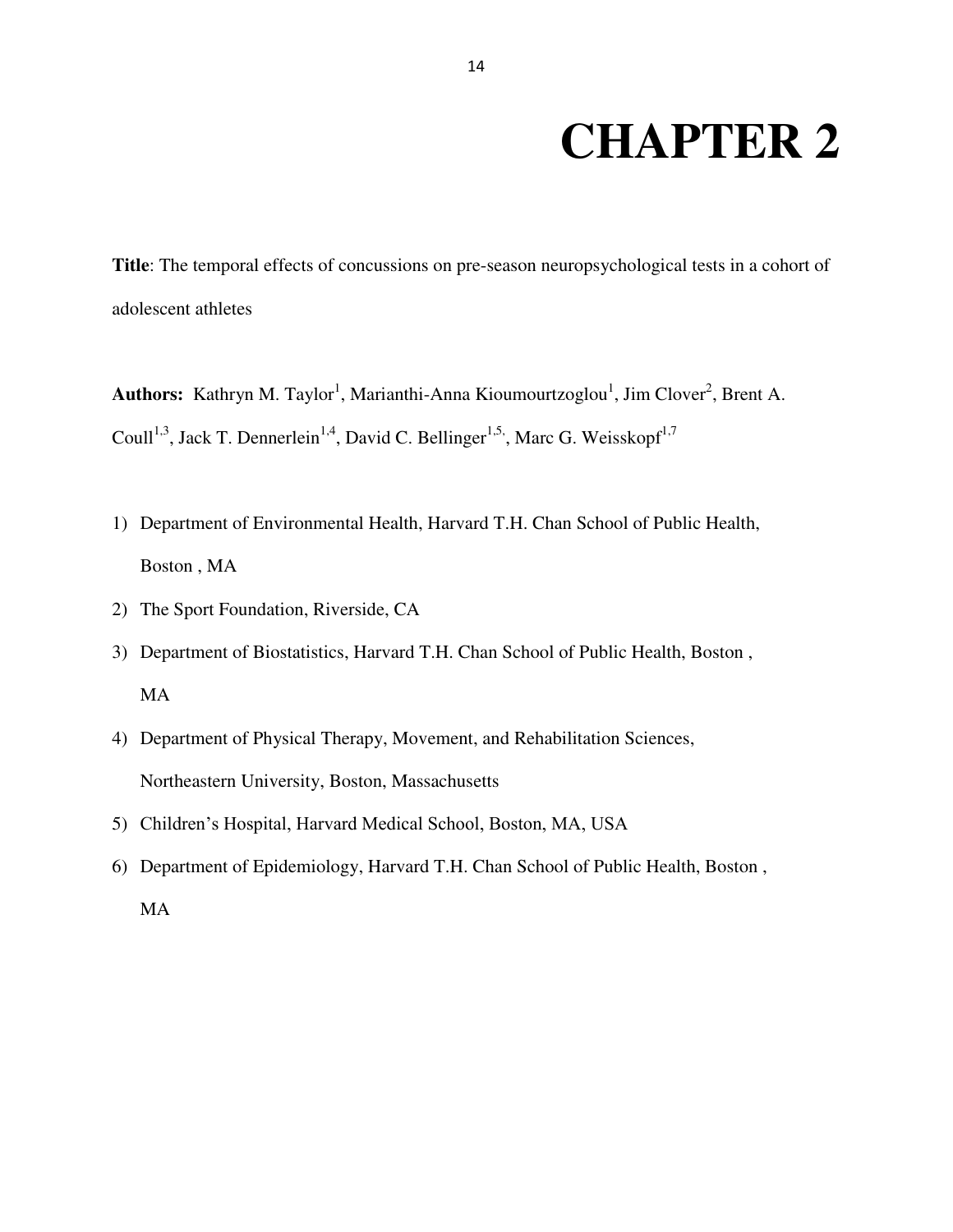#### **2.1 Abstract**

**Objective:** To evaluate the effect of concussion history on cognitive function in adolescents. **Methods:** Over 5 years, 5487 high school and junior high student athletes completed baseline pre-season neuropsychological tests, which were used to create 5 composite test scores. We used questionnaire data to evaluate concussion history and other covariates. Within our models we evaluated the effect of ever having a concussion, the number of concussions, time since last concussion, and age at first head injury on cognitive function. We used linear models to estimate adjusted effects of the 5 composite scores and their corresponding 95% confidence interval (CI) for the cognitive scores. We used a mixed model with random effects for the 5 composite scores to estimate the adjusted effect of concussion and its corresponding 95% confidence interval on the global cognitive score. **Results:** Ever having a concussion was associated with a significantly ( $p < 0.05$ ) lower score for the global cognitive score, the verbal memory composite, the visual memory composite and the impulse control composite. We found significantly lower scores for the same tests for each additional concussion. In evaluating time since last concussion prior to the test, the effect was non-linear and there appeared to be acute effects that dissipated with increasing time since last concussion. Concussion in early childhood had a greater negative impact on the global cognition score and all composite scores.

**Conclusion**: While several temporal factors were associated with cognitive function, longer term cognitive domain specific effects of concussions may be dependent upon the stage of development at which the concussion occurred.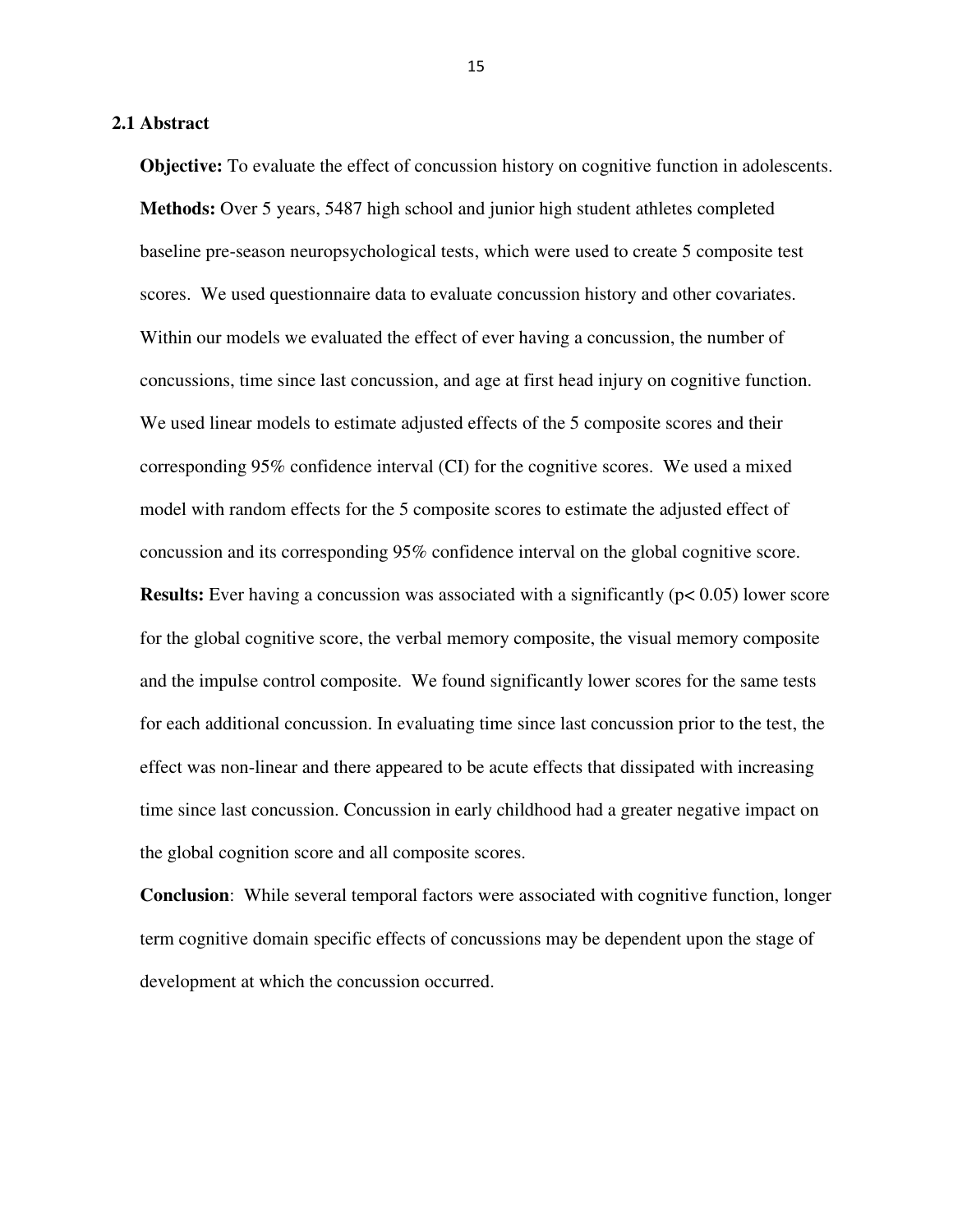#### **2.2 Introduction:**

During the 2013-2014 school year, approximately 7.8 million high school students participated in school sponsored sports<sup>1</sup>. Evidence suggests that the rate of sports-related head injuries within this population has been increasing over the past 10 years, with mild traumatic brain injuries (mTBIs) or concussions in individuals between the ages of 5-18 years old accounting for an estimated 65% of all sports-related concussions<sup>2,3</sup>. Given the prevalence of mTBIs in this population, focus should be given to evaluating the neuropsychological consequences of these types of injuries on the developing brain. Tests of cognitive function can be used as objective markers of neurological dysfunction.

Adolescence, loosely defined as the time period between 10-18 years of age, is often thought of as a transitional time from childhood into adulthood<sup>4</sup>. However, during these ages the brain is still very much at a developmental or pediatric stage. During adolescence there is an anatomical reorganization of cortical circuits in the brain. There is also an increase of white matter volume related to increased myelination of axons<sup>5</sup>. These changes are reflected by rapid growth in both cognitive and executive functions<sup>6</sup>. Whether an mTBI during this developmental time is associated with lasting changes in brain plasticity or evolving cognitive functions remains controversial<sup>7,8</sup>.

Most studies evaluating the impact of concussions on cognitive function have been conducted in collegiate and professional athletes with conflicting findings. While most studies find short-term adverse effects on cognition, there is disagreement about the cognitive domains affected $9-13$ . There is also disagreement on how long these effects may last making it difficult to draw any specific conclusions in these populations. Furthermore, given the difference in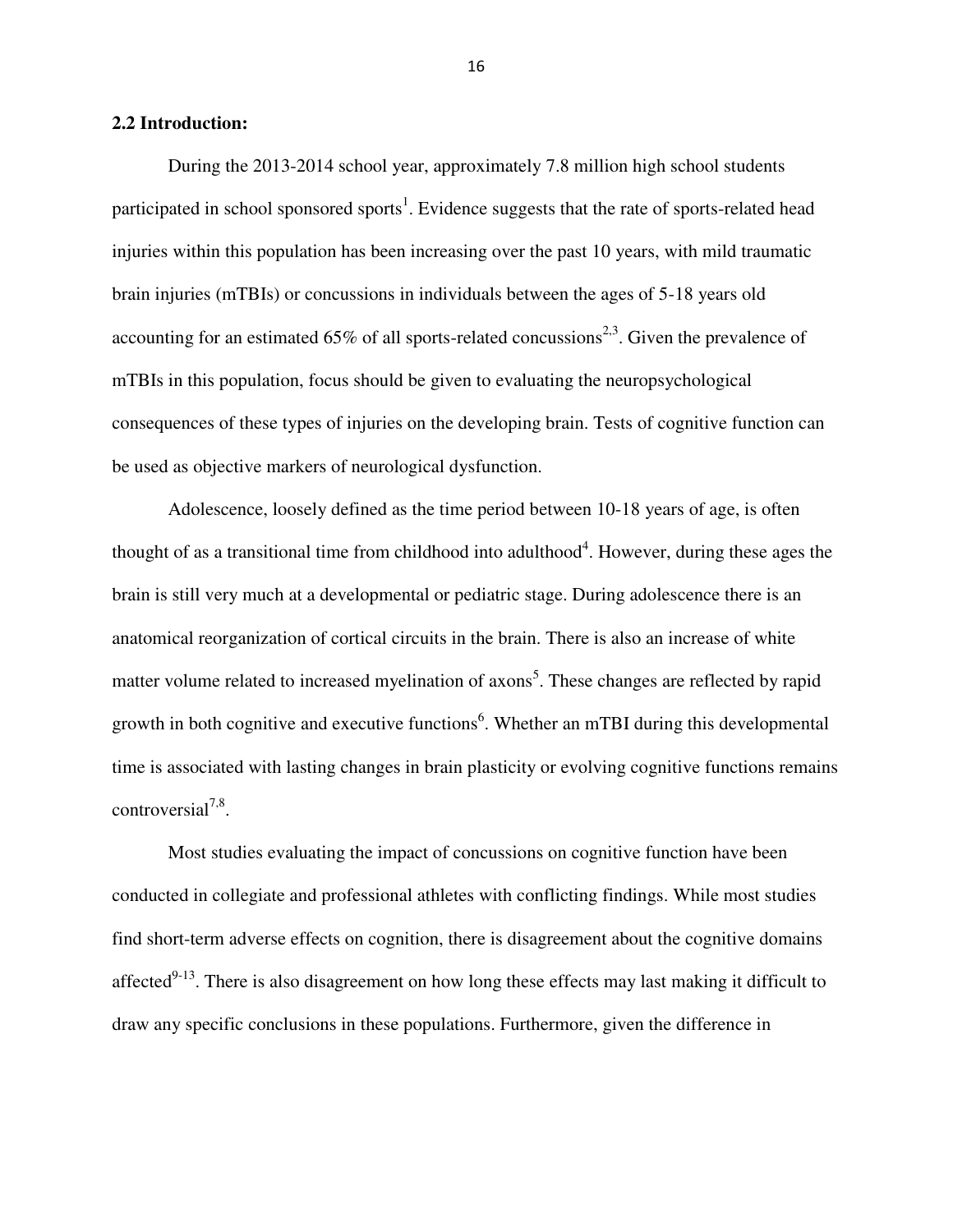developmental brain stages between adults and adolescents it is not clear if these findings are generalizable to an adolescent population $14$ .

Studies that have evaluated cognitive function in high school aged athletes have also been largely inconclusive, with some studies seeing a decrease in cognitive function across different cognitive domains after a head injury<sup>15-17</sup> and others finding no difference in scores between the concussed and non-concussed<sup>18</sup>. The difference in findings may be due to small sample sizes, insufficient follow-up time following a concussion, not accounting for potential confounders and lack of consideration for the timing of the concussions. To adequately address the effect of concussions on cognitive function in adolescents, we evaluated this association in a large cohort of adolescent student athletes from Southern California.

#### **2.3 Methods:**

#### Study Population:

From 2009 to 2014, 5487 student athletes ages 12-19 were administered cognitive function tests. All athletes were from school districts in San Bernardino and Riverside counties in California. Under the California Interscholastic Federation bylaw  $503<sup>19</sup>$ , student athletes are required to have a sports physical examination less than one year prior to participation in any interscholastic sport. For many schools in San Bernardino and Riverside County, cognitive tests have been added to these pre-participation physicals as standard practice. For most athletes these physicals were first administered in their freshmen year and for others these physicals were first administered prior to initiating their participation in a sport at a later grade. While individuals could have taken the cognitive tests multiple times while an athlete, for this analysis we used the test scores from an individual's first visit.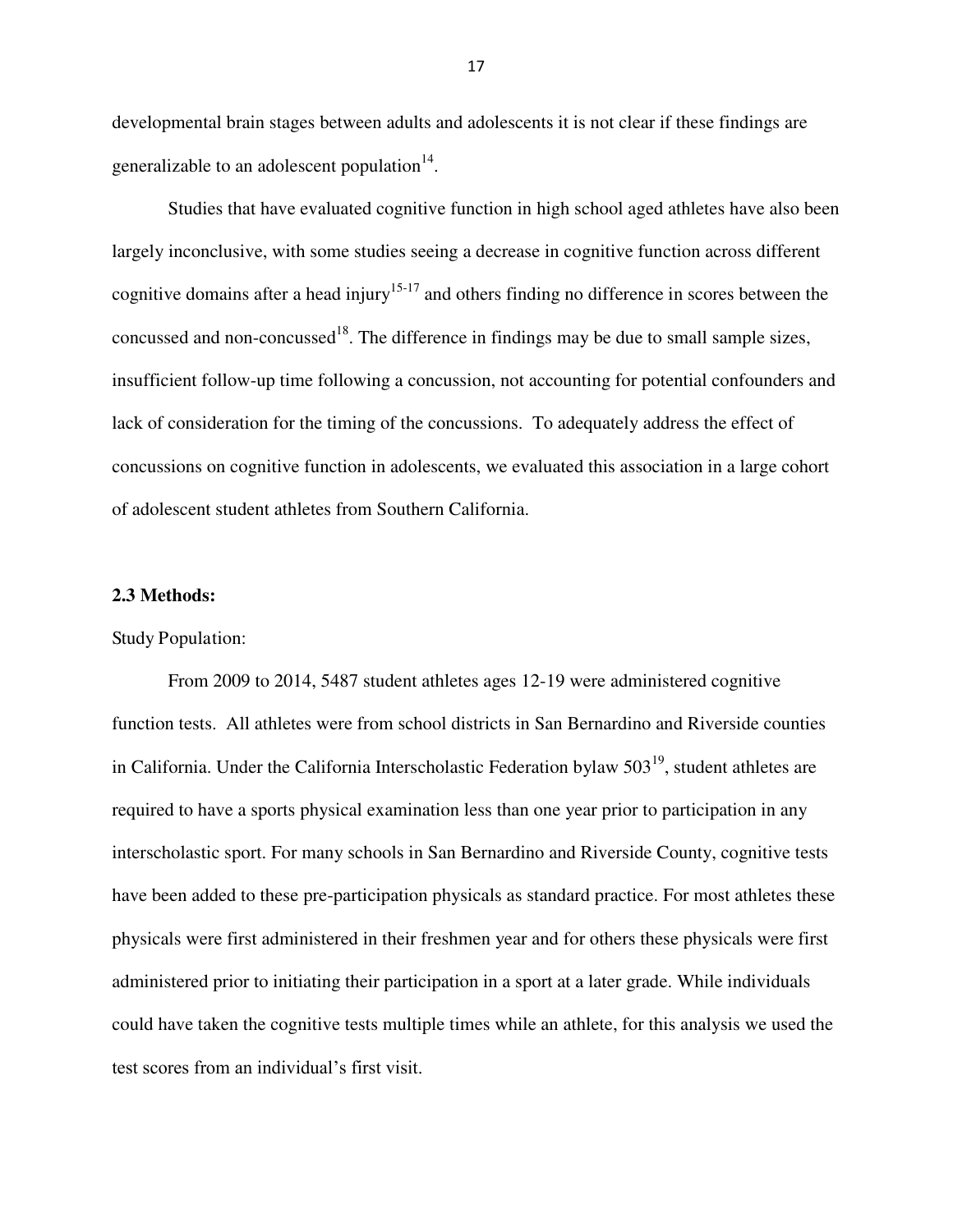Prior to analysis we removed individuals for whom concussion history was unknown  $(N=36)$  and individuals who took the test in any language other than English  $(N=20)$ . After exclusions, 5431 athletes, 780 with a history of concussion and 4651 who had never had a concussion, were included in the final analysis.

#### Exposure and Covariate Assessment:

Self-reported concussion history was collected using a questionnaire prior to taking the cognitive test. All athletes were asked to report the number of concussions they had experienced prior to the cognitive test. If they reported ever having a concussion they were asked to provide the timing of these events. From these responses, we created a binary variable for ever having a concussion (yes/no) which we used in our analysis. We also evaluated the effect of the number of concussions prior to cognitive testing as a continuous variable. Initial analyses included all individuals who had a concussion, irrespective of timing. Among those who gave information on the dates of their concussions (N=576), we assessed the potential differences between acute and chronic effects of concussion on cognitive function. We did this by calculating the time since last concussion from the date of the test and used this as a continuous variable in our model, excluding those who had a concussion but had not indicated the date. We also evaluated the effect of age at first concussion as a continuous variable, using the same exclusionary criteria. We calculated age at first concussion using the difference between their birthdate and the dates of their self-reported head injuries.

Data on a large number of covariates used in our analysis were also obtained on the pretest questionnaires. Covariates considered in this analysis included gender (male/female), race/ethnicity (White, Hispanic, Black, Asian, Hawaiian Pacific Islander and Native American), current school district (1-12, categorical), handedness (left/right/ambidextrous), age at date of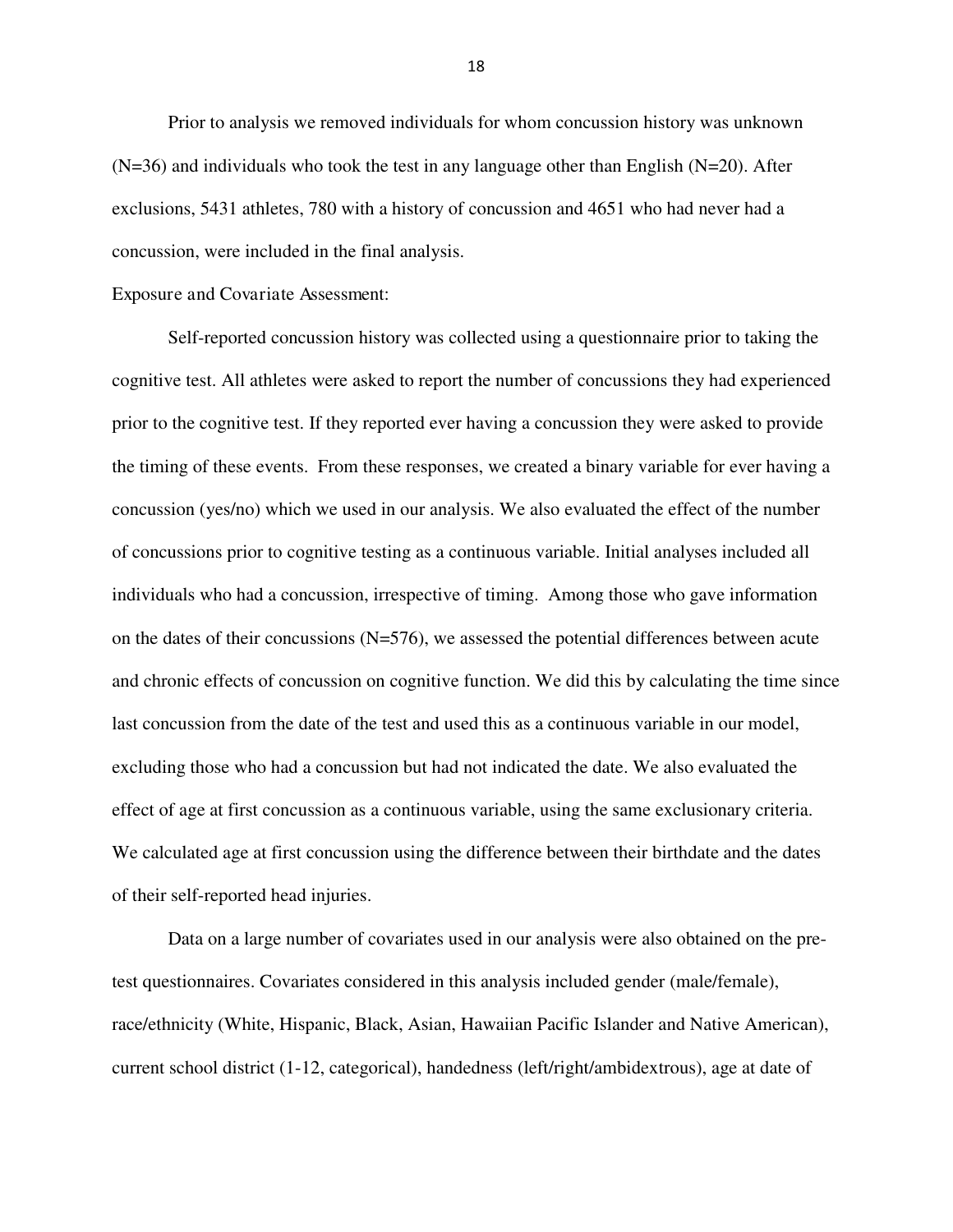visit (continuous), grade  $(7<sup>th</sup> - 12<sup>th</sup>$ , continuous), BMI (continuous), first language (English, non-English). We also created a categorical variable for sport type, which included four categories: football, other contact or collision sport, limited contact sport and non-contact sport. These categories were created using the classification of sports by the American Academy of Pediatrics<sup>25</sup>. While we collected data on ADD/ADHD and sleep prior to the test we excluded these variables from our analyses because both of these covariates could be potential mediators for the effect of concussions on cognitive function<sup>20-22</sup>.

#### Cognitive Testing:

For cognitive assessment we used the computer-based Immediate Post-concussion Assessment and Cognitive Test (ImPACT) which has become the validated standard for measuring cognitive function in athletes across the United States<sup>23</sup>. We utilized data from five composite test scores which included: the verbal memory composite, the visual memory composite, the visual motor speed composite, the reaction time composite and the impulse control composite. These 5 scores provide a validated assessment of a wide range of cognitive domains and together they can be used to provide a comprehensive assessment of cognitive function<sup>24</sup>. The score ranges vary by composite test. To make them comparable, we first inverted the scores obtained for both the impulse control composite and the reaction time composite so that for all composite scores a higher score would indicate better performance. We then standardized each test to our non-concussed population by calculating the z-score using the mean and standard deviation for our non-concussed population for each composite score separately.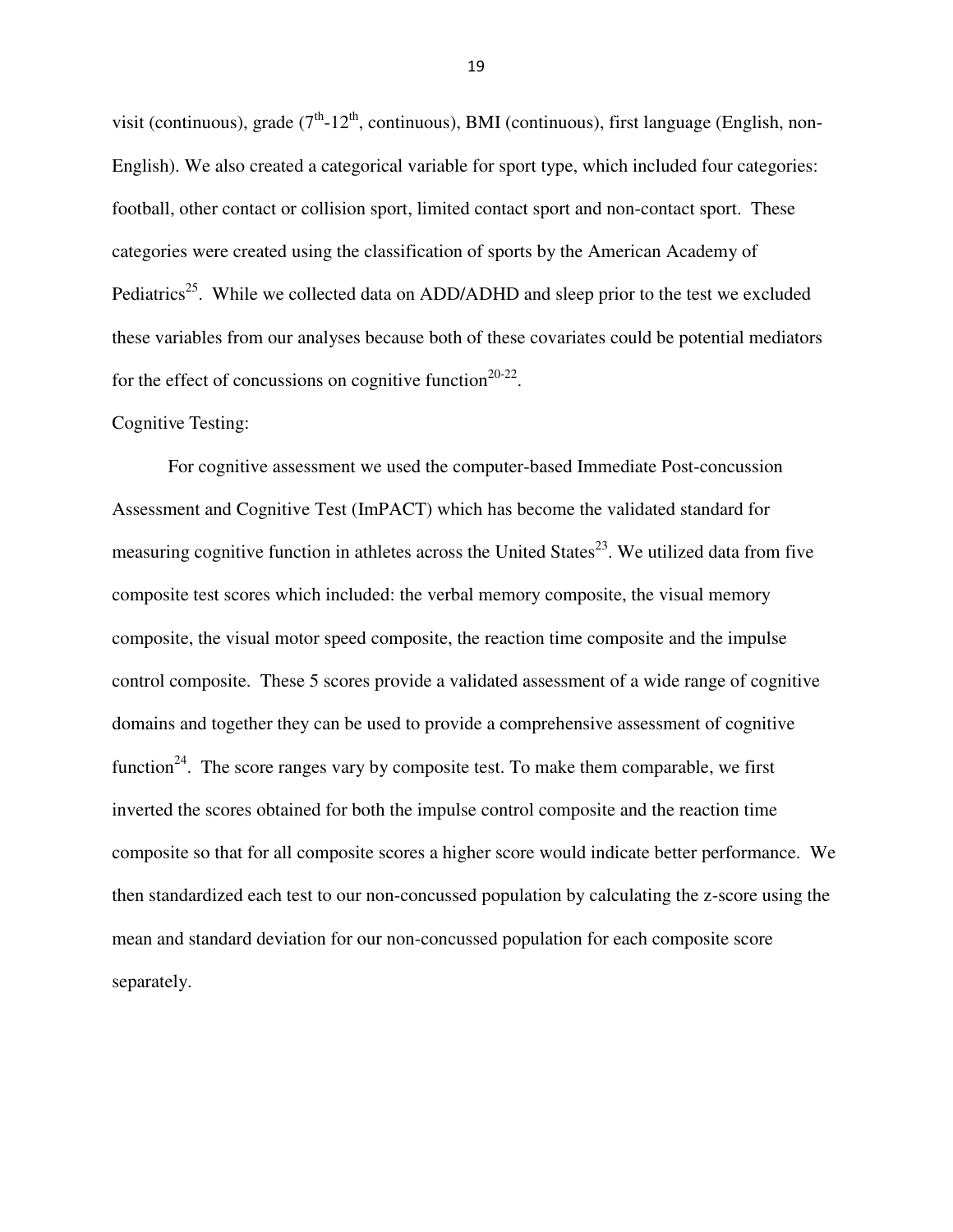Statistical Analysis:

To test the association between ever having a concussion and global cognitive function, we used a mixed model treating each composite test score as a repeated measure of global cognitive health within subjects. To account for the fact that we used 5 different test scores where within test scores may be more correlated than across test scores, we included a random intercept for each test score in our model. Within our model, we also included a random intercept for each individual to account for correlated observations across the five tests. To evaluate potential heterogeneity of the effect of concussion across tests, we compared this model to a model without the random slope for each test using Akaike's Information Criterion (AIC). We found heterogeneity so we present results from individual linear models for each domain specific test score.

In order to differentiate between acute and chronic effects of concussions, we used time since last concussion from the date of the test as a continuous variable in our models. We included an indicator for ever having a concussion in the model, with all those without a concussion assigned a constant value for time, in order to keep all subjects in the analysis. To test the potential non-linearity of the effect of time since last concussion on the cognitive test scores we applied a natural spline using 3 degrees of freedom to the continuous variable. We used this same technique to evaluate the effect of age at first concussion on cognitive scores.

Models were adjusted for variables mentioned in the covariate section above. When we evaluated the effect of duration since last concussion and age at first concussion, we included both terms simultaneously in the model. Within this model, we also controlled for number of concussions. Most variables had less than 1% missing data, however the variable with the most missingness was race which had approximately 10% missing. When data were missing for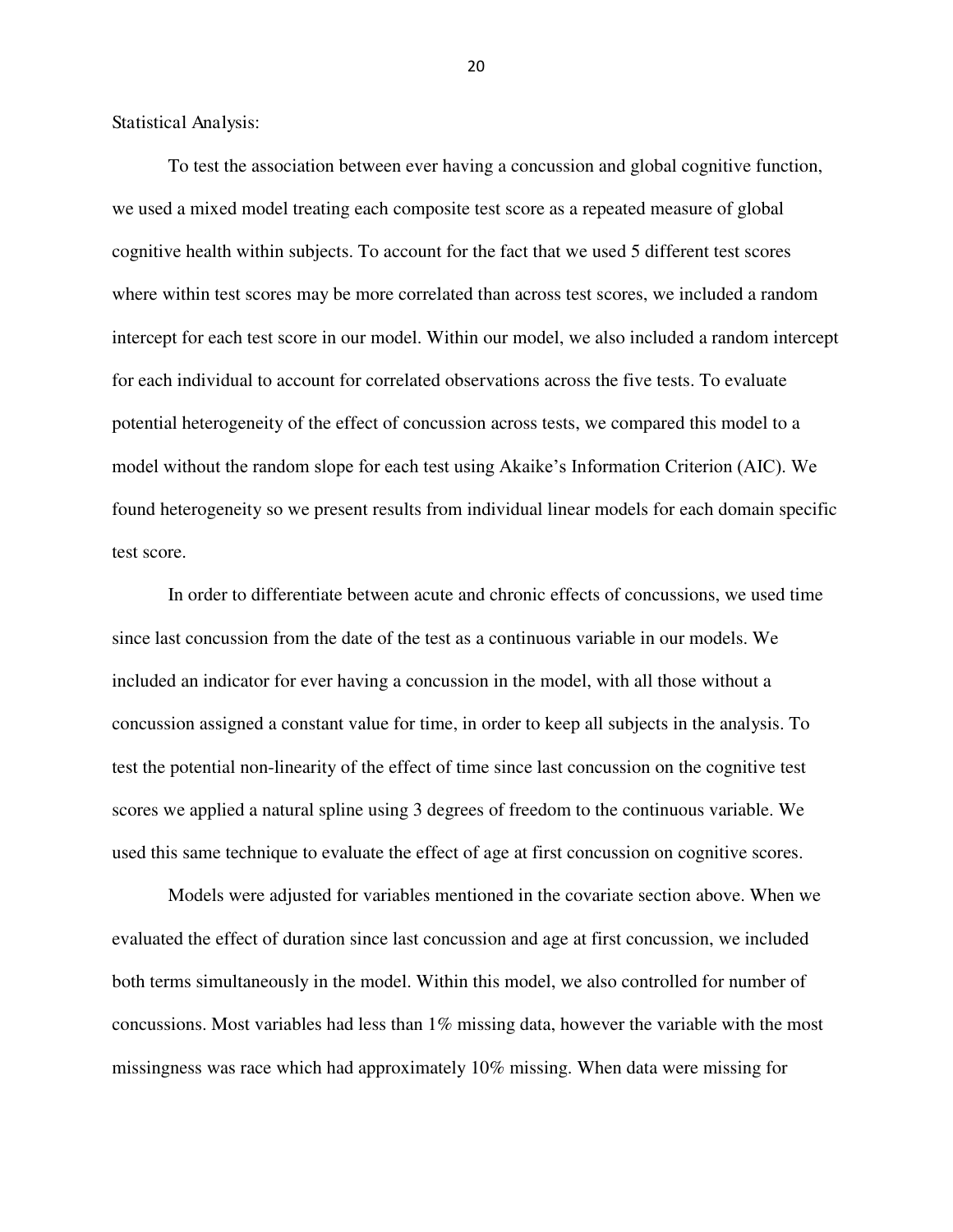variables used in our models, we used a single round of imputation to estimate the missing values using height, weight, handedness, grade, school district, age at date of visit, gender, sport, race, BMI and first language as our predictors. Analyses were conducted using SAS software (version 9.3; SAS Institute, Inc. Cary, NC) and R statistical software (version 3.1.1; R Development Core Team; 2014) for models that utilized splines.

#### **2.4 Results:**

The characteristics of our study population are summarized in Table 2.1. The mean age±standard deviation (SD) of our study population at the cognitive testing was 15.6±1.2. Our study population was predominantly Hispanic, male and football was the most commonly played sport. Female athletes comprised approximately 25% of our population. Football players were more likely to have a history of concussion than those in other sports. Among those who had a concussion, the number of concussions prior to the test date ranged from 1-7 and the average  $(±)$ SD) age at first concussion among those with a concussion was 13.8± 3.5.

While our adjusted mixed models showed that ever having a concussion was associated with a significant decrement of  $0.116$  SD ( $95\%$  CI= -0.232, -0.0002) on the global cognitive test score, our analysis suggested heterogeneity across cognitive tests. When we evaluated each test separately, ever having a concussion significantly decreased the score of the verbal memory composite (standardized units=-0.107, 95% CI=-0.184, -0.029), the visual memory composite (standardized units  $=$  -0.130, 95% CI $=$  -0.208, -0.052), and the impulse control composite (standardized units  $=1.340, 95\%$  CI $=1.843, -0.844$ ) (Table 2.2). When we considered the number of head injuries prior to the test date as a continuous variable in our mixed model, we found that each additional concussion was associated with a significant -0.044 standardized unit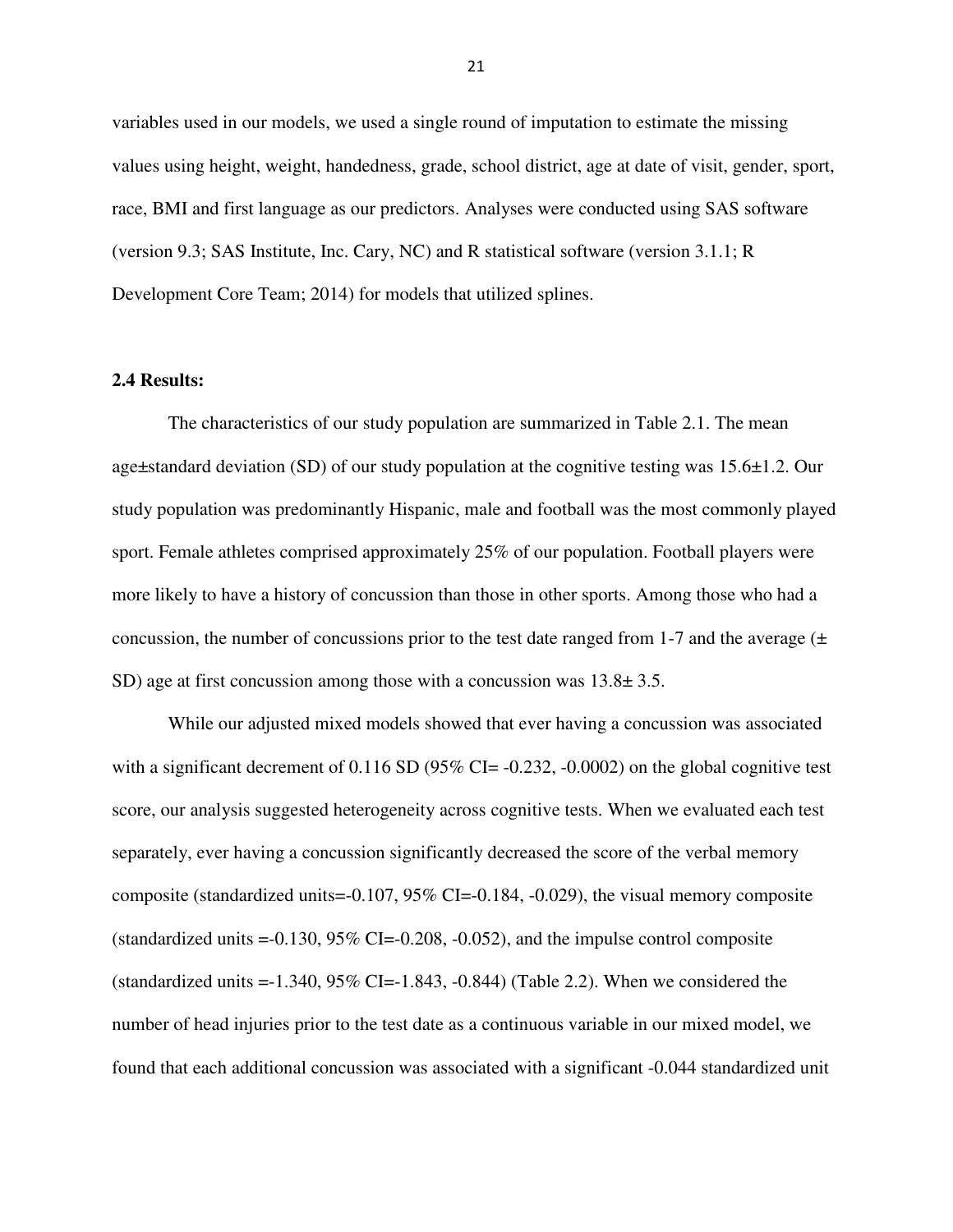| <b>Characteristics</b>                          | <b>Total</b><br><b>Population</b><br>$(N=5431)$ | <b>No History</b><br><b>of</b><br><b>Concussion</b><br>$(N=4651)$ | <b>History of</b><br><b>Concussion</b><br>$(N=780)$ |  |
|-------------------------------------------------|-------------------------------------------------|-------------------------------------------------------------------|-----------------------------------------------------|--|
| <b>Range of Concussions</b>                     | $1 - 7$                                         | <b>NA</b>                                                         | $1 - 7$                                             |  |
| Age (years) of first concussion (mean $\pm$ SD) | $14.0 \pm 3.2$                                  | <b>NA</b>                                                         | $14.0 \pm 3.2$                                      |  |
| Age (years) at date of visit (mean ± SD)        | $15.6 \pm 1.2$                                  | $15.5 \pm 1.2$                                                    | $15.9 \pm 1.2$                                      |  |
| <b>BMI</b> at date of visit (mean ± SD)         | $23.6 \pm 4.7$                                  | $23.5 + 4.7$                                                      | $24.1 \pm 4.8$                                      |  |
| Gender, $n$ (%)                                 |                                                 |                                                                   |                                                     |  |
| Female                                          | 1340(24.7)                                      | 1210(26.0)                                                        | 130(16.7)                                           |  |
| Male                                            | 4091 (75.3)                                     | 3441 (74.0)                                                       | 650 (83.3)                                          |  |
| Race/ Ethinicity, $n$ (%)                       |                                                 |                                                                   |                                                     |  |
| Hispanic                                        | 2049 (37.7)                                     | 1862(40.0)                                                        | 187(24.0)                                           |  |
| White                                           | 1258 (23.2)                                     | 1042(22.4)                                                        | 216 (27.7)                                          |  |
| Mixed                                           | 810 (14.9)                                      | 685 (14.7)                                                        | 125(16.0)                                           |  |
| <b>Black</b>                                    | 593 (10.9)                                      | 502(10.8)                                                         | 91 (11.7)                                           |  |
| Asian                                           | 81(1.5)                                         | 78(1.7)                                                           | 3(0.4)                                              |  |
| Hawaiian Pacific Islander                       | 66 (1.2)                                        | 58 $(1.2)$                                                        | 8(1.0)                                              |  |
| Native                                          | 29(0.5)                                         | 25(0.5)                                                           | 4(0.5)                                              |  |
| Missing                                         | 545 (10.0)                                      | 399 $(8.6)$                                                       | 146(18.7)                                           |  |
| Sport Class, $n(\%)$                            |                                                 |                                                                   |                                                     |  |
| Football                                        | 2793 (51.4)                                     | 2277(49.0)                                                        | 516 (66.2)                                          |  |
| Other Contact or Collision Sport                | 1917 (35.3)                                     | 1712(36.8)                                                        | 205(26.3)                                           |  |
| <b>Limited Contact Sport</b>                    | 530 (9.8)                                       | 488 (10.5)                                                        | 42(5.4)                                             |  |
| Non-Contact Sport                               | 175(3.2)                                        | 160(3.4)                                                          | 15(1.9)                                             |  |
| Missing                                         | 16(0.3)                                         | 14(0.3)                                                           | 2(0.3)                                              |  |

**Table 2.1**: Characteristics of study population by concussion status

NA, not applicable.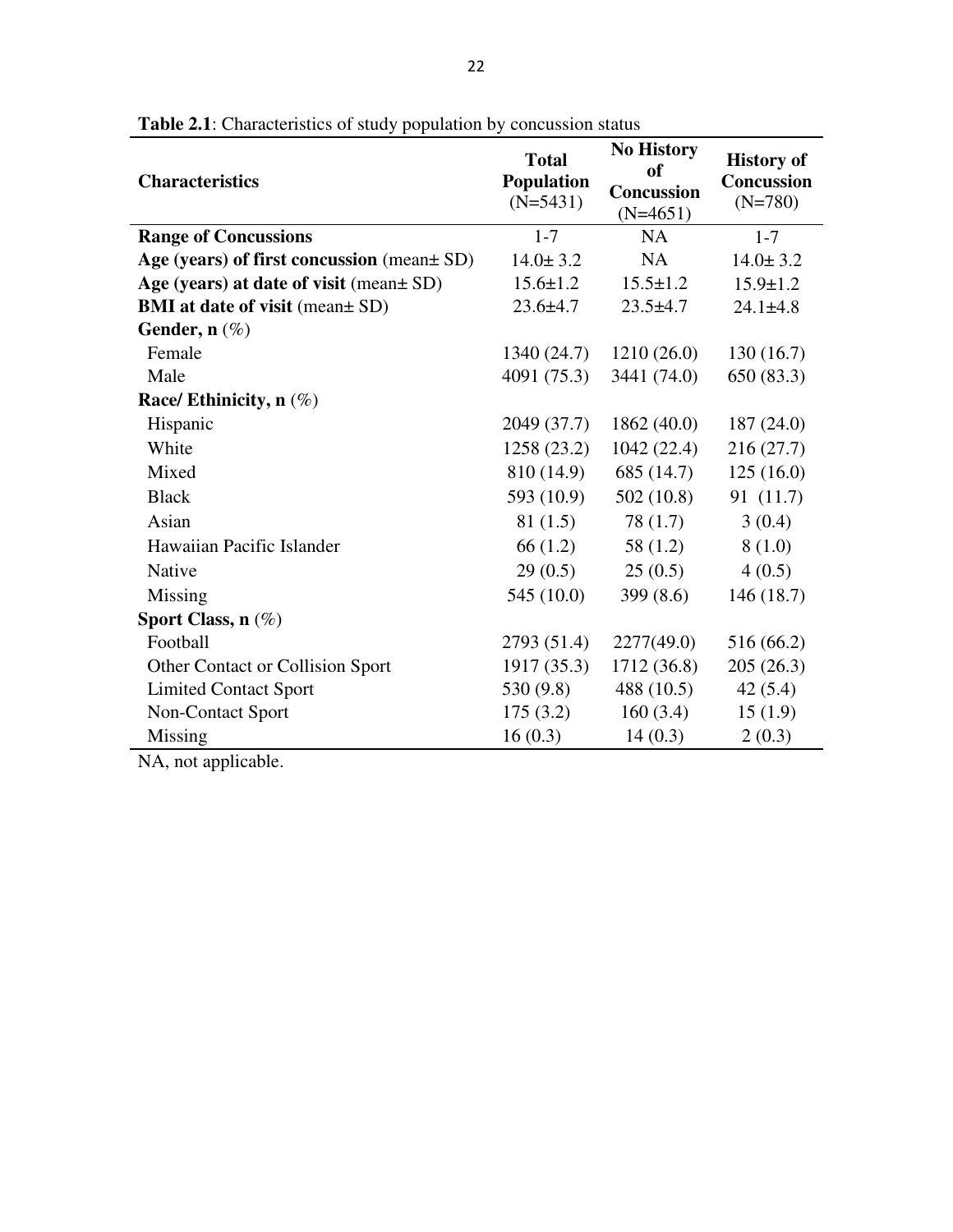**Table 2.2**: Mean difference in cognitive test score (standardized units) between those

| Test                    | Unadjusted<br>$(95\% \text{ CI})$ | p-value  | Adjusted*<br>$(95\%$ CI)   | p-value  |
|-------------------------|-----------------------------------|----------|----------------------------|----------|
| <b>Global Cognition</b> | $-0.088 (-0.203, 0.027)$          | 0.101    | $-0.116(-0.232, -0.0002)$  | 0.049    |
| Verbal Memory           | $-0.085$ $(-0.160, -0.010)$       | 0.026    | $-0.107(-0.184,-0.029)$    | 0.007    |
| <b>Visual Memory</b>    | $-0.133(-0.210,-0.055)$           | 0.008    | $-0.130(-0.208, -0.052)$   | 0.001    |
| <b>Visual Motor</b>     | $-0.006 (-0.081, 0.069)$          | 0.874    | $-0.067(-0.141, 0.007)$    | 0.078    |
| <b>Reaction Time</b>    | $-0.033(-0.108, 0.042)$           | 0.384    | $-0.068(-0.144, 0.009)$    | 0.083    |
| <b>Impulse Control</b>  | $-1.365(-1.815, -0.088)$          | < 0.0001 | $-1.34$ $(-1.843, -0.844)$ | < 0.0001 |

with and without a concussion.

 $*$  Adjusting for BMI, gender, race, age, age<sup>2</sup>, school district, sport category, first language, grade, handedness

(95% CI= -0.088, -0.0007) decrease on the global cognitive test score. However, our analysis again suggested that there was heterogeneity across the tests. Evaluating each test separately, our individual linear models for each test indicated that for each additional concussion there was a significant reduction in the score for the verbal memory composite (standardized units =-0.087, 95% CI=-0.136, -0.038), the visual memory composite (standardized units  $=$ -0.087, 95% CI= -0.136, -0.038) and impulse control composite (standardized units =-0.636, 95% CI=-0.159, -0.059) (Table 2.3).

**Table 2.3**: Mean change in the cognitive test (standardized units) score per concussion

| Test                    | Unadjusted<br>$(95\% \text{ CI})$ | p-value  | Adjusted*<br>$(95\% \text{ CI})$ | p-value  |
|-------------------------|-----------------------------------|----------|----------------------------------|----------|
| <b>Global Cognition</b> | $0.023$ ( $-0.038$ , $0.090$ )    | 0.426    | $-0.044$ $(-0.088, -0.0007)$     | 0.046    |
| Verbal Memory           | $-0.071(-0.119, -0.023)$          | 0.004    | $-0.087(-0.136, -0.038)$         | 0.005    |
| <b>Visual Memory</b>    | $-0.066(-0.114, -0.018)$          | 0.007    | $-0.085(-0.134, -0.036)$         | 0.007    |
| <b>Visual Motor</b>     | $0.016 (-0.032, 0.064)$           | 0.512    | $-0.026(-0.073, 0.021)$          | 0.284    |
| <b>Reaction Time</b>    | $-0.006$ $(-0.054, 0.042)$        | 0.780    | $-0.032$ $(-0.080, 0.017)$       | 0.198    |
| <b>Impulse Control</b>  | $-0.633(-0.945, -0.322)$          | < 0.0001 | $-0.636(-0.953, -0.319)$         | < 0.0001 |

\* Adjusting for BMI, gender, race, age, age<sup>2</sup>, school district, sport category, first language, grade, handedness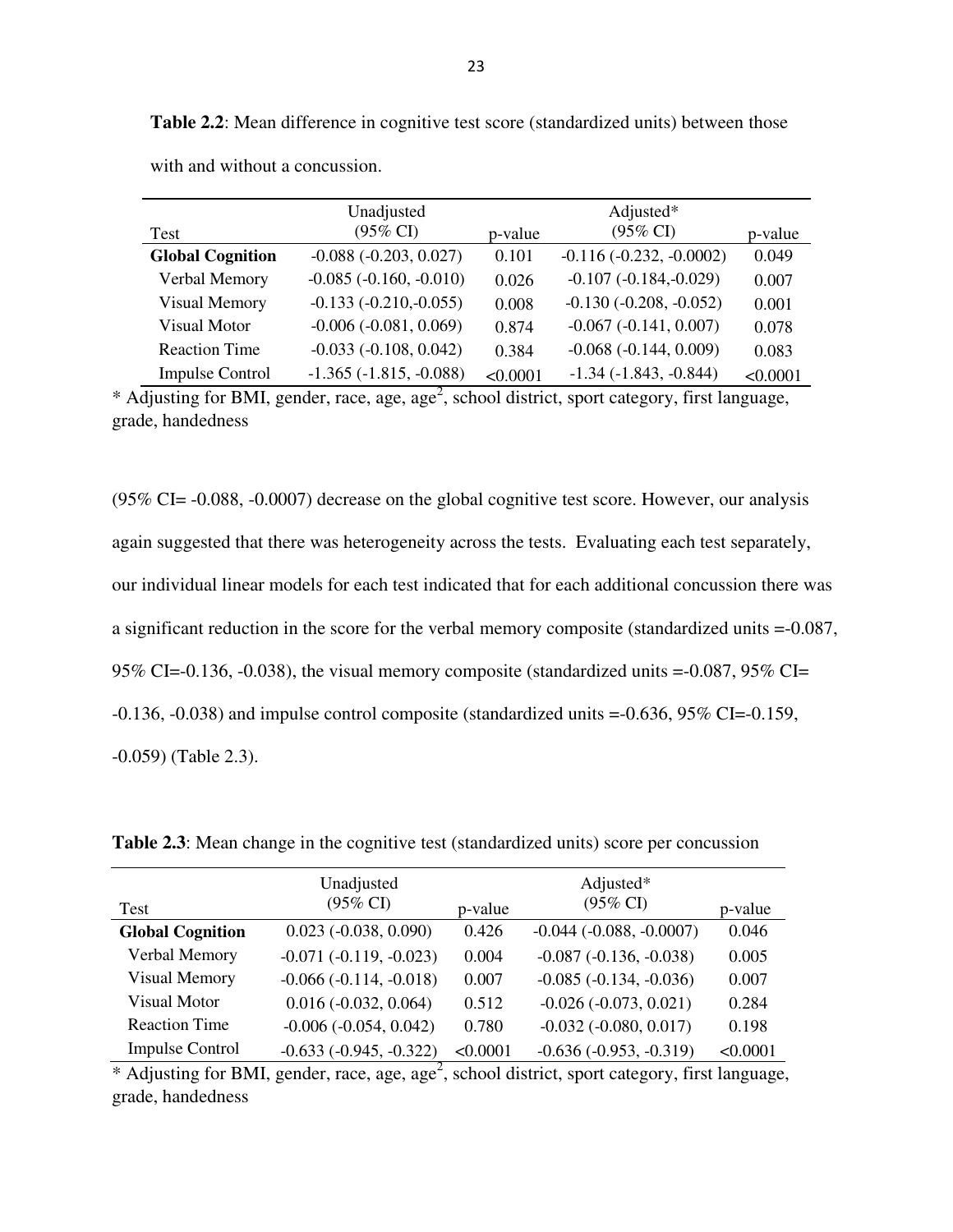When we considered the effect of time since last concussion, we found that the effect was not linear across all tests  $(<0.05$ ) and there appeared to be an acute effect of concussions within about two years of cognitive testing with scores getting rapidly worse as the time between concussion and testing diminished (Figure 2.1). This transient effect appeared to be consistent across the five composite scores and global cognition. When we examined the effect of age at first concussion on the cognitive scores, we also found a significant non-linear effect across all tests (<0.05) and found that individuals who had a concussion earlier in life appeared to have lower scores than those who had a head injury later in adolescence (Figure 2.2). Individuals who had a head injury after age 15 seemed to fare better than individuals who had a head injury prior to age 15. This finding is consistent across for all composite scores, but the magnitude and shape of the effects differ slightly. This difference is especially apparent for the reaction time composite, where a concussion in early life had a particularly negative effect.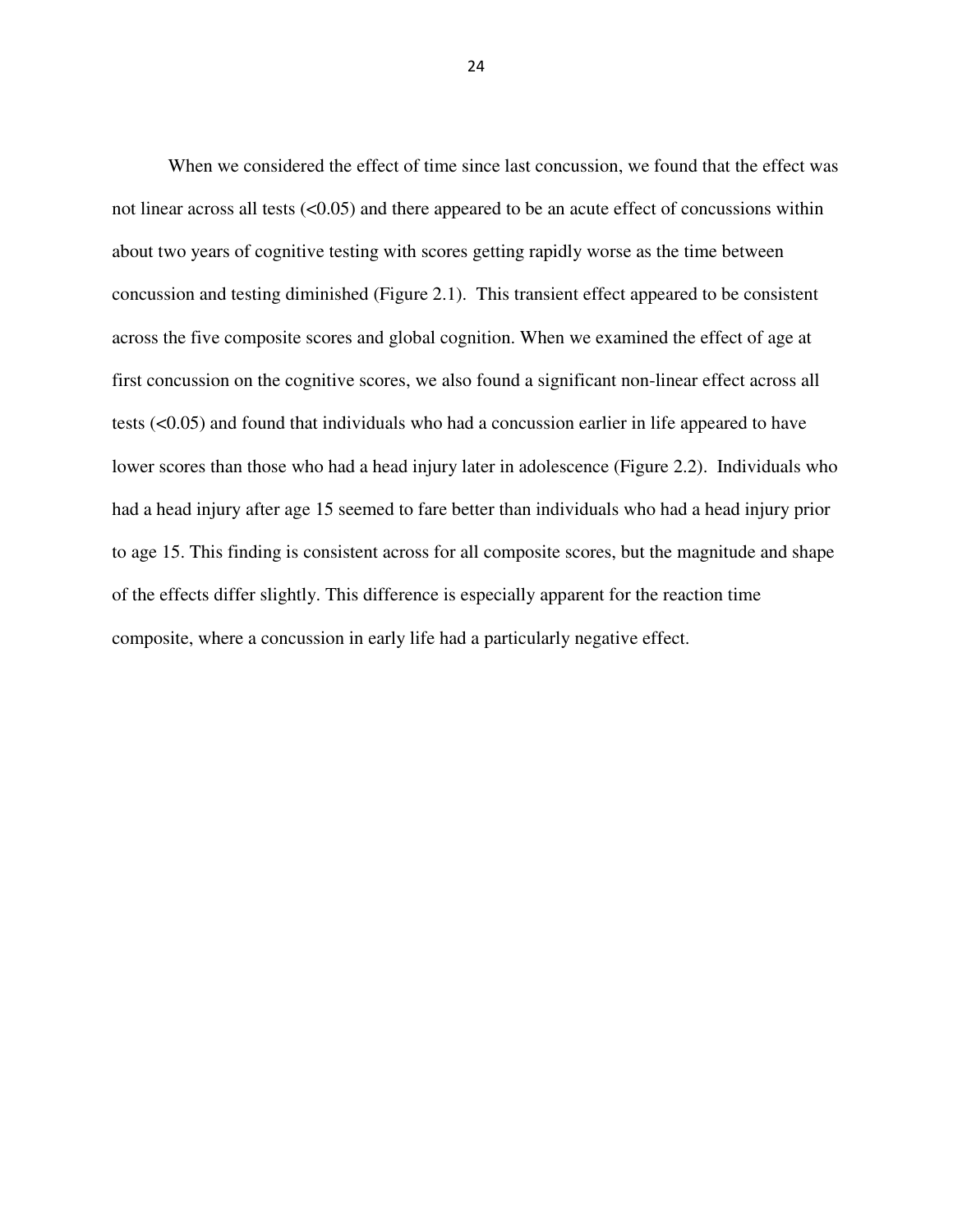

\*p-value<0.05 for a non-linear effect

**Figure 2.1:** The impact of time (years) since last concussion from the test date on the z-score standardized baseline score for global cognitive function and each domain-specific test. The change in standardized units for each test score associated with each year of time since last concussion is indicated by the solid black line and 95% confidence intervals by the dotted lines.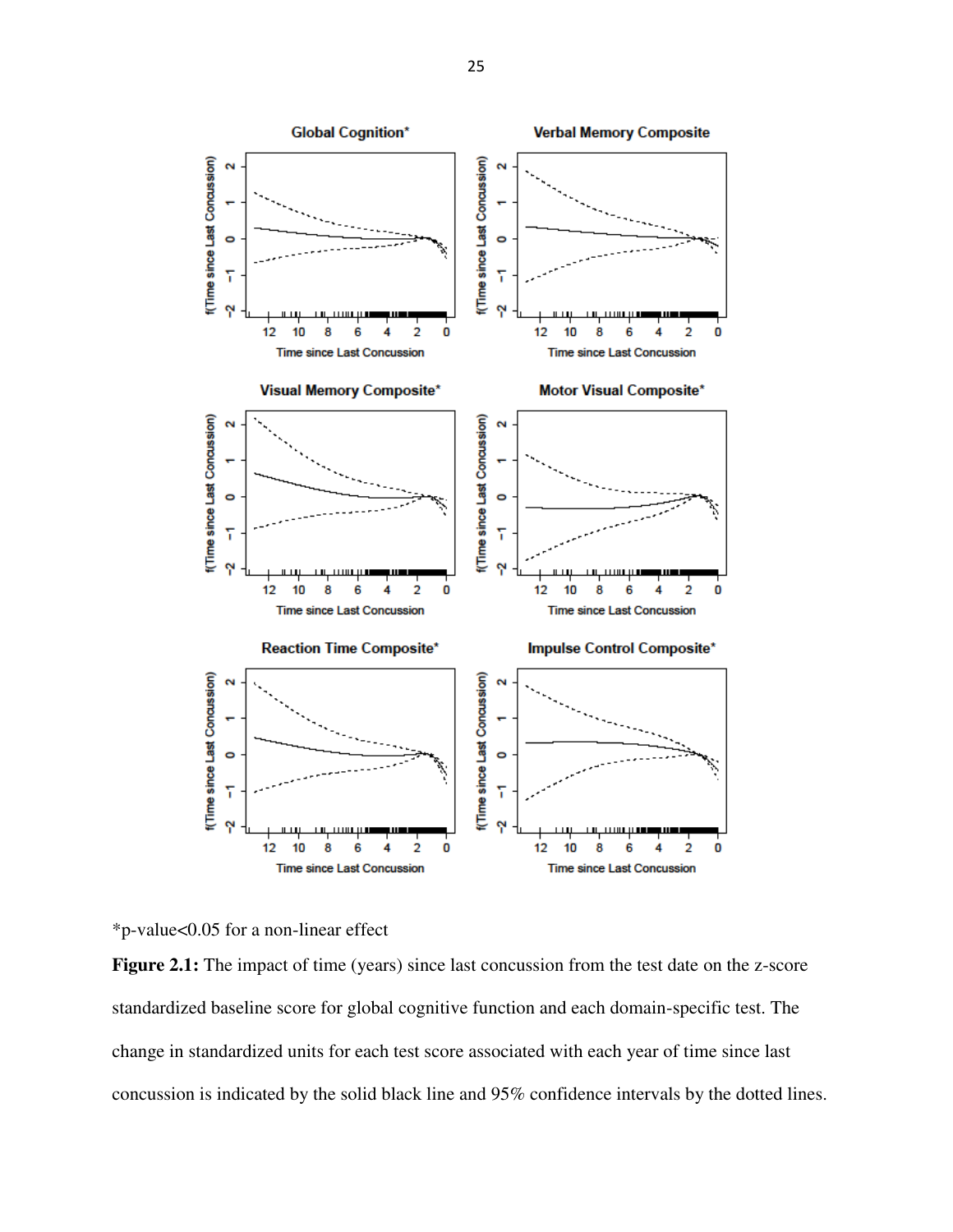

\*p-value<0.05 for a non-linear effect

**Figure 2.2:** The impact of age (year) at first injury on the z-score standardized baseline score for global cognitive function and each domain-specific test. The change in standardized units for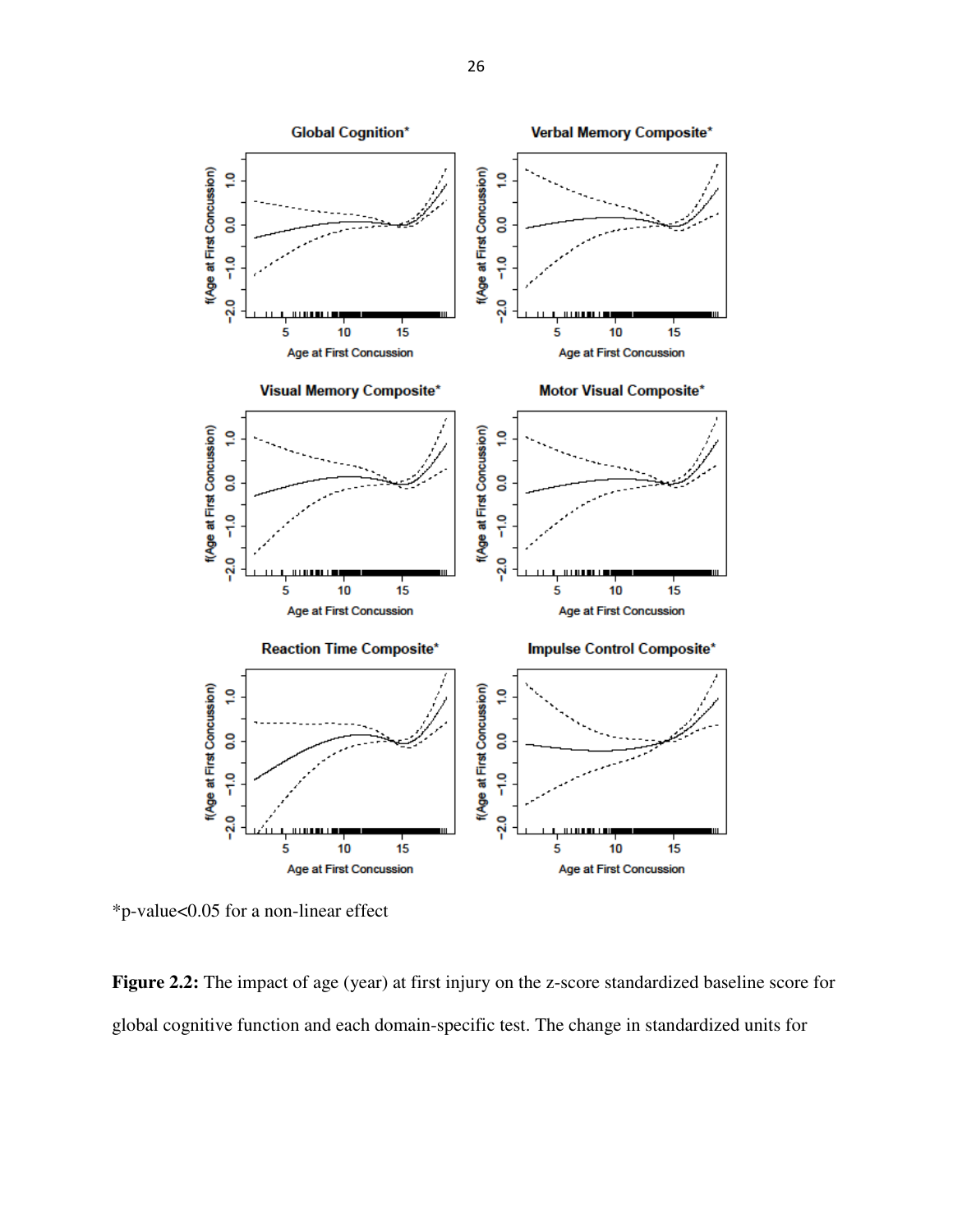each test score associated with each year of age at first concussion is indicated by the solid black line and 95% confidence intervals by the dotted lines.

#### **2.5 Discussion:**

Our findings suggest that ever having a concussion is associated with a decrease in cognitive function across multiple domains. By taking into account the timing of the concussions using time since last concussion and age at first concussion, we found that while worse performance was associated with concussions closer in time to the cognitive testing, in our population, the reduced performance was also associated with concussions in earlier childhood. Most studies evaluating concussions on cognitive function have independently focused on recovery from short term effects<sup>17,26,27</sup> or on the duration of long term effects<sup>28-33</sup>. However, very few studies have attempted to consider both acute and chronic effects simultaneously and when they did, long term follow-up was limited $10,34$ . Our study suggests that the acute effect of concussion on cognitive function, may have longer lasting effects than what prior studies have suggested. Previous studies that evaluated the duration of effects of concussion have focused on limited follow up periods, which might have resulted in their findings of shorter effect periods<sup>35</sup>.

There has only been one study that has specifically focused on the association between age at which past concussions occurred and cognitive function in adolescents. That is study found no effect of age at first mTBI on cognitive function in a much smaller study population<sup>36</sup>. Our results suggest that cognitive domain specific effects depend on the stage of development at which the concussion occurred. In infancy and early childhood the brain is undergoing a rapid increase in gray matter which is associated with growth in basic cognitive functions including an increase in both attention and memory functioning  $37$ . As the brain continues to develop into puberty, maturation of the gray matter in the prefrontal cortex and increased volume of white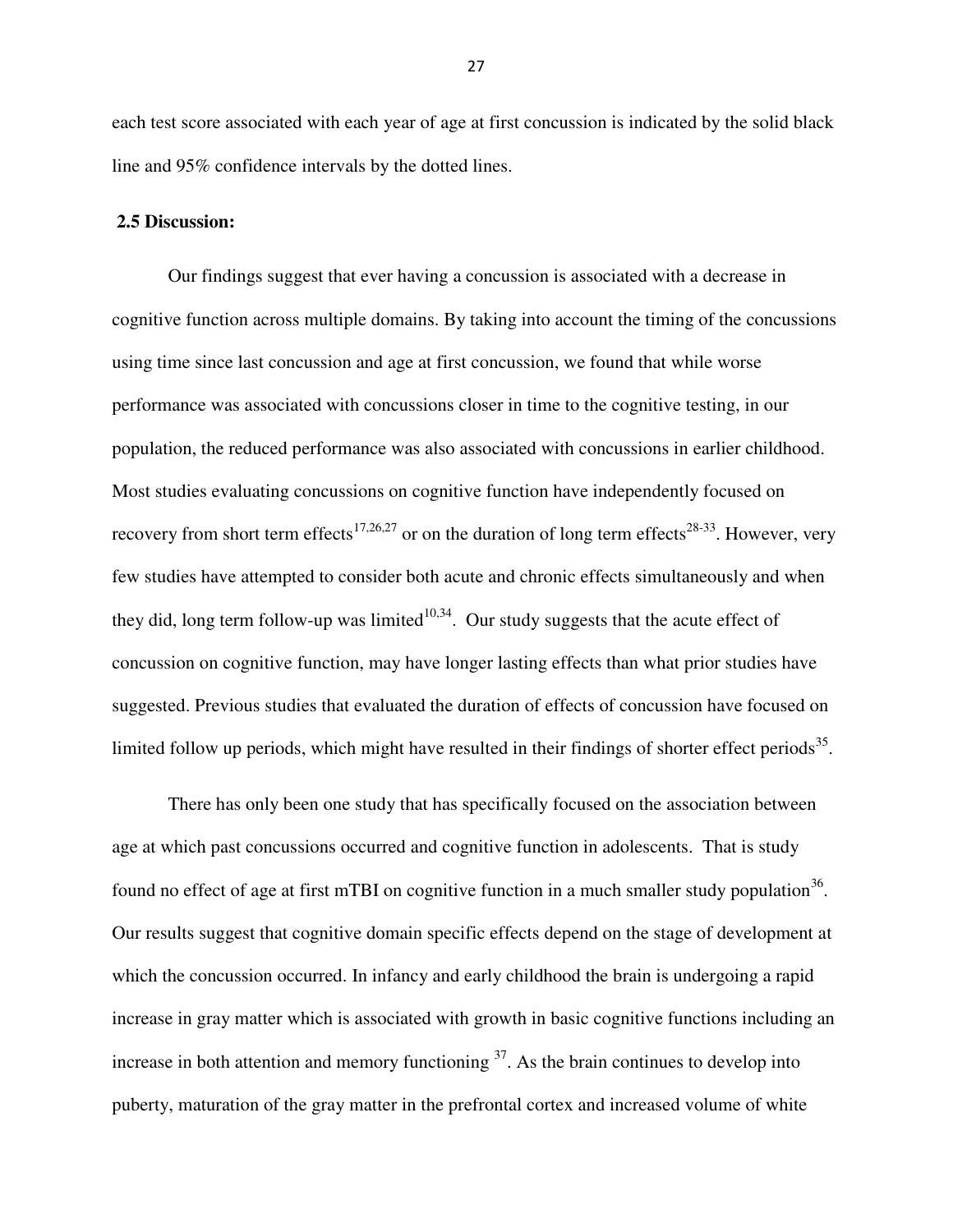matter is associated with higher order cognitive and executive functioning<sup>6,38</sup>. These functions include the ability to assess risk and make goal oriented decisions. The findings from our models evaluating the effect of age at first concussion on the domain specific tests appear to demonstrate how concussions during specific developmental stages may have a greater impact on domain specific cognitive function.

In animal experiments, it was found that mTBIs in early life can inhibit brain plasticity. This was shown to reduce cognitive growth compared to uninjured rats<sup>40</sup>. Furthermore our findings are also supported by a recent study that found that early childhood exposure to concussions and sub-concussive impacts-- as measured by age at first exposure to playing football younger than 12 years-- are associated with long lasting effects on later-life cognition<sup>41</sup>. This may explain why there have been conflicting findings among studies evaluating chronic effects of concussion. When studies evaluate if ever having a concussion has an impact on cognitive function they are effectively averaging the effect across the distribution of age at first concussion and time since last concussion within their study population. The age at which the concussion occurs, however, is important and ignoring this could result in a masked true impact of concussions. Furthermore, conflicting findings in studies evaluating the impact of concussions on cognitive function in adolescents could also be driven by the fact that many studies presented unadjusted estimates of the effect for potential confounders of the relationship. Our study shows that the unadjusted effect estimates tended to underestimate the effect.

One limitation of our study is the use of self-reported concussions. We know that concussions tend to be underreported in athletic populations<sup>42</sup>. If such underreporting was similar regardless of cognitive function scores, then this should cause our results to be underestimated. To account for finding of worse cognition among those with a concussion, such underreporting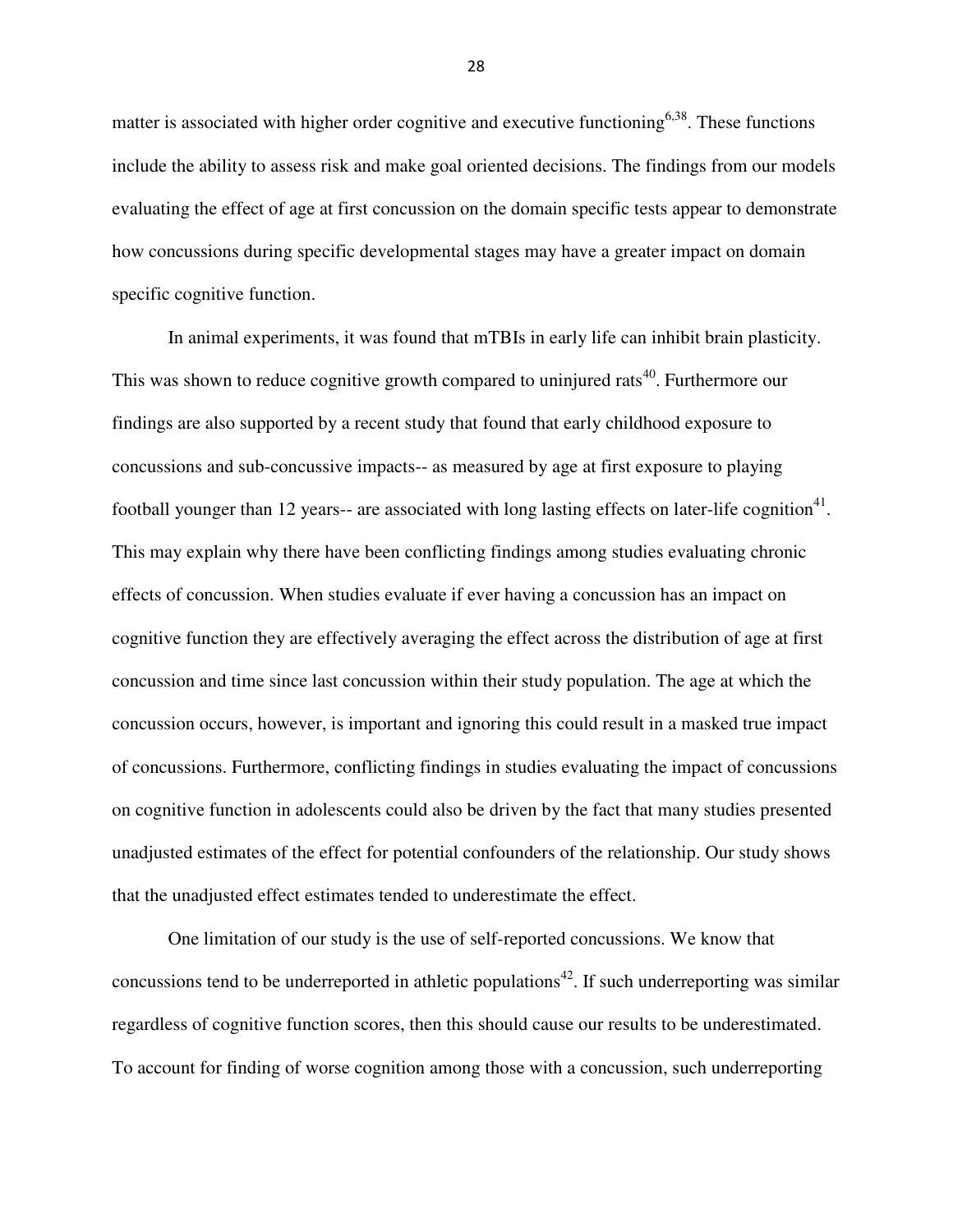would have to be preferentially among those with better cognitive scores, which seems unlikely. Furthermore, since the effect of age at first concussion showed very consistent findings that seem to coincide with brain developmental stages, it is difficult to imagine a scenario where our study participants would recall earlier life exposures that ended up being associated with lower scores on some of the domain specific tests and with higher scores on other tests. A strength of our study is that we were able to evaluate the effect of concussion on cognitive function in a racially and ethnically diverse population, with both male and female athletes and across multiple sports which has been lacking in prior studies.

We conclude from our findings that concussions in early life and into adolescence can have an important impact on future cognitive development. Importantly, we find that more acute effects on cognitive function appear to last up to two years, rather than a shorter period of time as has generally been assumed. In addition, domain specific effects appear to depend on the stage of neuronal development an individual is in when their concussion occurs. While we cannot discount the numerous benefits of participating in sports during childhood and adolescence, these findings support a growing body of evidence suggesting that minimizing the exposure risk for concussions is important in youth sports.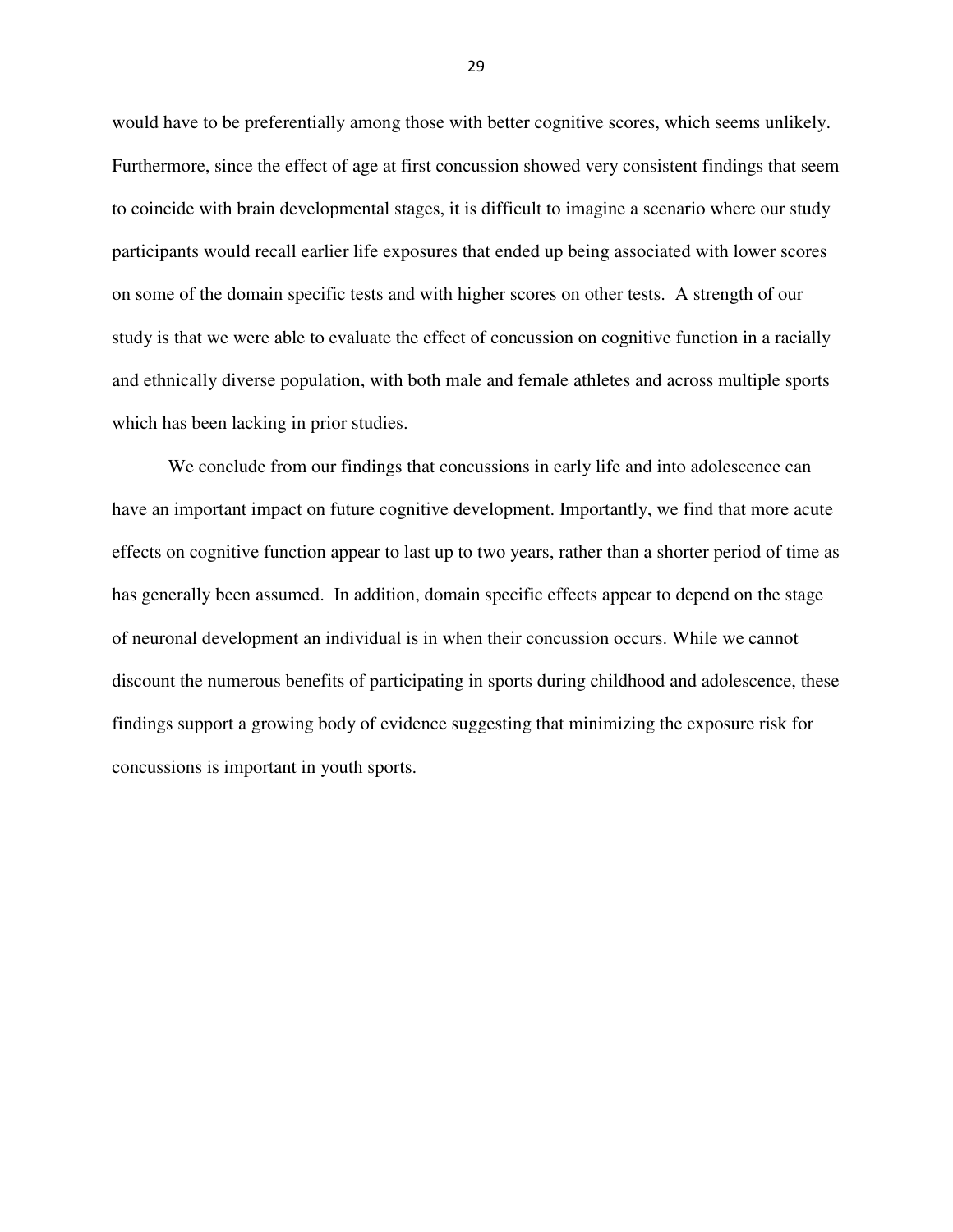## **References**

- **1.** The National Federation of State High School Associations. 2013-14 High School Athletics Participation Survey. Indianapolis, IN: The National Federation of State High School Associations;2014.
- **2.** Comstock D CD, Pierpoint LA. National High School Sports-Related Injury Surveillance Study: Summary Report 2013-2014 School Year. Aurora, CO: University of Colorado;2014.
- **3.** CDC. Nonfatal Traumatic Brain Injuries from Sports and Recreation Activities --- United States, 2001--2005 Atlanta, GA: CDC; 2007.
- **4.** Age limits and adolescents. Paediatrics & child health. Nov 2003;8(9):577-578.
- **5.** Menon V. Developmental pathways to functional brain networks: emerging principles. Trends Cogn Sci. Dec 2013;17(12):627-640.
- **6.** Konrad K, Firk C, Uhlhaas PJ. Brain development during adolescence: neuroscientific insights into this developmental period. Dtsch Arztebl Int. Jun 2013;110(25):425-431.
- **7.** Chapman SB, McKinnon L. Discussion of developmental plasticity: factors affecting cognitive outcome after pediatric traumatic brain injury. J Commun Disord. Jul-Aug 2000;33(4):333-344.
- **8.** Giza CC, Griesbach GS, Hovda DA. Experience-dependent behavioral plasticity is disturbed following traumatic injury to the immature brain. Behav Brain Res. Feb 10 2005;157(1):11-22.
- **9.** Collins MW, Grindel SH, Lovell MR, et al. Relationship between concussion and neuropsychological performance in college football players. JAMA. Sep 8 1999;282(10):964-970.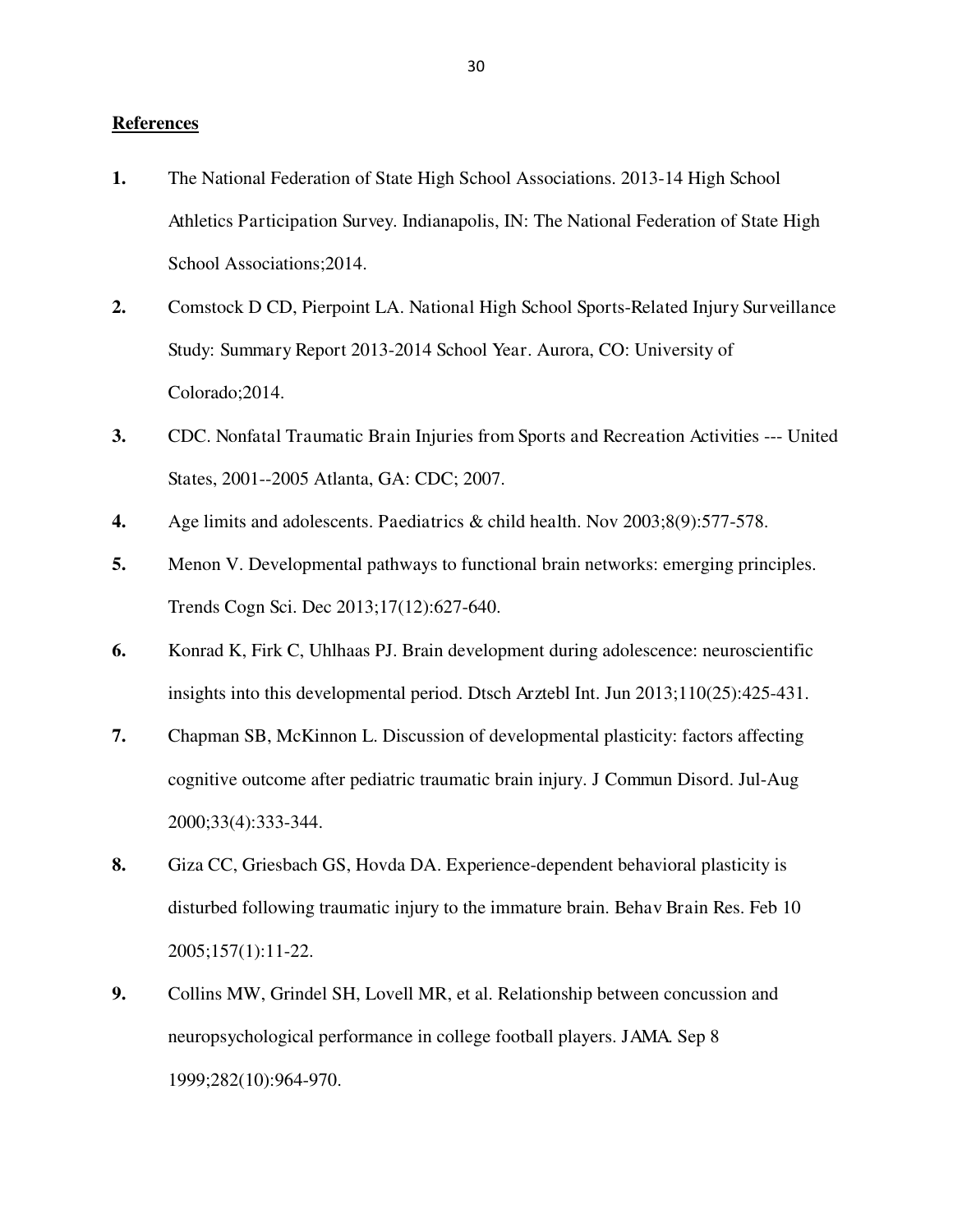- **10.** McCrea M, Guskiewicz KM, Marshall SW, et al. Acute effects and recovery time following concussion in collegiate football players: the NCAA Concussion Study. JAMA. Nov 19 2003;290(19):2556-2563.
- **11.** Matser JT, Kessels AG, Jordan BD, Lezak MD, Troost J. Chronic traumatic brain injury in professional soccer players. Neurology. Sep 1998;51(3):791-796.
- **12.** Binder LM, Rohling ML, Larrabee GJ. A review of mild head trauma. Part I: Metaanalytic review of neuropsychological studies. J Clin Exp Neuropsychol. Jun 1997;19(3):421-431.
- **13.** Belanger HG, Vanderploeg RD. The neuropsychological impact of sports-related concussion: a meta-analysis. J Int Neuropsychol Soc. Jul 2005;11(4):345-357.
- **14.** Menon V. Developmental pathways to functional brain networks: emerging principles. Trends Cogn Sci. Dec 2013;17(12):627-640.
- **15.** Lovell MR, Solomon GS. Neurocognitive Test Performance and Symptom Reporting in Cheerleaders with Concussions. The Journal of Pediatrics. 2013;163(4):1192- 1195.e1191.
- **16.** Covassin T, Elbin RJ, Nakayama Y. Tracking neurocognitive performance following concussion in high school athletes. Phys Sportsmed. Dec 2010;38(4):87-93.
- **17.** Lovell MR, Collins MW, Iverson GL, et al. Recovery from mild concussion in high school athletes. J Neurosurg. Feb 2003;98(2):296-301.
- **18.** Tsushima WT, Shirakawa N, Geling O. Neurocognitive functioning and symptom reporting of high school athletes following a single concussion. Appl Neuropsychol Child. 2013;2(1):13-16.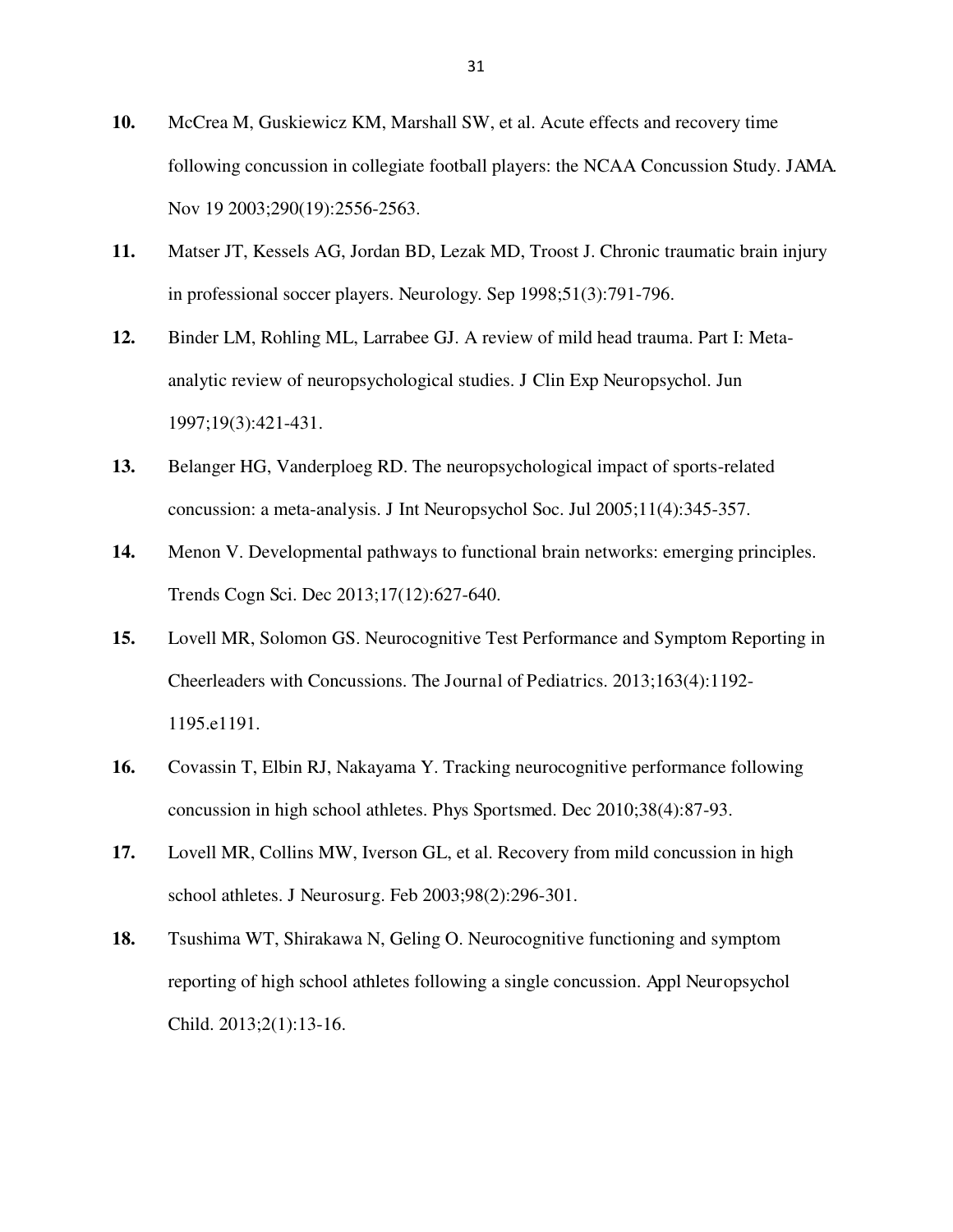- **19.** California Interscholastic Federation Bylaws. In: Federation CI, ed. 304. http://www.cifccs.org/CIF%20Bylaws/2012-13%20CIF%20%20Bylaws.pdf2014-2015.
- **20.** Adeyemo BO, Biederman J, Zafonte R, et al. Mild traumatic brain injury and ADHD: a systematic review of the literature and meta-analysis. J Atten Disord. Oct 2014;18(7):576-584.
- **21.** Schneider HE, Lam JC, Mahone EM. Sleep disturbance and neuropsychological function in young children with ADHD. Child Neuropsychol. Mar 13 2015:1-14.
- **22.** Kostyun RO, Milewski MD, Hafeez I. Sleep disturbance and neurocognitive function during the recovery from a sport-related concussion in adolescents. The American journal of sports medicine. Mar 2015;43(3):633-640.
- **23.** Schatz P, Pardini JE, Lovell MR, Collins MW, Podell K. Sensitivity and specificity of the ImPACT Test Battery for concussion in athletes. Arch Clin Neuropsychol. Jan 2006;21(1):91-99.
- **24.** Maerlender A, Flashman L, Kessler A, et al. Examination of the construct validity of ImPACT computerized test, traditional, and experimental neuropsychological measures. Clin Neuropsychol. Nov 2010;24(8):1309-1325.
- **25.** Rice SG. Medical conditions affecting sports participation. Pediatrics. Apr 2008;121(4):841-848.
- **26.** Pellman EJ, Lovell MR, Viano DC, Casson IR. Concussion in professional football: recovery of NFL and high school athletes assessed by computerized neuropsychological testing--Part 12. Neurosurgery. Feb 2006;58(2):263-274; discussion 263-274.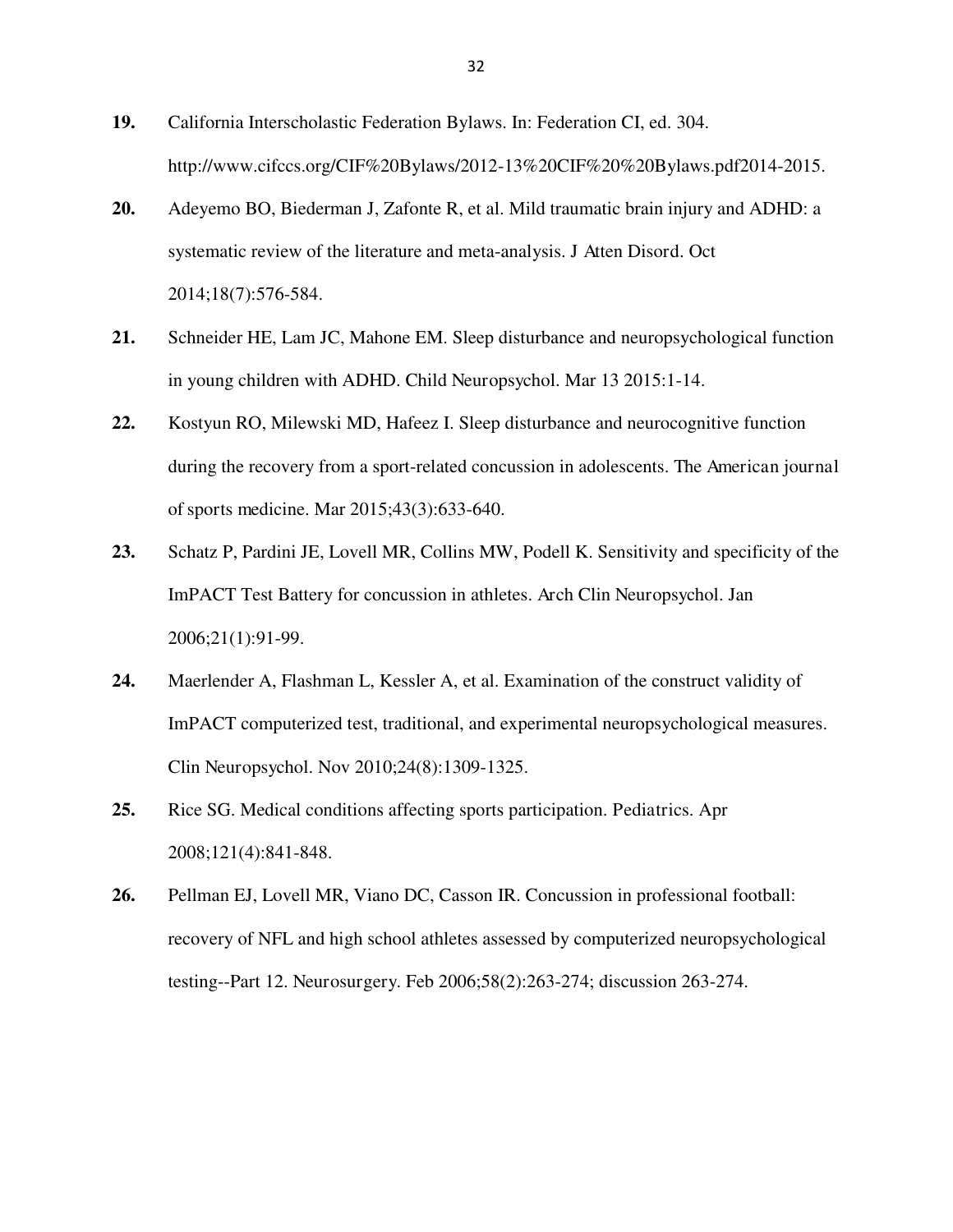- **27.** Sim A, Terryberry-Spohr L, Wilson KR. Prolonged recovery of memory functioning after mild traumatic brain injury in adolescent athletes. J Neurosurg. Mar 2008;108(3):511- 516.
- **28.** Hessen E, Nestvold K, Sundet K. Neuropsychological function in a group of patients 25 years after sustaining minor head injuries as children and adolescents. Scand J Psychol. Aug 2006;47(4):245-251.
- **29.** Belanger HG, Vanderploeg RD. The neuropsychological impact of sports-related concussion: a meta-analysis. J Int Neuropsychol Soc. Jul 2005;11(4):345-357.
- **30.** Anderson V, Catroppa C. Memory outcome at 5 years post-childhood traumatic brain injury. Brain Inj. Dec 2007;21(13-14):1399-1409.
- **31.** Catroppa C, Anderson V, Godfrey C, Rosenfeld JV. Attentional skills 10 years postpaediatric traumatic brain injury (TBI). Brain Inj. 2011;25(9):858-869.
- **32.** Papoutsis J, Stargatt R, Catroppa C. Long-term executive functioning outcomes for complicated and uncomplicated mild traumatic brain injury sustained in early childhood. Dev Neuropsychol. 2014;39(8):638-645.
- **33.** Senathi-Raja D, Ponsford J, Schonberger M. Impact of age on long-term cognitive function after traumatic brain injury. Neuropsychology. May 2010;24(3):336-344.
- **34.** Levin HS, Eisenberg HM, Wigg NR, Kobayashi K. Memory and intellectual ability after head injury in children and adolescents. Neurosurgery. Nov 1982;11(5):668-673.
- **35.** Vernau BT, Grady MF, Goodman A, et al. Oculomotor and neurocognitive assessment of youth ice hockey players: baseline associations and observations after concussion. Dev Neuropsychol. Jan 2015;40(1):7-11.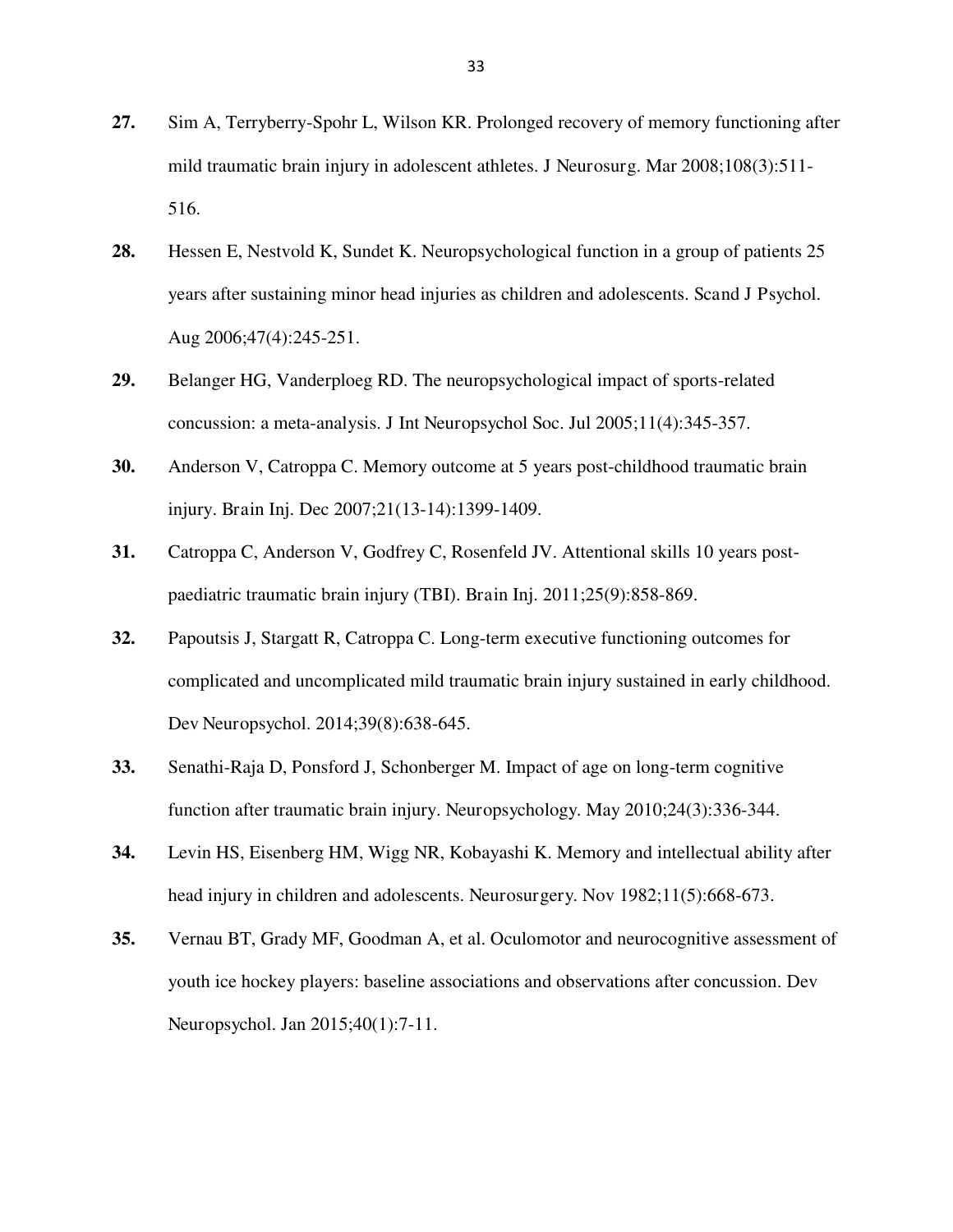- **36.** Anderson VA, Morse SA, Catroppa C, Haritou F, Rosenfeld JV. Thirty month outcome from early childhood head injury: a prospective analysis of neurobehavioural recovery. Brain. Dec 2004;127(Pt 12):2608-2620.
- **37.** Casey BJ, Giedd JN, Thomas KM. Structural and functional brain development and its relation to cognitive development. Biol Psychol. Oct 2000;54(1-3):241-257.
- **38.** Anderson VA, Anderson P, Northam E, Jacobs R, Catroppa C. Development of executive functions through late childhood and adolescence in an Australian sample. Dev Neuropsychol. 2001;20(1):385-406.
- **39.** Posner MI, Rueda MR. Mental chronometry in the study of individual and group differences. J Clin Exp Neuropsychol. Oct 2002;24(7):968-976.
- **40.** Fineman I, Giza CC, Nahed BV, Lee SM, Hovda DA. Inhibition of neocortical plasticity during development by a moderate concussive brain injury. J Neurotrauma. Sep 2000;17(9):739-749.
- **41.** Stamm JM, Bourlas AP, Baugh CM, et al. Age of first exposure to football and later-life cognitive impairment in former NFL players. Neurology. Jan 28 2015.
- **42.** Torres DM, Galetta KM, Phillips HW, et al. Sports-related concussion: Anonymous survey of a collegiate cohort. Neurol Clin Pract. Aug 2013;3(4):279-287.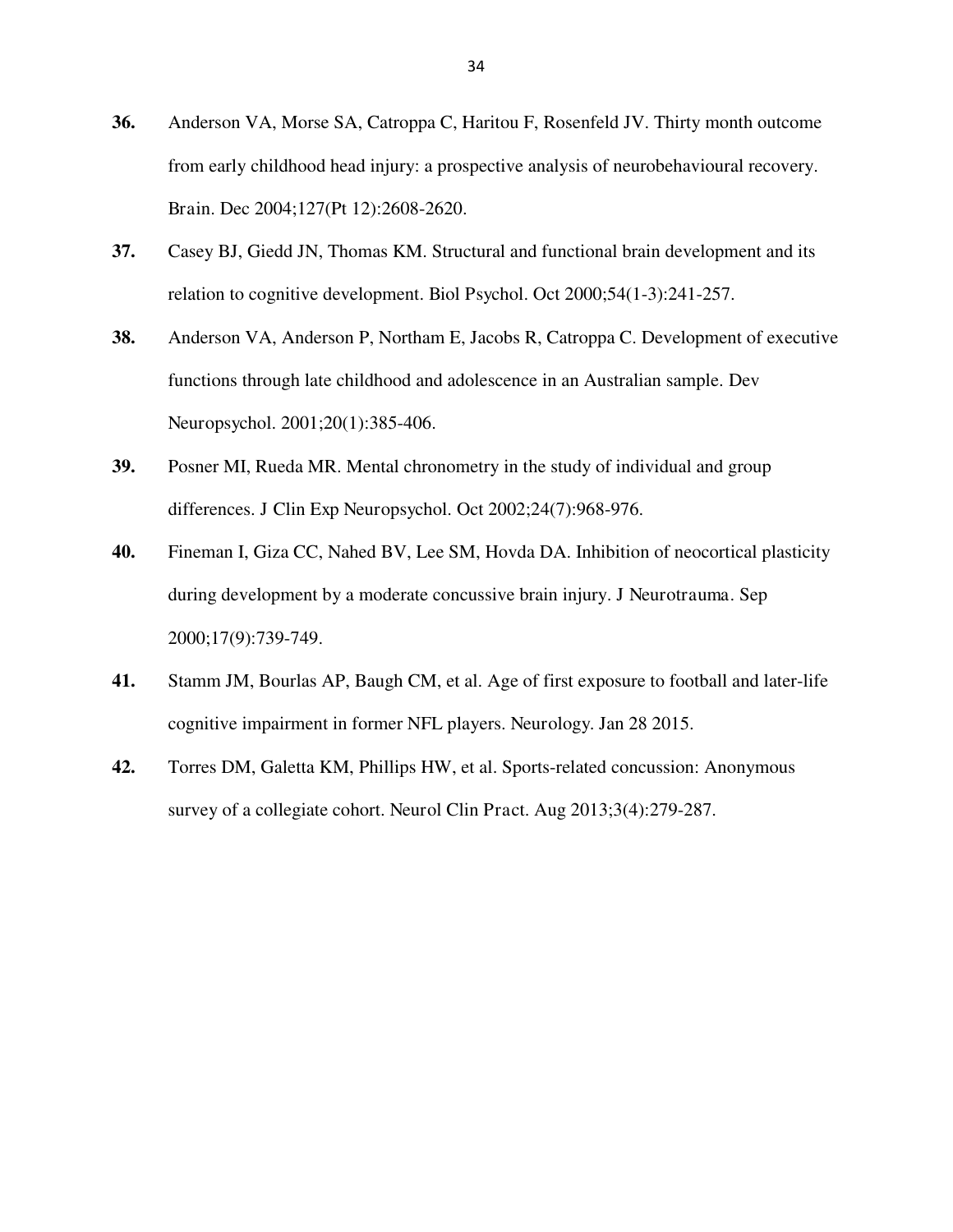# **CHAPTER 3**

**Title:** The impact of concussion history on cognitive change in an adolescent athlete population

Authors: Kathryn M. Taylor<sup>1</sup>, Marianthi-Anna Kioumourtzoglou<sup>1</sup>, Jim Clover<sup>2</sup>, Brent A. Coull<sup>1,3</sup>, Jack T. Dennerlein<sup>1,4</sup>, David C. Bellinger<sup>1,5,</sup>, Marc G. Weisskopf<sup>1,6</sup>

- 1) Department of Environmental Health, Harvard T.H. Chan School of Public Health, Boston , MA
- 2) The Sport Foundation, Riverside, CA
- 3) Department of Biostatistics, Harvard T.H. Chan School of Public Health, Boston , MA
- 4) Department of Physical Therapy, Movement, and Rehabilitation Sciences, Northeastern University, Boston, Massachusetts
- 5) Children's Hospital, Harvard Medical School, Boston, MA, USA
- 6) Department of Epidemiology, Harvard T.H. Chan School of Public Health, Boston , MA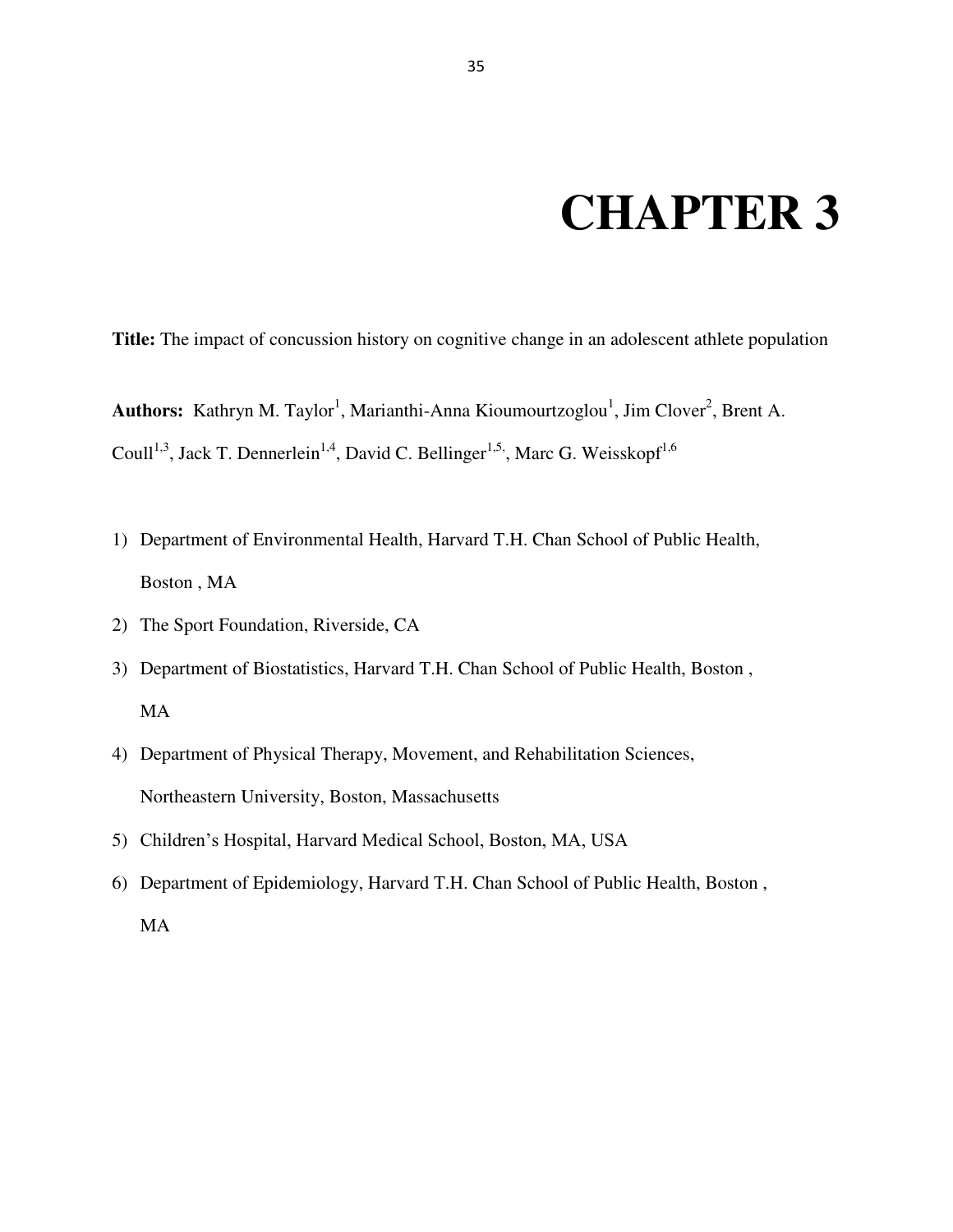## **3.1 Abstract:**

**Objective:** To evaluate the effect of age at first concussion on the change in cognitive function over time.

**Methods:** Over 5 years, 796 student athletes evaluated in this analysis completed multiple neuropsychological tests from which 5 composite scores were created. Using questionnaires, we collected information on concussion history and other covariates. Mixed models were used to estimate the adjusted effects on the change in cognitive scores and their corresponding 95% confidence intervals (CI).

**Results**: We found that the change in cognitive score was higher for individuals who had concussions closer to their their first visit date. This appears to be capturing a phase of recovery following a concussion. But over time this increase in cognitive change appears to level out as time between the concussion and the test date increases. We also found that age at first concussion, does not appear to have an impact on cognitive change.

**Conclusion**: Change in cognitive function is affected by the timing of an individual's last concussion in conjunction with any subsequent test date.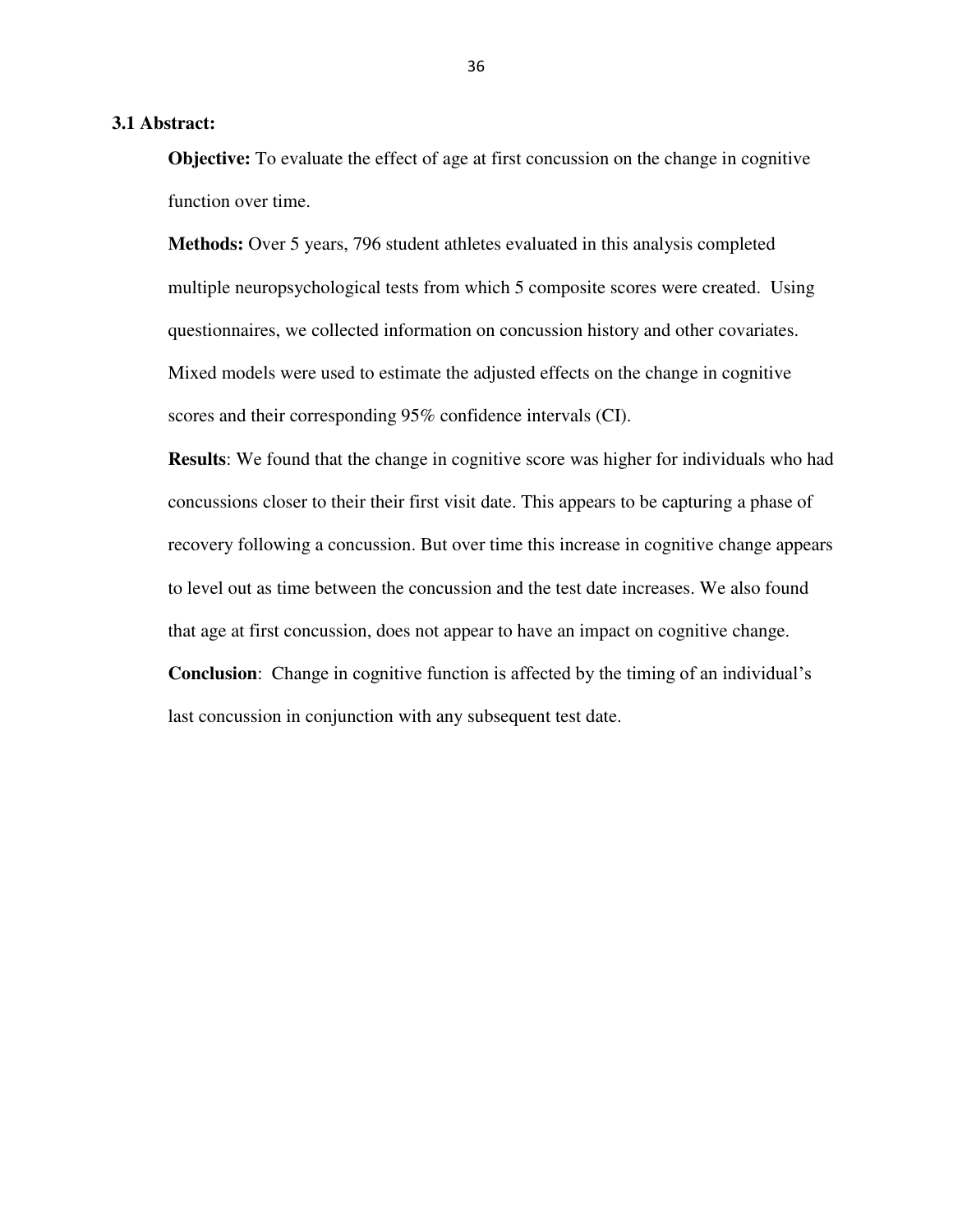#### **3.2 Introduction:**

 Adolescence, frequently defined as the time period between 10 and 18 years of age, is characterized by rapid cognitive growth and an increase in cognitive flexibility. Evidence suggests that biomechanical injuries such as traumatic brain injuries (TBIs) during this developmental stage and during earlier life development can have an impact on future neurological development<sup>1,2</sup>. Disruptions caused by head injuries in these developmental trajectories can have potentially long lasting effects in social development, educational attainment and lifetime cognitive health $3-5$ . Increased concern for the rise of traumatic brain injury incidence in childhood and adolescence has caused a growing awareness for the paucity of research being conducted on potential effects, with special interest focused on the adolescent population.

The majority of head injury related visits to the hospital are a result of mild traumatic brain injuries (mTBIs) or as they are commonly referred to, concussions<sup>6</sup>. Concussions can induce clinically heterogeneous outcomes, which includes both cognitive and behavioral specific impairments<sup>7,8</sup>. These effects can manifest as both acute and chronic effects making it difficult to evaluate the long term impact of head injuries on cognitive health especially in those who have had multiple concussions in their lifetime<sup>9</sup>. When evaluating cognitive function, concussions have been shown to have a negative impact on a range of domain-specific tests<sup>10,11</sup>. Nevertheless, a consensus on which domains are consistently affected and for how long has yet to be reached.

The growing awareness of the potential negative long term effects of mTBIs has led to an increase in research focused on these exposures. However, this research has primarily focused on adult populations, such as professional athletes or members of the military. While it was once though that children and adolescents were less impacted by long term neurological effects of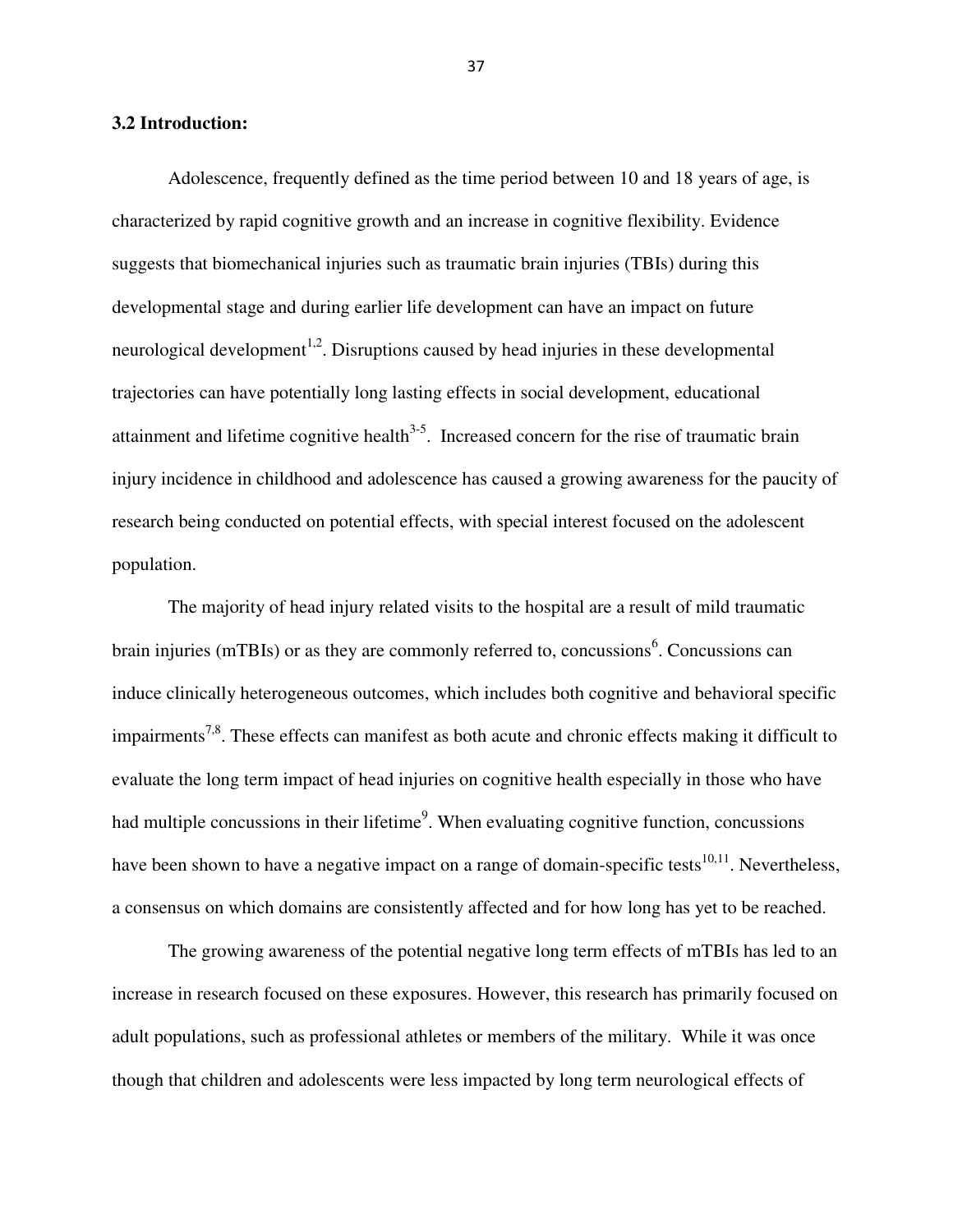concussions, presumably because of increased brain plasticity, there is now a growing body of evidence that suggests the developing brain may be more sensitive than previously thought<sup> $2,12,13$ </sup>. This is because concussions may have the potential to disrupt critical stages of neural development<sup>14</sup>. Furthermore, there is a lack of literature that assesses how cognitive growth might vary based on concussion history. We, thus, propose to evaluate the effect of past concussions on change in cognitive function over time in a large cohort of high school student athletes.

## **3.3 Methods:**

#### Study Population

 Between 2009 and 2014, 5487 high school student athletes from Riverside and San Bernardino county school districts were administered cognitive tests. The athlete's ages ranged from 12-19 years old. These tests were administered as part of standard practice for state required pre-season physicals. Of these athletes, 1065 individuals completed 2 or more tests with varying durations between each test. Individuals could have a repeated test score if they played multiple sports that required new cognitive scores prior to participation in each sport, they completed a two year follow-up test to define a new baseline for subsequent seasons, or they were injured in which case the test was used as an aid in diagnosis. In order to examine change over time, we only considered individuals with more than one visit for cognitive testing.

Individuals were excluded from analyses if they did not take the test in English  $(N=23)$ , their concussion history was unknown  $(N=45)$ , or the timing of their concussions was unknown  $(N=59)$ . We also excluded individuals who had a concussion after their first test  $(N=187)$  so that we could evaluate change in cognition uninhibited by the effects of new concussions. The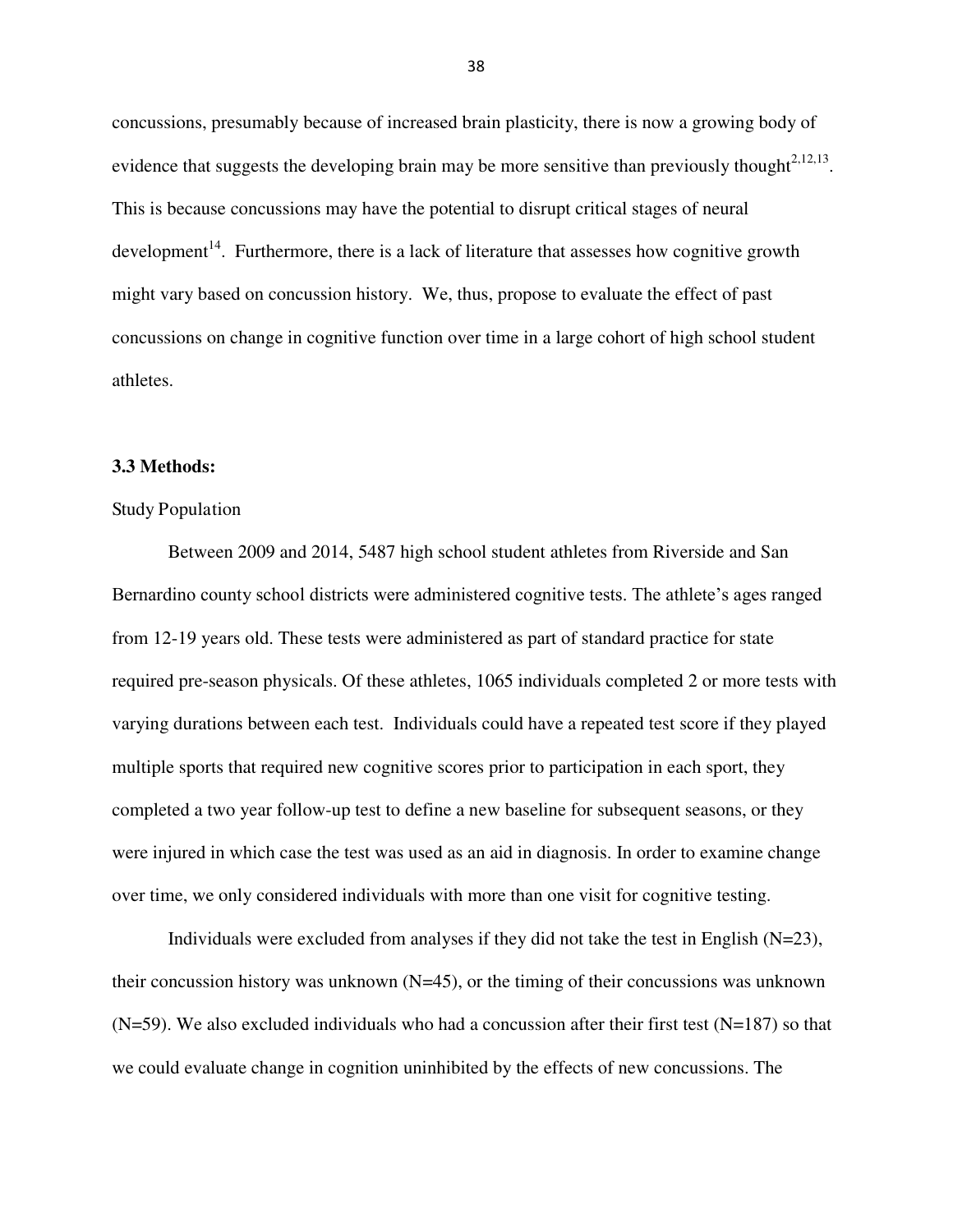remaining 796 athletes, 166 with a history of concussion and 630 without concussion were included in the analysis.

Exposure and Covariate Assessment

We collected each individual's concussion history using a questionnaire prior to their cognitive testing. We obtained information on the number of concussions prior to each test date. When a concussion was reported, the athlete was asked to provide the date for each past concussion. We used these responses to create a binary variable for ever having a concussion (yes/no), which was used in our analysis. We calculated the time between last concussion and their baseline test date and we used this variable as a continuous variable in our models. We also calculated the age at first concussion and used this as a continuous variable in our models.

 Using the pre-test questionnaire, we obtained information on a wide range of potential covariates. For the analysis we considered the following covariates: gender (male/female), race/ethnicity (White, Hispanic, Black, and other), current school district (1-12, categorical), handedness (left/right), age at date of first visit (continuous), grade  $(7<sup>th</sup>-12<sup>th</sup>$ , continuous), BMI (continuous) and first language (English, non-English). We also created a categorical variable for sport type, which included four categories: football, other contact or collision sport, limited contact sport and non-contact sport. These categories were created using the classification of sports by the American Academy of Pediatrics<sup>25</sup>.

#### Cognitive Testing

The cognitive tests were administered using a computer based test called the Immediate Post-concussion Assessment and Cognitive Test (ImPACT). This test is used as an assessment of cognitive function in athletes across the United States. It has been validated both within the test developing company and externally as a reliable and objective measure of cognitive function  $15,16$ .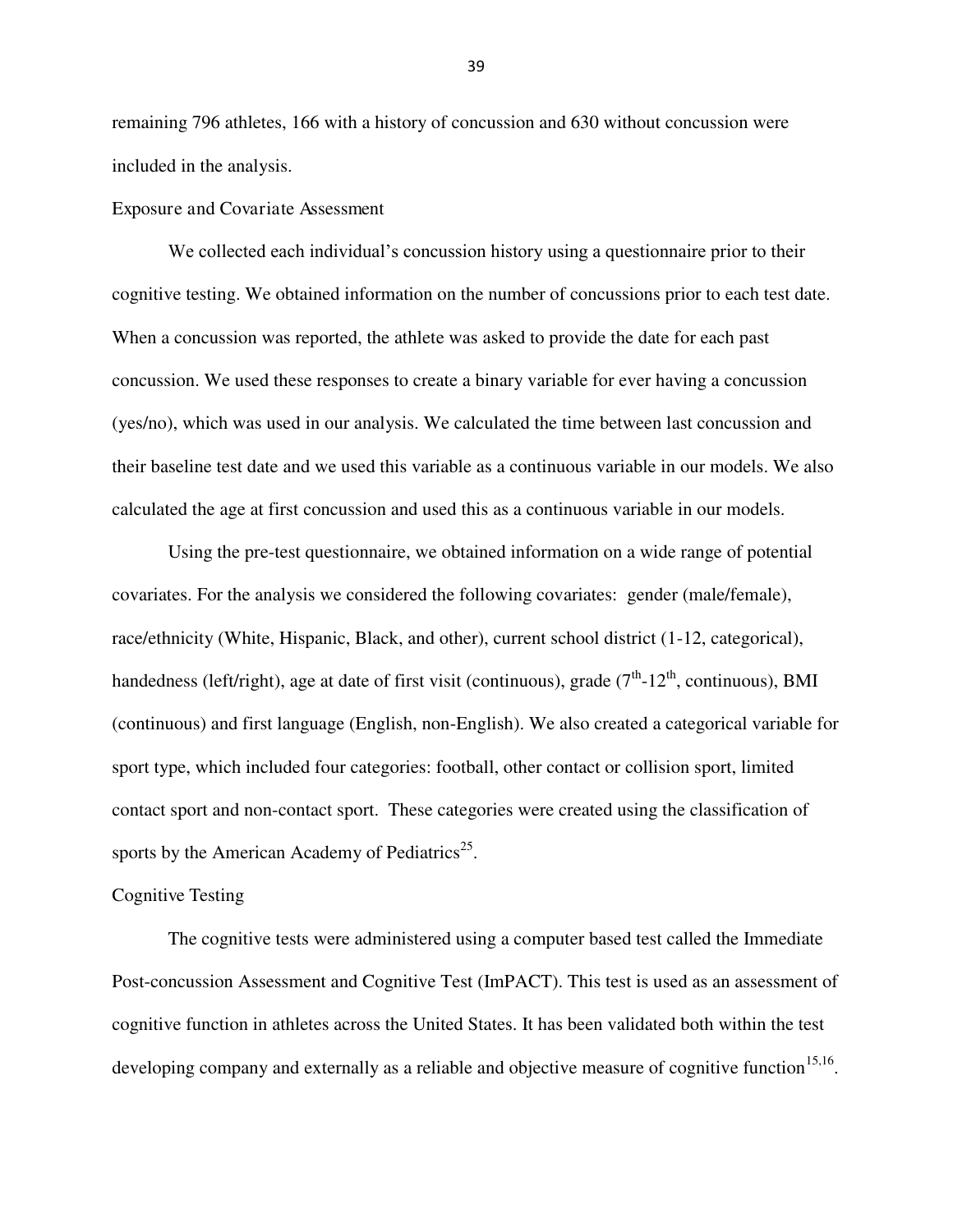The assessment produces five composite scores including the verbal memory composite, the visual memory composite, the visual motor speed composite, the reaction time composite and the impulse control composite. We used these composite scores to provide a complete assessment of cognitive function.

The scores provided for the five composites were not all on the same scale, nor were they all in the same direction. To make the tests comparable, we inverted the test scores for the reaction time composite and the impulse control composite, so that for all tests a higher score indicated better performance. For each composite score, we then subtracted the score obtained at their baseline visit from each score produced at their subsequent visits to obtain the change in score from their first visit. Because we wanted to be able to compare change in test scores across all composite scores, we standardized all differences in score to our uninjured population, so that they would be on the same scale, by creating z-scores using the mean and the standard deviation of the change in scores in our uninjured population for each individual test. We used these standardized change scores as our continuous outcomes.

#### Statistical Analysis

 We used mixed models to evaluate the effect of ever having a concussion. Our findings in Chapter 2 suggested that there was a recovery period for cognitive function following a concussion. In order to evaluate the long term effects of concussion on cognitive change, we need to account for this recovery period. We assessed the effect of ever having a concussion by creating four separate models using four different exposure groups: ever having a concussion within 6 months prior to the baseline visit, greater than 6 months prior to the baseline visit, within 18 months prior to the baseline visit and greater than 18 months prior to the baseline visit. To estimate a change in global cognition within the model we used each test's change in score as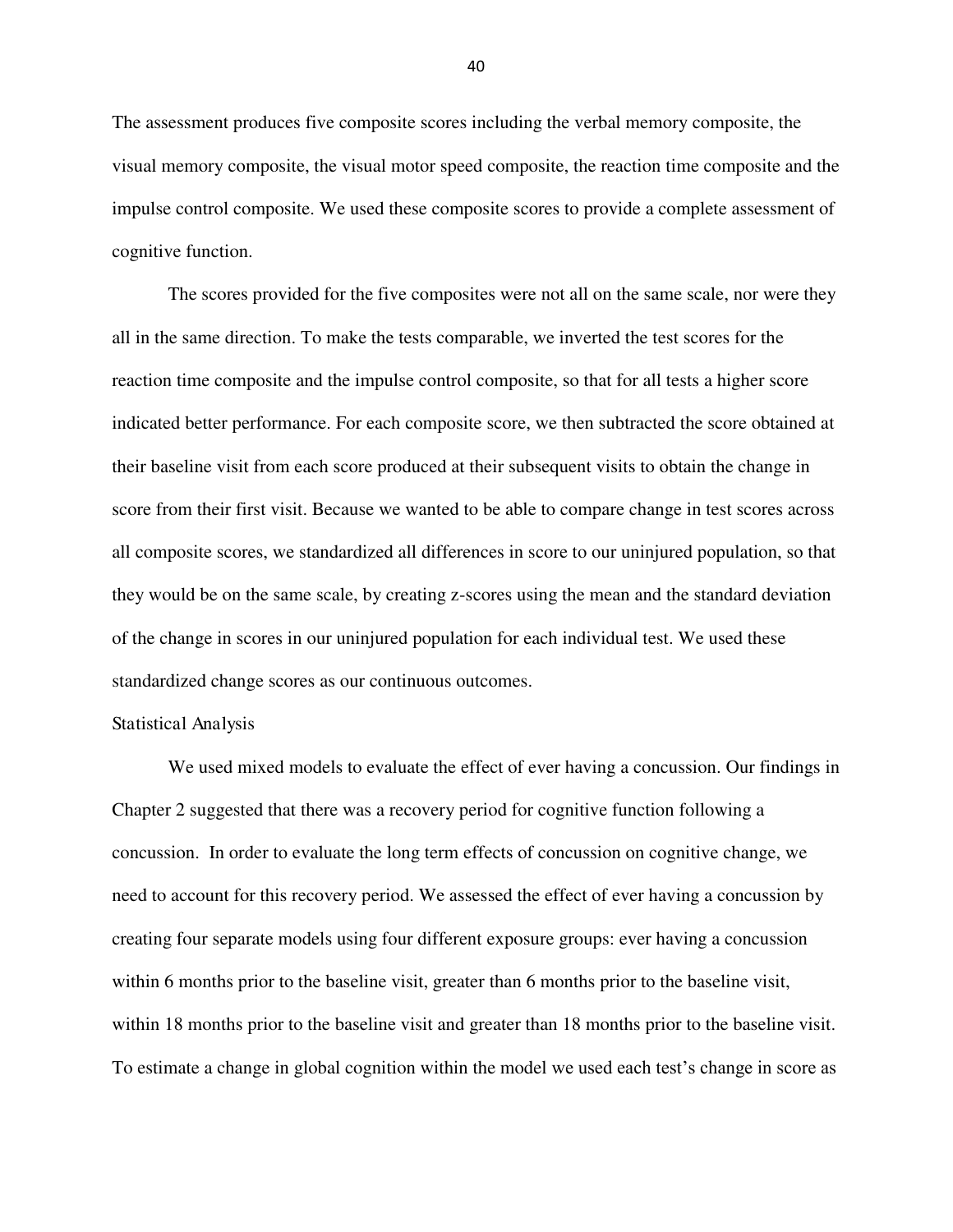a repeated measure of cognitive function. Because we used the results from 5 different scores to estimate the global cognitive score, we included a random intercept and slope for each test within the model. We did this because change scores for any given test would be more correlated then change scores across the different tests. We also included random intercepts in the model for each individual, to account for the within-person correlated observations across the five tests. To assess the potential heterogeneity of the effect of concussion across the five change scores, we compared our initial model to a model without a random slope for individual test using the Akaike's Information Criterion (AIC) to assess which model was a better fit.

 We also used a similar model to evaluate the effect of time since last concussion from the baseline visit and age at first concussion. Both variable were treated as a continuous variable. We tested the potential non-linearity of these variable by applying a natural spline evaluating the effect using several degrees of freedom and selecting the best fitting model using the AIC. We ultimately settled on 3 degrees of freedom. We included an indicator variable for ever having a concussion and selected a constant value for time since last concussion for our non-concussed athletes, so that they remained in the analysis.

When we evaluated the effect of age at first concussion, we assessed the potential nonlinearity of the effect by applying a spline to the term. After applying the spline to the term, we assessed the effect using 1 (ie linear association), 2 and 3 degrees of freedom, using the AIC to assess the fit. Ultimately a linear term for age at first head injury produced the best fit.

All models controlled for gender, race/ethnicity (white, hispanic/latino, black, and other), current school district (1-12), handedness (left, right), age at date of first visit, age at date of first visit squared, BMI at first visit (calculated using weight and height), first language (English, non-English), grade at first visit (6-12), visit number, time since first visit and number of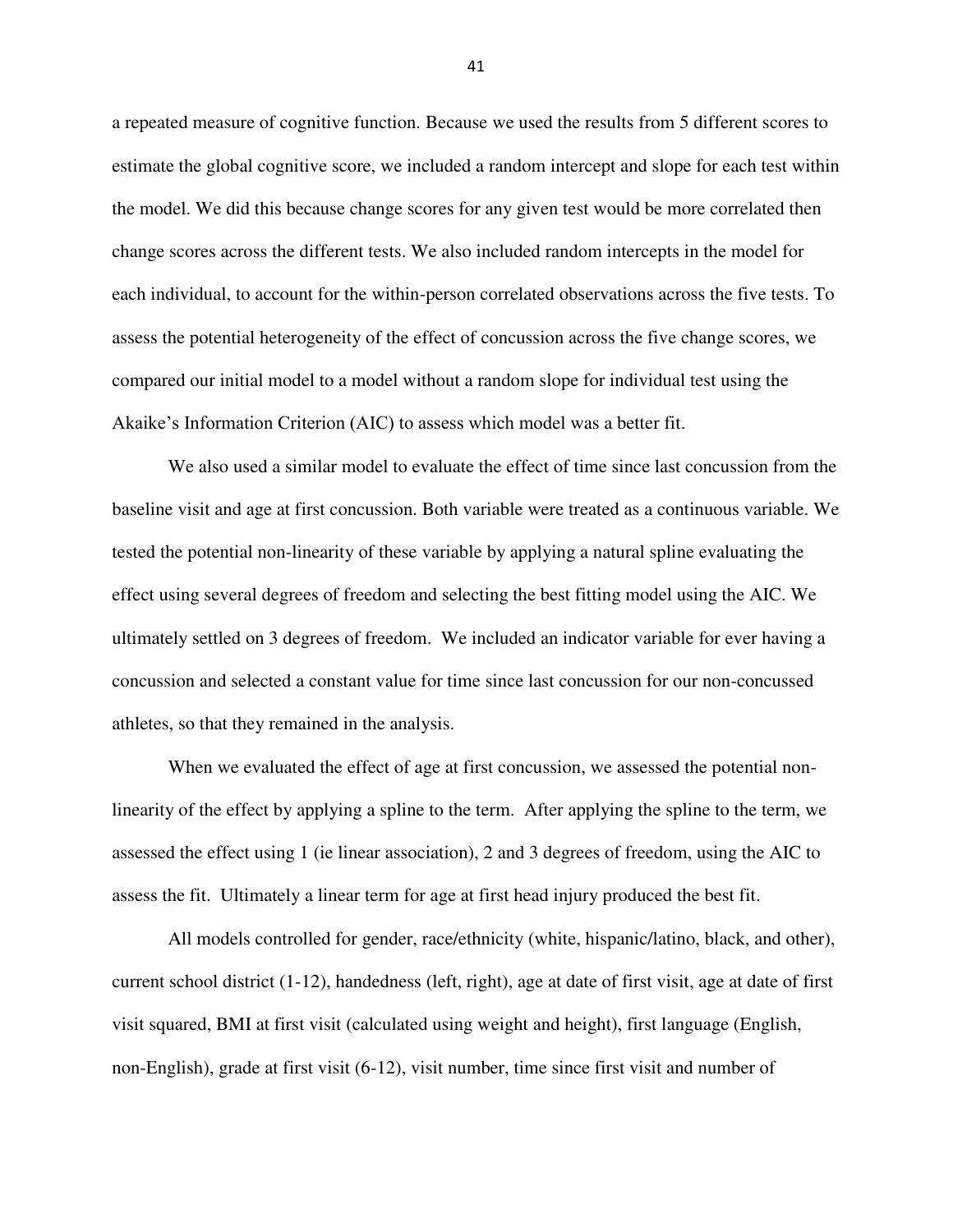concussions. We also adjusted for sport category, including three categories: football, other contact or collision sport and limited and non-contact sports. These sports categories were produced using a combination of the categories created by the American Academy of Pediatrics<sup>17</sup>. Within our time since last head injury analysis, we also controlled for age at first concussion and number of concussions. We used a single round of imputation to estimate values for when there was missing values for variables in our models. We did this using height, weight, handedness, grade, district, age at date of visit, gender, sport, race, BMI and first language as our predictors. Analyses were conducted using SAS software (version 9.3; SAS Institute, Inc. Cary, NC) and R statistical software (version 3.1.1; R Development Core Team; 2014) for models that utilized splines.

### **3.4 Results**

 Our study population was predominantly Hispanic and male. Female athletes made up approximately a quarter of our athletes (23.1%). Most individuals played either football or another contact sport (77.5%). Football players had a higher number of concussions compared to other sports categories, making up the majority of concussed population (71.1%). Those who had a history of head injury on average were followed for fewer months (5.4±6.6 months) compared to those who did not have a history of concussion (14.9±6.5 months) (Table 1).

We detected no suggestion of heterogeneity in the effect estimates across tests. Therefore, the model evaluating the effect of time since last concussion suggested that the change in global score was sufficient to explain the effect of past concussions on cognitive change. This indicates that the effect of time since last concussion may be similar across tests. When we evaluated the effect for having a concussion within 6 months of the baseline test there was a statistically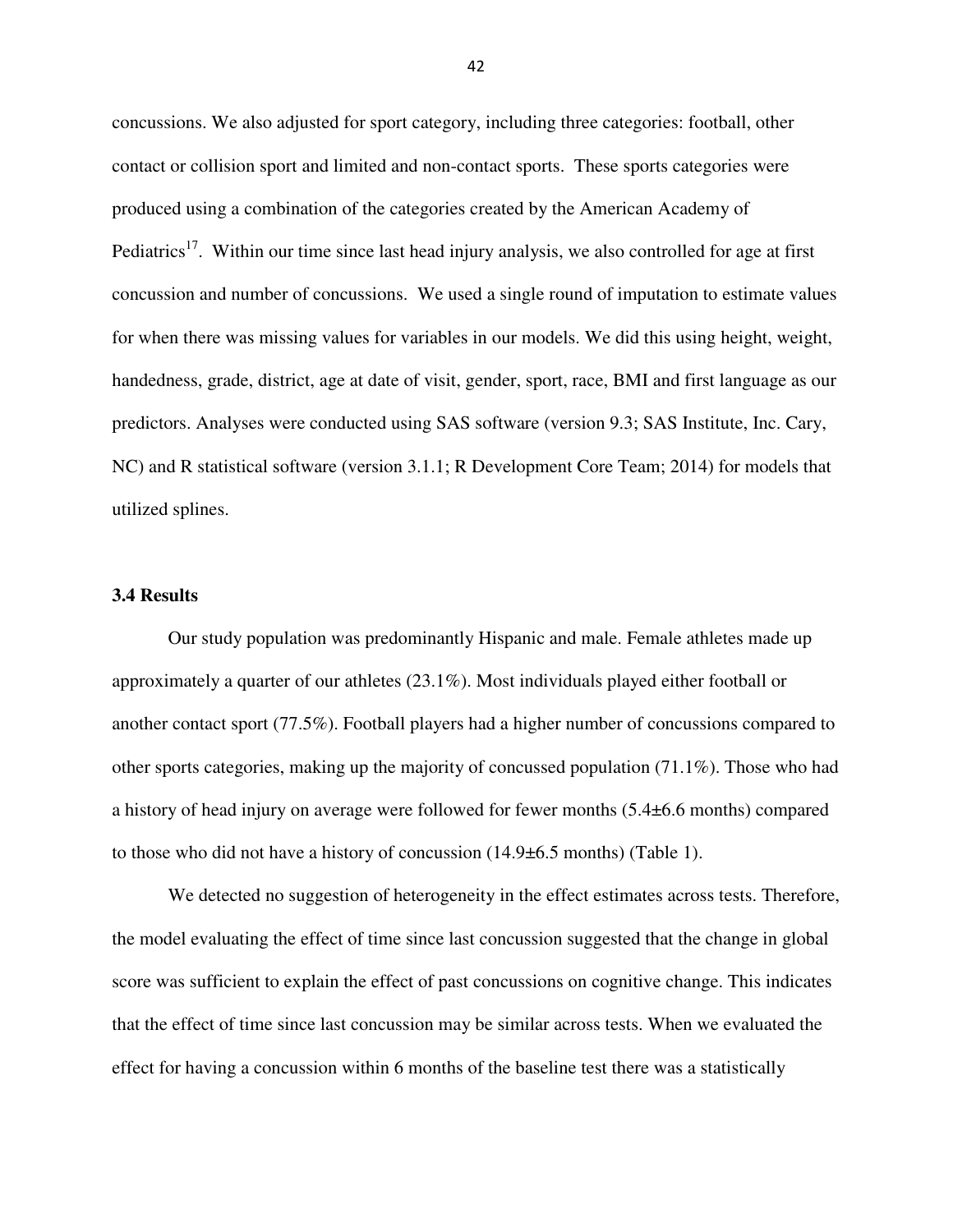significant higher change in the global score compared to the non-concussed (standardized units= 0.55 95% CI= 0.36, 0.76) which seems to demonstrate the acute cognitive recovery that is known to happen after a concussion. In individuals who had a concussion more than 6 months prior to the base line tests the effect estimate for score the change approaches zero (Table 3.2). When we

| <b>Characteristics</b>                    | <b>Total</b><br><b>Population</b><br>$(N=896)$ | <b>No History</b><br><sub>of</sub><br><b>Concussion</b><br>$(N=630)$ | <b>History of</b><br><b>Concussion</b><br>$(N=166)$ |
|-------------------------------------------|------------------------------------------------|----------------------------------------------------------------------|-----------------------------------------------------|
| Age (years) of first concussion (mean+    |                                                | <b>NA</b>                                                            |                                                     |
| SD)                                       | $15.0 \pm 2.1$                                 |                                                                      | $15.0 \pm 2.1$                                      |
| Time (months) of followup (mean $\pm$ SD) | $12.1 \pm 7.0$                                 | $15.0 \pm 6.5$                                                       | $5.3 \pm 6.8$                                       |
| Age (years) at first visit (mean ± SD)    | $16.3 \pm 1.0$                                 | $16.4 \pm 0.9$                                                       | $16.2 \pm 1.3$                                      |
| <b>BMI</b> at first visit (mean ± SD)     | $24.3 \pm 4.8$                                 | $24.2 \pm 4.6$                                                       | $25.0 + 5.3$                                        |
| Gender $(\%)$                             |                                                |                                                                      |                                                     |
| Female                                    | 207(23.1)                                      | 181(28.7)                                                            | 26(15.7)                                            |
| Male                                      | 589 (76.9)                                     | 449 (71.3)                                                           | 140 (84.3)                                          |
| Race/ Ethinicity $(\%)$                   |                                                |                                                                      |                                                     |
| Hispanic                                  | 332(37.1)                                      | 296 (47.0)                                                           | 36(21.7)                                            |
| White                                     | 142(15.8)                                      | 108(17.1)                                                            | 34(20.5)                                            |
| Mixed                                     | 140(15.6)                                      | 124(19.7)                                                            | 16(9.6)                                             |
| <b>Black</b>                              | 86 (9.6)                                       | 74 (11.7)                                                            | 12(7.2)                                             |
| Other                                     | 25(2.8)                                        | 22(3.5)                                                              | 3(1.8)                                              |
| Missing                                   | 71(7.9)                                        | 6(1.0)                                                               | 65(39.2)                                            |
| Sport Class $(\%)$                        |                                                |                                                                      |                                                     |
| Football                                  | 366(40.8)                                      | 248 (39.4)                                                           | 118(71.1)                                           |
| <b>Contact or Collision Sport</b>         | 329(36.7)                                      | 291 (46.2)                                                           | 38 (22.9)                                           |
| Limited or Non-Contact Sport              | 99 (11.0)                                      | 89(14.1)                                                             | 10(6.0)                                             |
| Missing                                   | 2(0.2)                                         | 1(0.2)                                                               | 1(0.6)                                              |

**Table 1**: Characteristics of study population by concussion status at baseline

NA, not applicable.

further stratified the population, evaluating the effect of ever having a concussion amongst those who had a concussion within 18 months of the test date, there still remains a statistically significant increase in cognitive change associated with every having a concussion in this time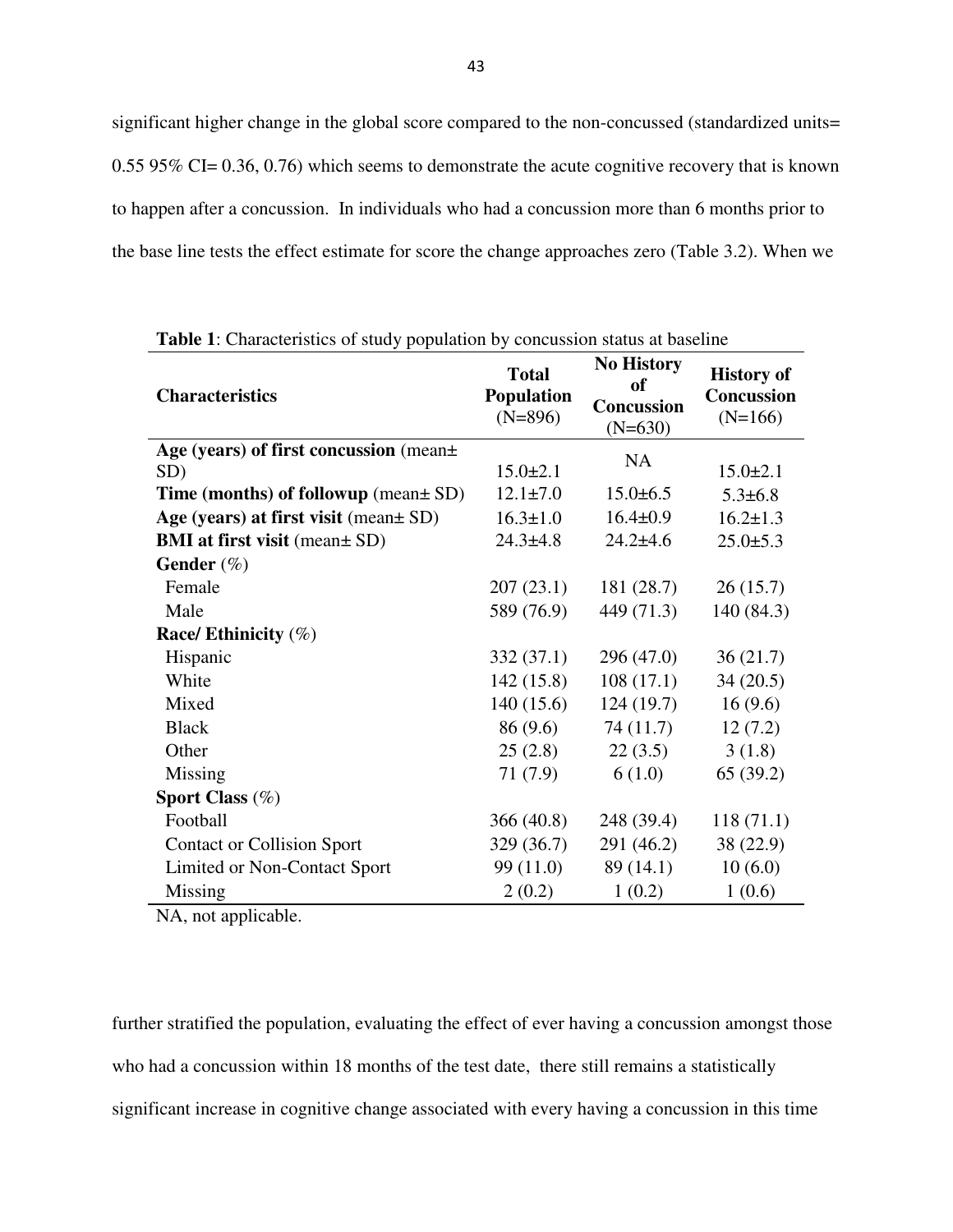window compared to never having a concussion (standardized units=  $0.6195\%$  CI=  $0.21$ ,  $0.89$ ). In individuals who had a concussion more than 18 months prior to the baseline test, the effect estimates moved closer to zero and in some cases became negative (Table 3.3). Although none of the long term effects of concussion (concussions greater than 6 months and greater than 18 months prior to baseline) were significant. This is likely due to a large decrease in the number of concussed individuals used in the analysis. The plot for the effect estimate of time since last concussion on the change in global score suggests that the recovery period last as long as three years after a concussion (Figure 3.1). The change in score tends to decrease as the date at last concussion moves farther away from their visit date for every test.

**Table 3.2**: Mean change cognitive test standardized units comparing ever having a concussion to never having a concussion broken down by individuals who had head injuries within 6 months of their first test and individuals who had a concussion more than 6 months prior to their first test.

|                         | Concussed $\leq 6$<br>months of first test<br>$(95\% \text{ CI})$ |                          |        | Concussed $> 6$<br>months of first test<br>$(95\% \text{ CI})$ |  |  |
|-------------------------|-------------------------------------------------------------------|--------------------------|--------|----------------------------------------------------------------|--|--|
|                         |                                                                   | <b>Exposed Unexposed</b> |        | <b>Exposed Unexposed</b>                                       |  |  |
| <b>Test</b>             | $N = 101$                                                         | $N = 630$                | $N=61$ | $N = 630$                                                      |  |  |
| <b>Global Cognition</b> |                                                                   | 0.55(0.36, 0.73)         |        | $0.097 (-0.05, 0.24)$                                          |  |  |
| Verbal Memory           |                                                                   | 0.26(0.02, 0.51)         |        | $0.004 (-0.28, 0.29)$                                          |  |  |
| <b>Visual Memory</b>    |                                                                   | 0.56(0.24, 0.88)         |        | $0.074(-0.21, 0.36)$                                           |  |  |
| <b>Visual Motor</b>     |                                                                   | 0.54(0.21, 0.87)         |        | $0.014 (-0.26, 0.29)$                                          |  |  |
| <b>Reaction Time</b>    |                                                                   | 0.64(0.30, 0.99)         |        | $0.146 (-0.19, 0.45)$                                          |  |  |
| <b>Impulse Control</b>  |                                                                   | 0.61(0.27, 0.95)         |        | $0.070(-0.21, 0.35)$                                           |  |  |

\* Adjusting for BMI, gender, race, age at baseline, school district, sport category, first language, grade at baseline, handedness, time since first visit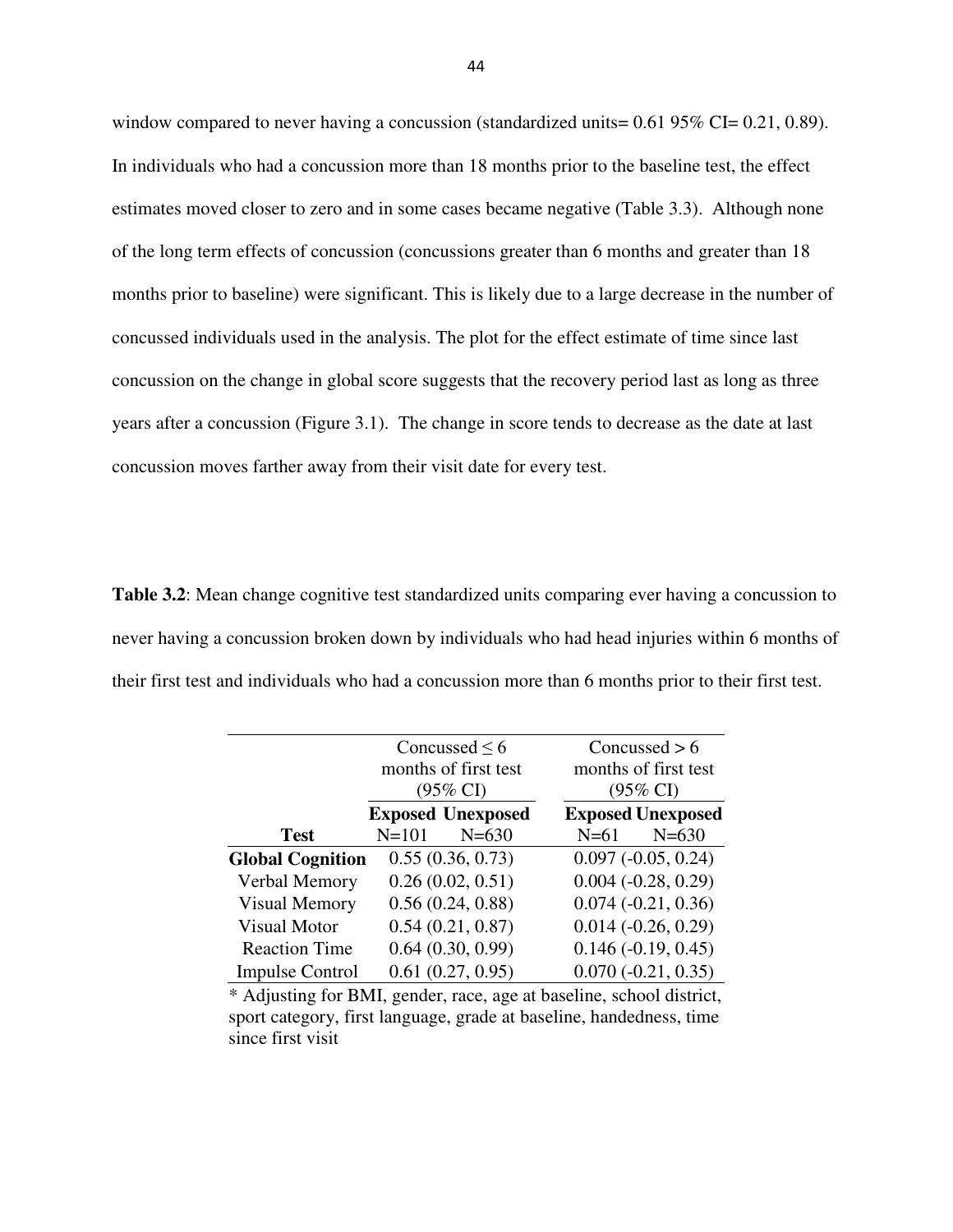**Table 3.3**: Mean change cognitive test standardized units comparing ever having a concussion to never having a concussion broken down by individuals who had head injuries within 18 months of their first test and individuals who had a concussion more than 18 months prior to their first test.

|                         | Concussed $\leq 18$<br>months of first test<br>$(95\% \text{ CI})$ |                                       | Concussed $> 18$ months<br>of first test<br>(95% CI) |                                       |  |
|-------------------------|--------------------------------------------------------------------|---------------------------------------|------------------------------------------------------|---------------------------------------|--|
| <b>Test</b>             | $N = 113$                                                          | <b>Exposed Unexposed</b><br>$N = 630$ | $N = 49$                                             | <b>Exposed</b> Unexposed<br>$N = 630$ |  |
| <b>Global Cognition</b> |                                                                    | 0.61(0.21, 0.89)                      |                                                      | $-0.02$ $(-0.18, 0.14)$               |  |
| Verbal Memory           |                                                                    | 0.25(0.01, 0.50)                      |                                                      | $-0.08$ $(-0.40, 0.23)$               |  |
| Visual Memory           |                                                                    | 0.58(0.01, 0.50)                      |                                                      | $-0.08$ $(-0.39, 0.28)$               |  |
| Visual Motor            |                                                                    | 0.58(0.27, 0.88)                      |                                                      | $0.01 (-0.33, 0.31)$                  |  |
| <b>Reaction Time</b>    |                                                                    | 0.66(0.33, 0.99)                      |                                                      | $0.001 (-0.33, 0.33)$                 |  |
| <b>Impulse Control</b>  |                                                                    | 0.57(0.25, 0.88)                      |                                                      | $-0.004(-0.31, 0.30)$                 |  |

\* Adjusting for BMI, gender, race, age at baseline, school district, sport category, first language, grade at baseline, handedness, time since first visit

 Similar to our model using time since last concussion, the best fit model using age at first concussion as the exposure, indicated that there was not heterogeneity in effects across tests.

Therefore the model evaluating the effect of age at first head injury on the change in global score was sufficient to explain the effect of concussion on cognitive change. Our models using age at first concussion among the entire population suggested that there was no significant effect of age at first head injury on the change in global score.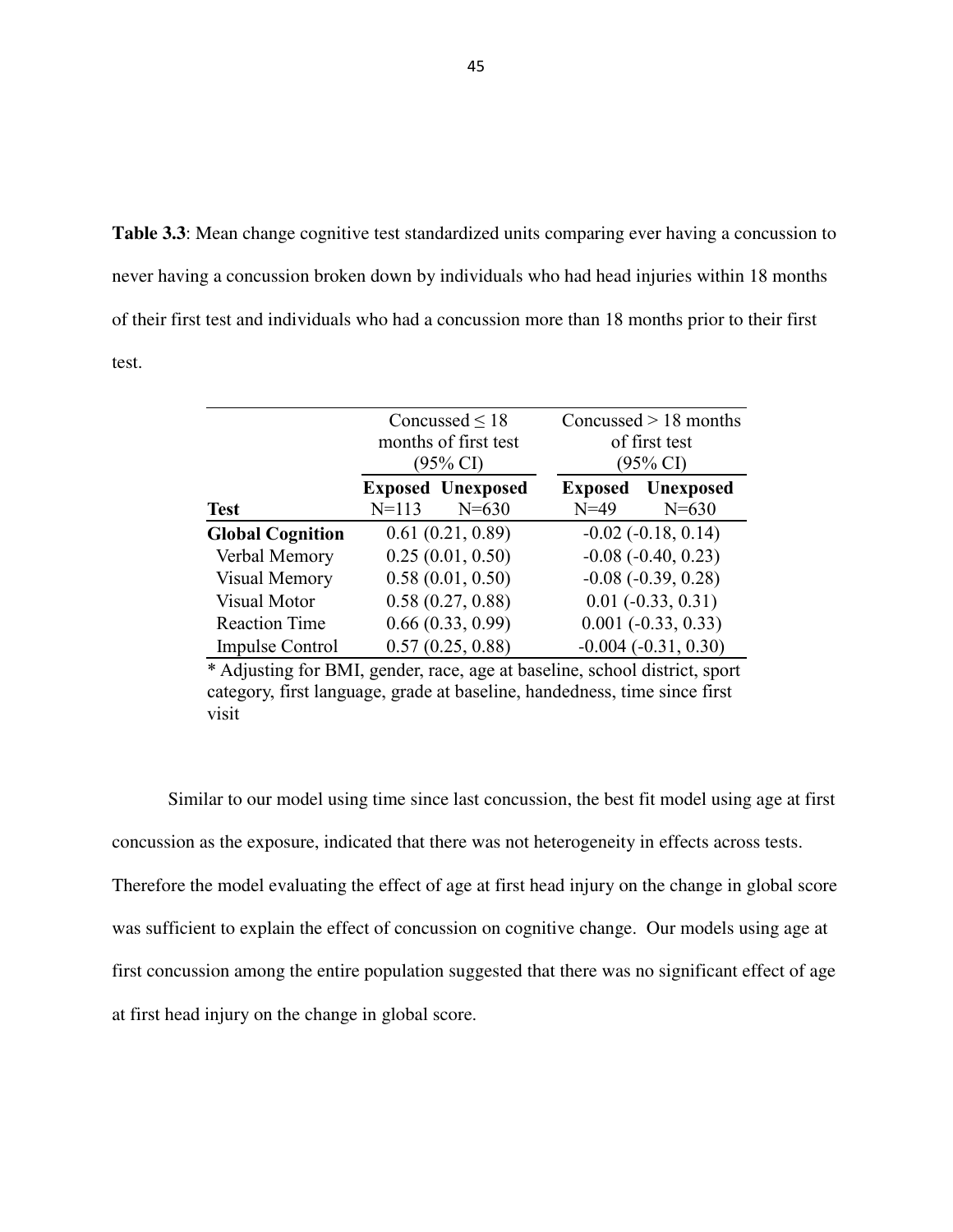

## $*$  p-value $< 0.05$

**Figure 3.1:** The impact of time (years) since last concussion in years on the z-score standardized change in score for global cognitive function. The change in standardized units for each test score associated with each year of age at first concussion is indicated by the solid black line and 95% confidence intervals by the dotted lines.

## **3.5 Discussion**

 Our study demonstrates that the timing of concussions with respect to the test date is an important consideration for future research in this field. Including individuals with concussions very close to their visit, especially if there is a very short duration of time between follow-up visits, may inflate the change in cognitive function scores among the concussed. In fact, it could even make it appear as though concussions can have a positive effect on cognitive growth compared to those who have never have a concussion which is clearly demonstrated in tables 3.2 and 3.3. By excluding those individuals with concussions within 6 months and 18 months of the test date, we can see that this increase in cognitive change during the recovery period appears to diminish the farther back in time the concussion occurred.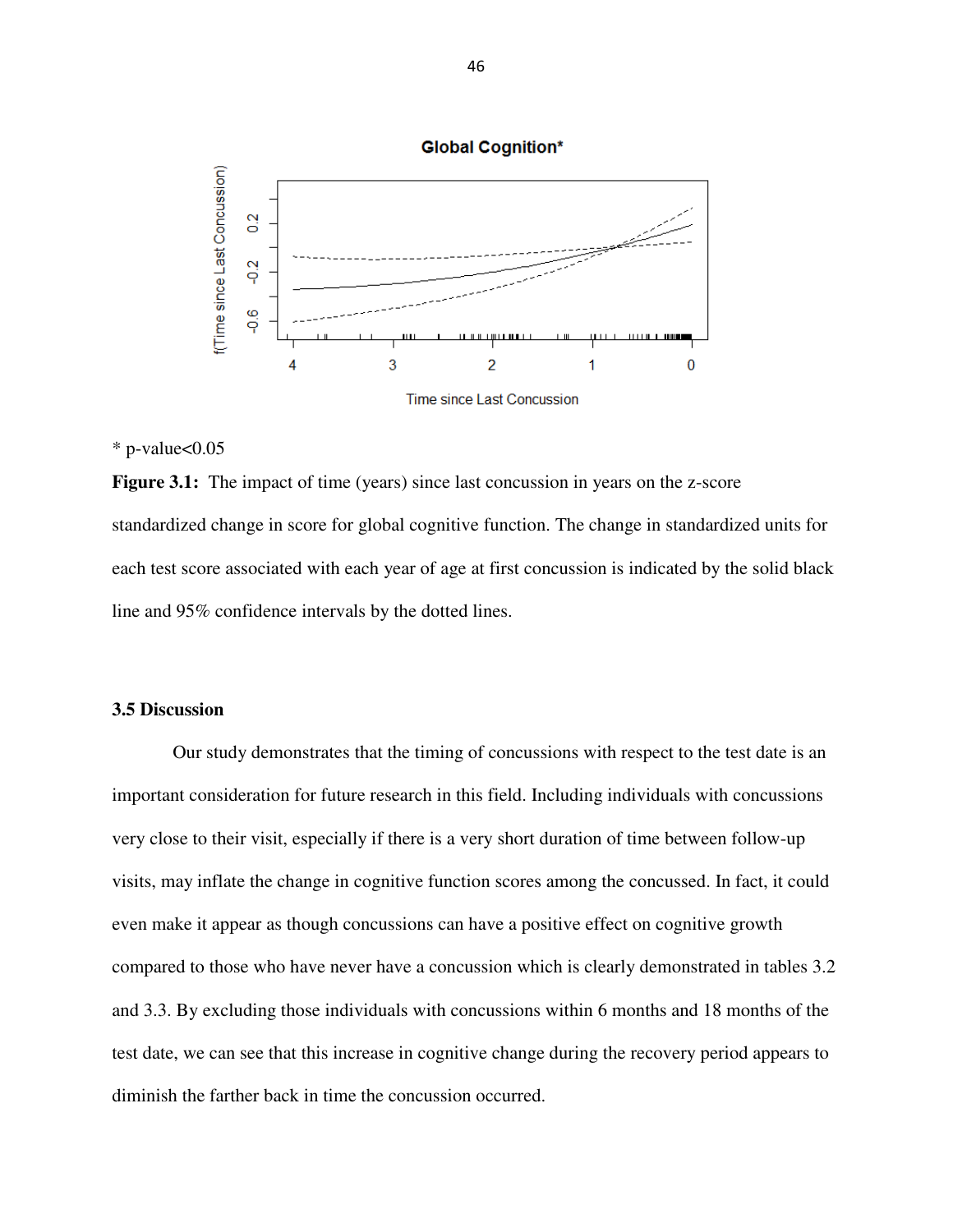We did not see an effect of age at first head injury on change in cognition. This in conjunction with our previous findings demonstrating that age at first head injury may have an impact on cognitive scores (Chapter 2), suggests that while cognitive change may be similar based on age at first head injury, individuals with concussion in early life may be operating at a deficit caused by their concussion, which does not completely recover. Even though there is a recovery phase, suggested in this paper, that recovery may not be sufficient to overcome the cognitive decline initially seen with concussed patients.

 There are limited studies evaluating the effect of concussion on cognitive function that had access to repeat measures. Those who had multiple measures of cognitive function tended to use them to evaluate short term recovery from concussions. Their findings support our time from concussion to baseline analysis that showed a higher level of change in those who had concussion closest to the test date<sup>18-20</sup>. There are few studies that have evaluated how the age at first concussion may effect cognitive change. In one study, the effect of age at concussion in was evaluated in adults using one test score so they did not evaluate change in cognitive function<sup>22</sup>. Another study did evaluate the effect of age at concussion in children and adolescents, in a much smaller study population. They did not see a difference by age of mTBI on cognitive function, which supports our findings $^{21}$ .

 Concussions are associated with increased axonal injury, activation of microglial cells, both hypo- and hyper perfusion of blood to the brain and acute metabolic depression<sup>7,23</sup>. These effects have been shown to have an impact on both cognitive and executive functions, most notably in the acute effect phase of the concussion. It is still being explored how mechanical injury associated with neurologic interruption may have an impact on subsequent cognitive development. In animal models, early life brain injuries have been associated with negative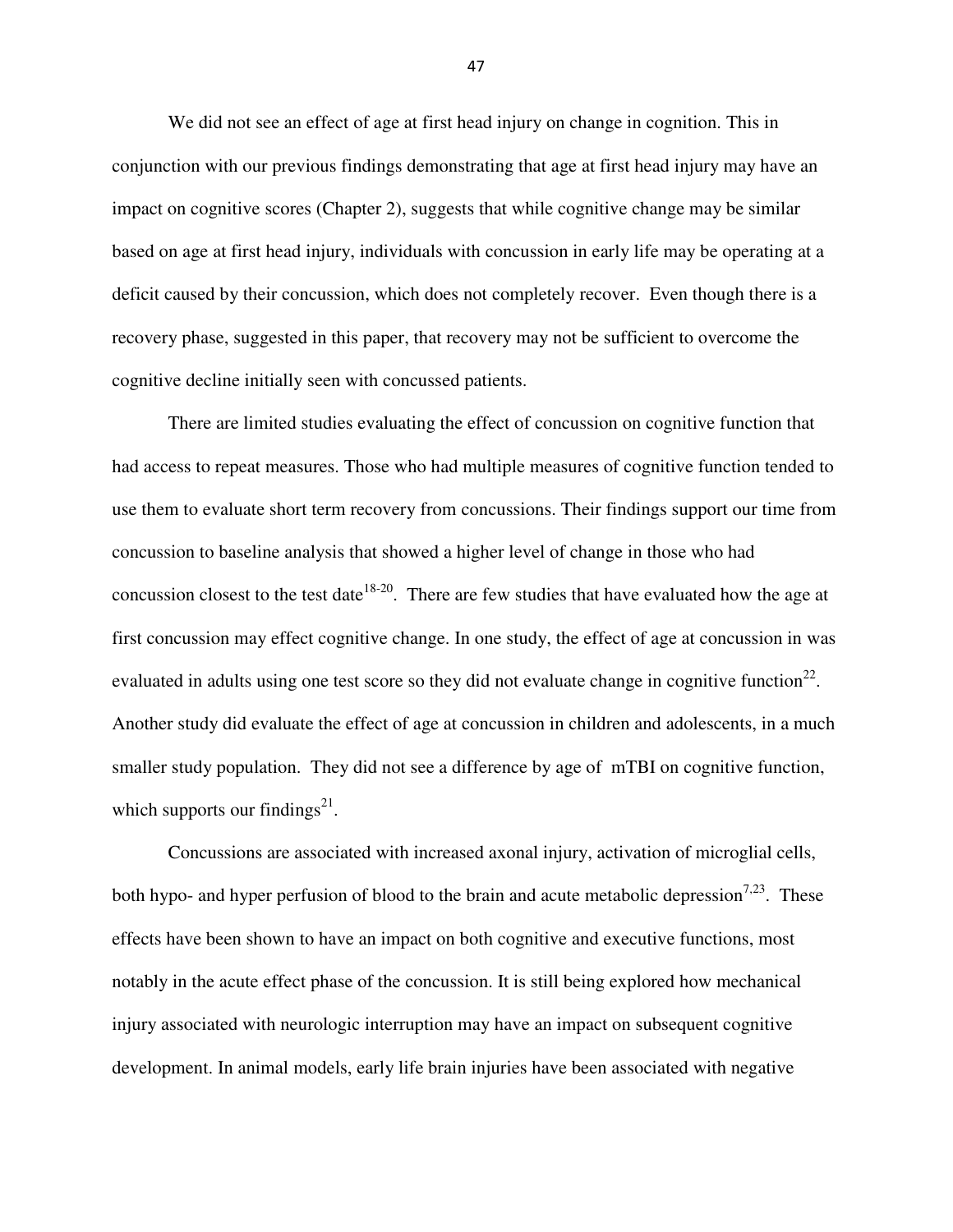effects on experience dependent brain plasticity, which manifest as impaired neuropsychological outcomes in later life<sup> $1,24$ </sup>.

 A weakness in our study is use of self-reported head injuries. Past studies have showed that there is underreporting of head injuries in athletic populations<sup>25</sup>. This would mean that there is the potential that some people who are in the non-concussed group may have had a prior concussion. This may cause our effect to be underestimated because our concussed and nonconcussed groups would be more alike. It also could mean that it could mask an effect if one exists. A strength of our study is that we were able to use repeat visits to evaluate change in cognition over a prolonged period of time, which has not been done in past studies. Another strength of our study, we also were able to evaluate out association in a diverse population, with both genders across a wide range of sports with access to a wide range of potential confounders.

In this study we provide a detailed evaluation of the impact of time and age on cognitive change using a neuropsychological measurement. More studies are beginning to point to early childhood as a particularly vulnerable time period that is sensitive to the effects of head injuries. Our assessment shows that concussions in earlier life may have a negative effect on cognitive function that is present years later but they may not impact cognitive growth. While participation in sports in early childhood has its merits, these findings suggest that there should be limitations placed on the exposures that are known to increase the risk of concussions.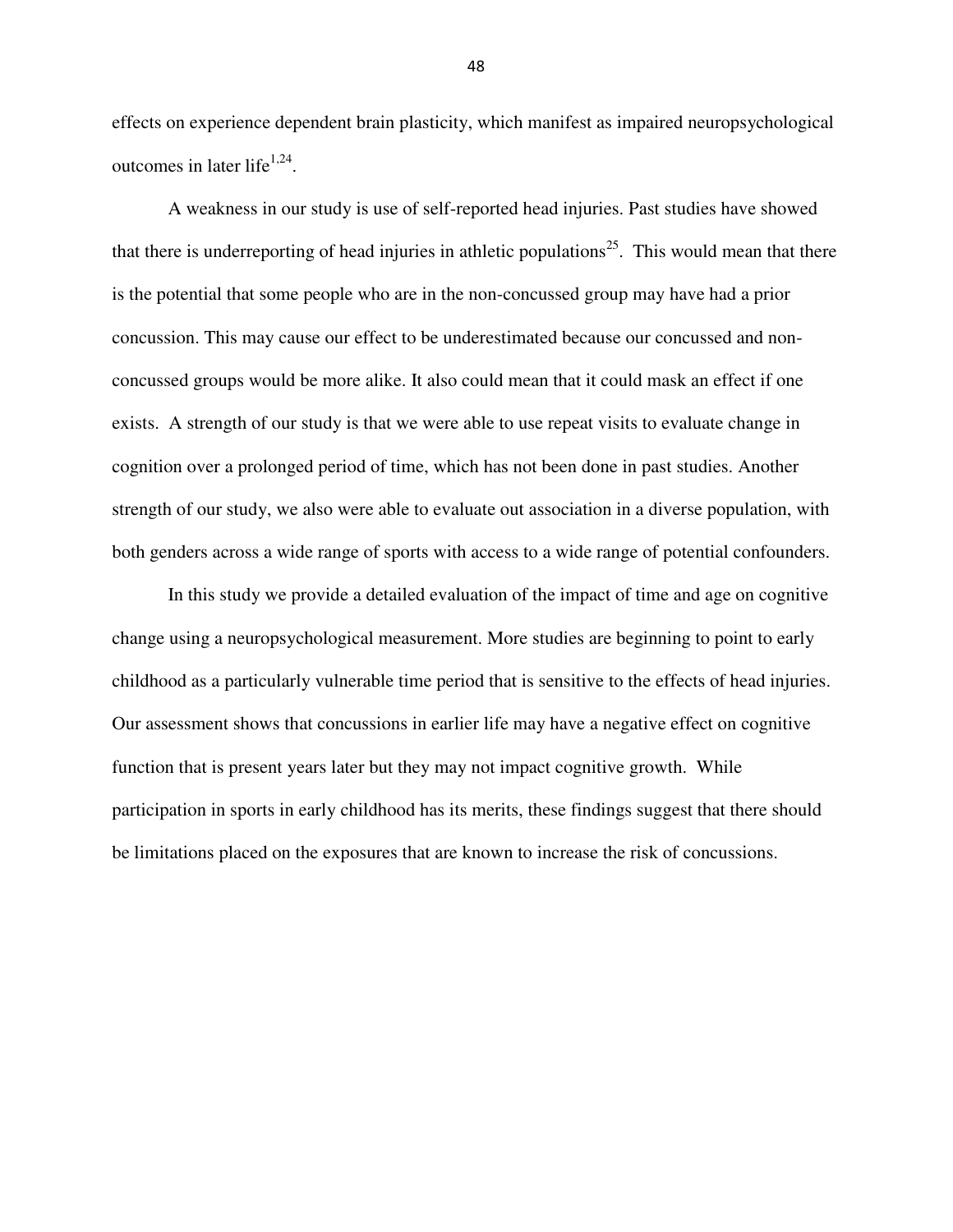## **References**

- **1.** Giza CC, Griesbach GS, Hovda DA. Experience-dependent behavioral plasticity is disturbed following traumatic injury to the immature brain. Behavioural brain research. Feb 10 2005;157(1):11-22.
- **2.** Fay GC, Jaffe KM, Polissar NL, Liao S, Rivara JB, Martin KM. Outcome of pediatric traumatic brain injury at three years: a cohort study. Arch Phys Med Rehabil. Jul 1994;75(7):733-741.
- **3.** Blakemore SJ, Choudhury S. Development of the adolescent brain: implications for executive function and social cognition. J Child Psychol Psychiatry. Mar-Apr 2006;47(3- 4):296-312.
- **4.** Schwartz L, Taylor HG, Drotar D, Yeates KO, Wade SL, Stancin T. Long-term behavior problems following pediatric traumatic brain injury: prevalence, predictors, and correlates. J Pediatr Psychol. Jun 2003;28(4):251-263.
- **5.** Stamm JM, Bourlas AP, Baugh CM, et al. Age of first exposure to football and later-life cognitive impairment in former NFL players. Neurology. Jan 28 2015.
- **6.** Bazarian JJ, McClung J, Shah MN, Cheng YT, Flesher W, Kraus J. Mild traumatic brain injury in the United States, 1998--2000. Brain injury. Feb 2005;19(2):85-91.
- **7.** Werner C, Engelhard K. Pathophysiology of traumatic brain injury. Brit J Anaesth. Jul 2007;99(1):4-9.
- **8.** Ling H, Hardy J, Zetterberg H. Neurological consequences of traumatic brain injuries in sports. Mol Cell Neurosci. Mar 12 2015.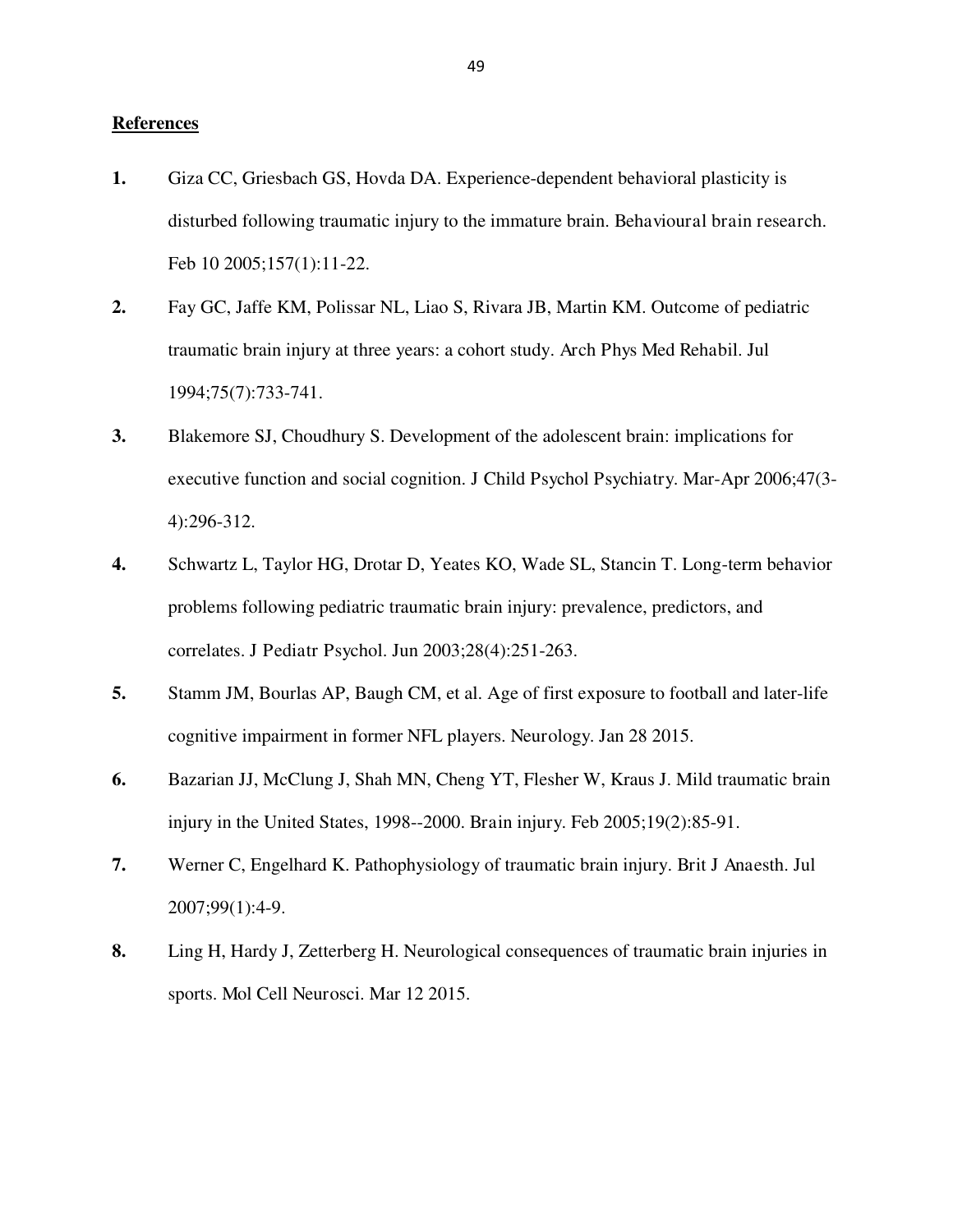- **9.** Angoa-Perez M, Kane MJ, Briggs DI, Herrera-Mundo N, Viano DC, Kuhn DM. Animal models of sports-related head injury: bridging the gap between pre-clinical research and clinical reality. J Neurochem. Jun 2014;129(6):916-931.
- **10.** Lovell MR, Collins MW, Iverson GL, et al. Recovery from mild concussion in high school athletes. Journal of neurosurgery. Feb 2003;98(2):296-301.
- **11.** Senathi-Raja D, Ponsford J, Schonberger M. Impact of age on long-term cognitive function after traumatic brain injury. Neuropsychology. May 2010;24(3):336-344.
- **12.** Anderson VA, Morse SA, Catroppa C, Haritou F, Rosenfeld JV. Thirty month outcome from early childhood head injury: a prospective analysis of neurobehavioural recovery. Brain. Dec 2004;127(Pt 12):2608-2620.
- **13.** Rosema S, Muscara F, Anderson V, Godfrey C, Hearps SJ, Catroppa C. The trajectory of long-term psychosocial development 16 years following childhood traumatic brain injury. J Neurotrauma. Jan 15 2015.
- **14.** Horton AM, Jr., Soper HV, Reynolds CR. Executive functions in children with traumatic brain injury. Applied neuropsychology. Apr 2010;17(2):99-103.
- **15.** Maerlender A, Flashman L, Kessler A, et al. Examination of the construct validity of ImPACT computerized test, traditional, and experimental neuropsychological measures. Clin Neuropsychol. Nov 2010;24(8):1309-1325.
- **16.** Nakayama Y, Covassin T, Schatz P, Nogle S, Kovan J. Examination of the Test-Retest Reliability of a Computerized Neurocognitive Test Battery. The American journal of sports medicine. Jun 6 2014;42(8):2000-2005.
- **17.** Rice SG. Medical conditions affecting sports participation. Pediatrics. Apr 2008;121(4):841-848.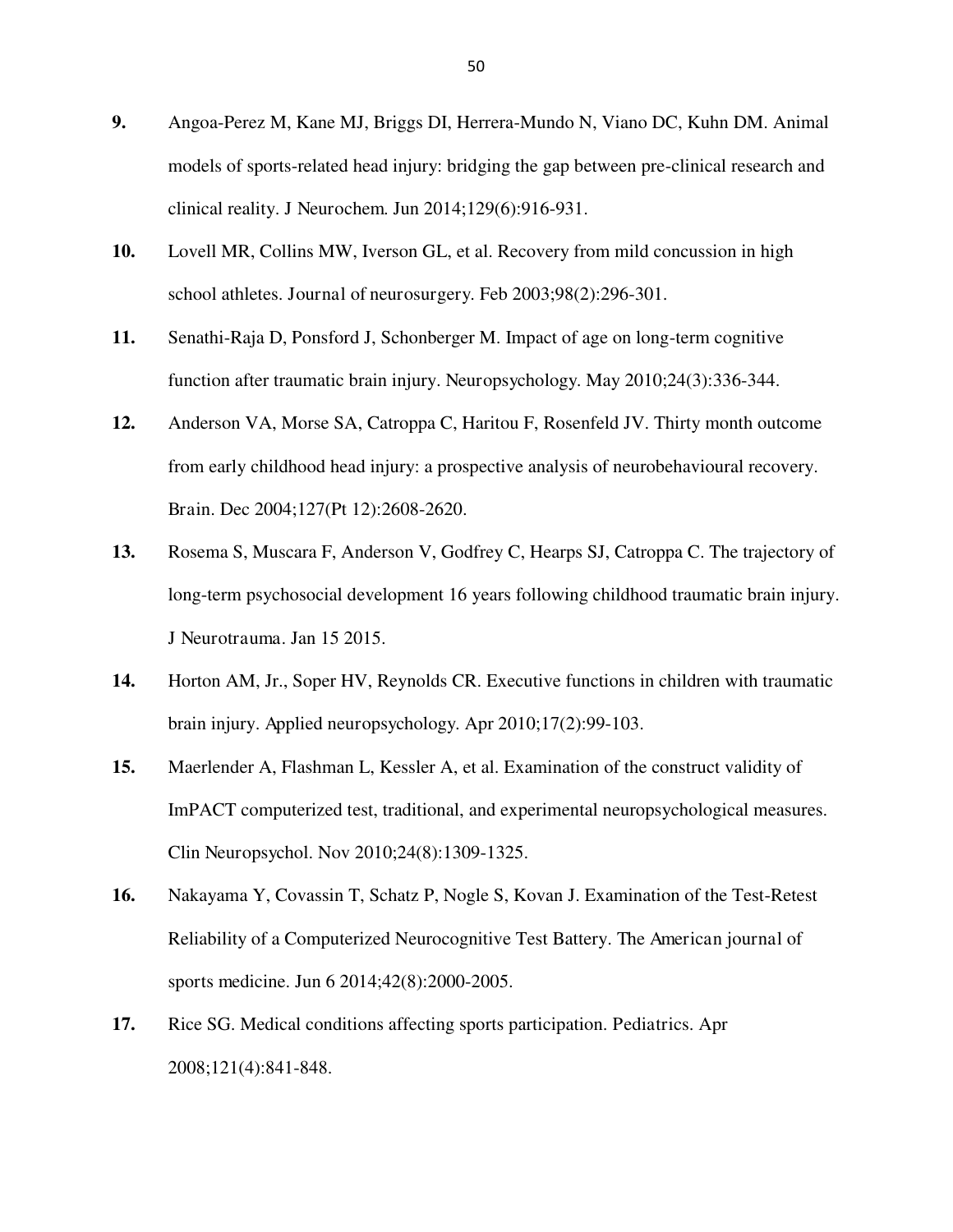- **18.** Howell D, Osternig L, Van Donkelaar P, Mayr U, Chou LS. Effects of concussion on attention and executive function in adolescents. Med Sci Sports Exerc. Jun 2013;45(6):1030-1037.
- **19.** Sim A, Terryberry-Spohr L, Wilson KR. Prolonged recovery of memory functioning after mild traumatic brain injury in adolescent athletes. J Neurosurg. Mar 2008;108(3):511- 516.
- **20.** Lovell MR, Collins MW, Iverson GL, et al. Recovery from mild concussion in high school athletes. J Neurosurg. Feb 2003;98(2):296-301.
- **21.** Anderson V, Catroppa C, Morse S, Haritou F, Rosenfeld J. Functional plasticity or vulnerability after early brain injury? Pediatrics. Dec 2005;116(6):1374-1382.
- **22.** Stamm JM, Bourlas AP, Baugh CM, et al. Age of first exposure to football and later-life cognitive impairment in former NFL players. Neurology. Mar 17 2015;84(11):1114- 1120.
- **23.** McKee AC, Daneshvar DH, Alvarez VE, Stein TD. The neuropathology of sport. Acta neuropathologica. Jan 2014;127(1):29-51.
- **24.** Chapman SB, McKinnon L. Discussion of developmental plasticity: factors affecting cognitive outcome after pediatric traumatic brain injury. J Commun Disord. Jul-Aug 2000;33(4):333-344.
- **25.** Torres DM, Galetta KM, Phillips HW, et al. Sports-related concussion: Anonymous survey of a collegiate cohort. Neurol Clin Pract. Aug 2013;3(4):279-287.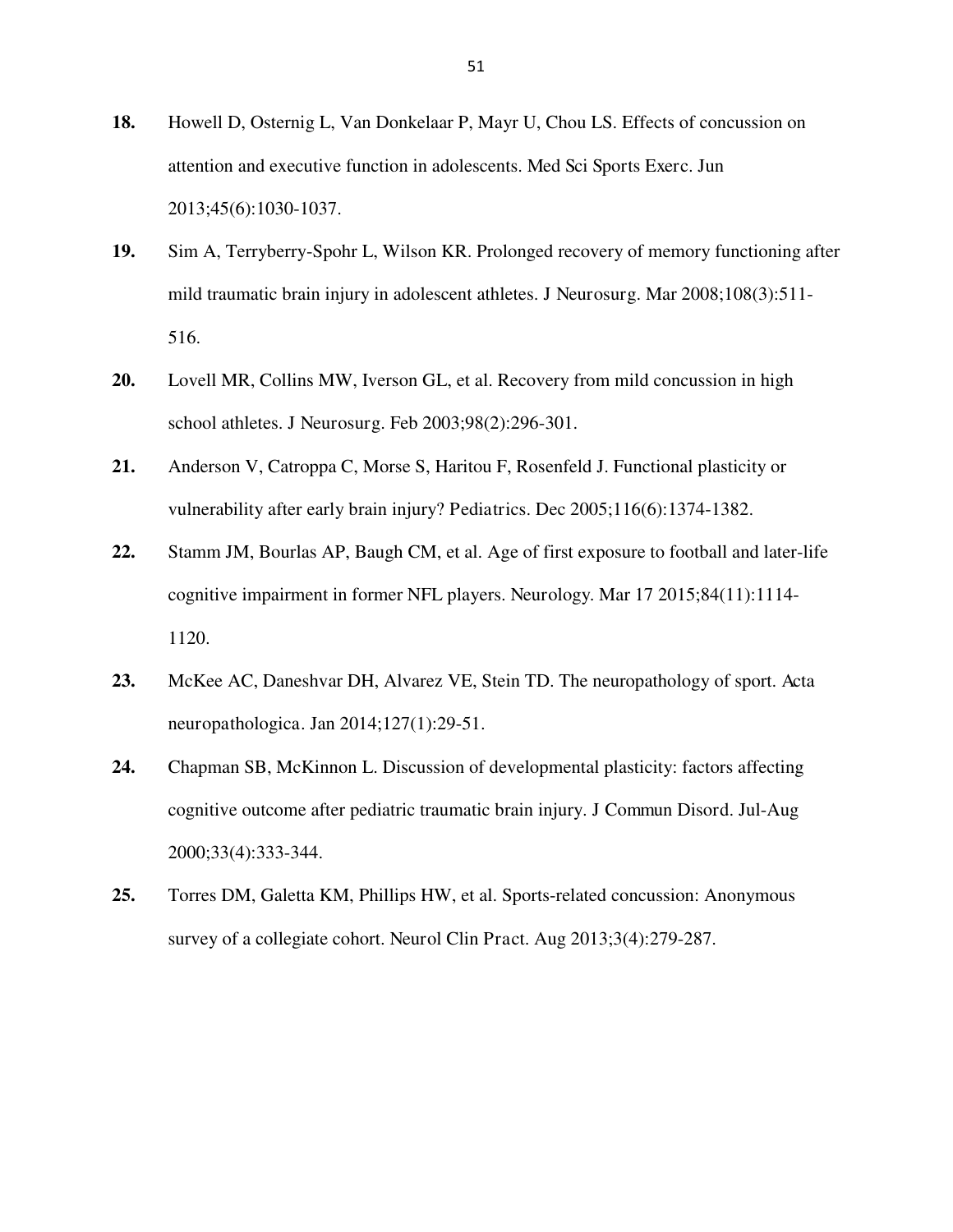## **CHAPTER 4**

**Title:** Head injury at early ages is associated with risk of Parkinson's disease

Authors: Kathryn M. Taylor, SM<sup>1</sup>, Marie-Helene Saint-Hilaire, MD<sup>2</sup>, Lewis Sudarsky, MD<sup>3</sup>, David K. Simon, MD<sup>4</sup>, Bonnie Hersh, MD<sup>5</sup>, David Sparrow, DSc<sup>6,7</sup>, Howard Hu MD, Sc $D^8$ , Marc G. Weisskopf, PhD, Sc $D^{1,9}$ 

- 1) Department of Environmental Health, Harvard T.H. Chan School of Public Health, Boston, MA
- 2) Department of Neurology, Boston University Medical Center, Boston, MA
- 3) Department of Neurology, Brigham and Women's Hospital, Boston, MA
- 4) Department of Neurology, Beth Israel Deaconess Medical Center and Harvard Medical School, Boston, MA
- 5) Harvard Vanguard Medical Associates, Boston, MA
- 6) VA Boston Healthcare System, Jamaica Plain, Boston, MA
- 7) Boston University Schools of Public Health and Medicine, Boston, MA
- 8) Departments of Epidemiology, Global Health, and Environmental Health, Dalla Lana School of Public Health, University of Toronto, Toronto, Ontario, Canada
- 9) Department of Epidemiology, Harvard School of Public Health, Boston, MA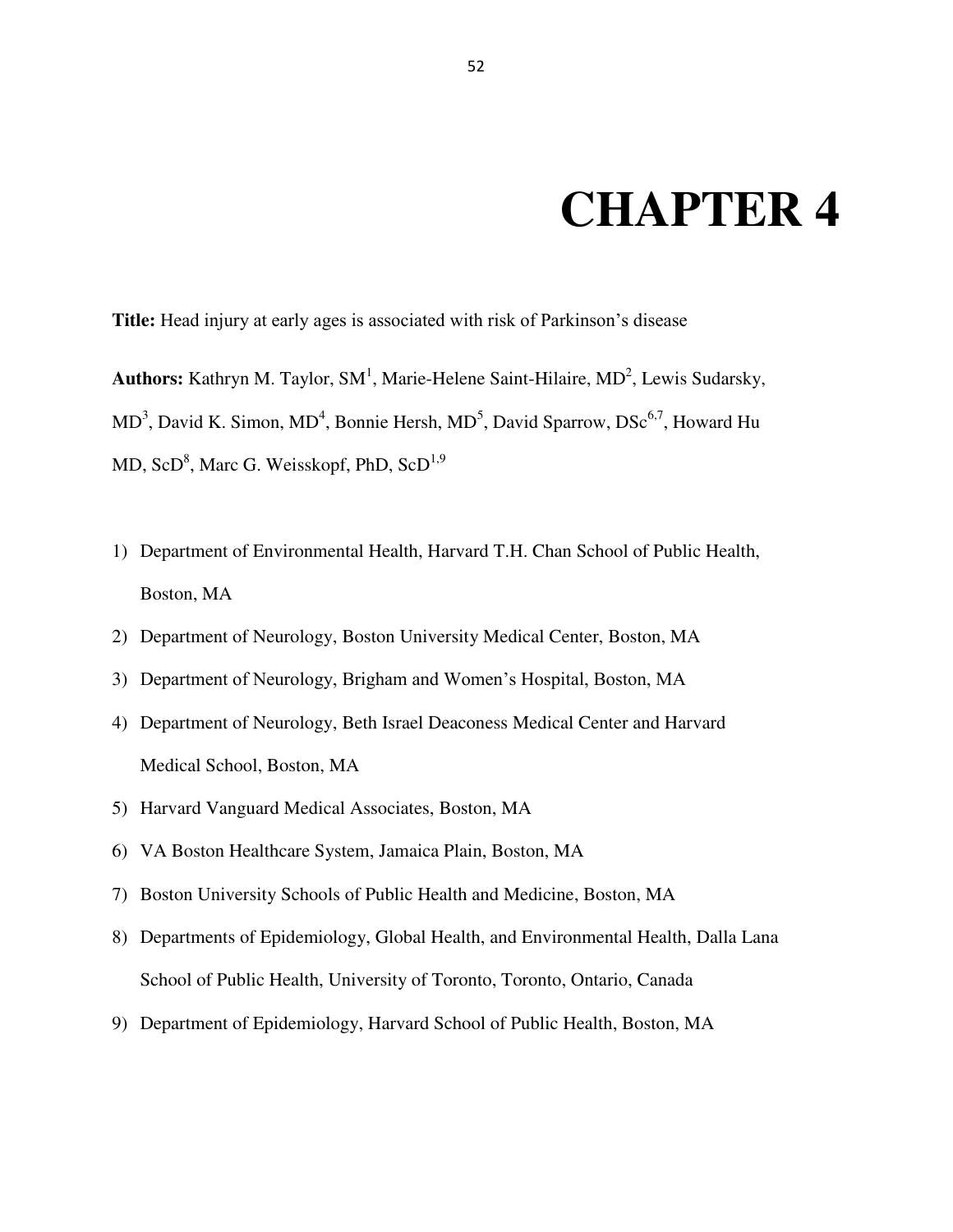## **4.1 Abstract**

**Objective:** To test the hypothesis that the age at which a head injury occurs is associated with Parkinson's Disease (PD) risk.

**Methods:** We conducted a case-control study of 380 neurologist confirmed PD patients and 230 controls from the greater Boston, Massachusetts area with questionnaire data on history of head injury and other covariates. We used multivariable logistic regression to estimate adjusted odds ratios (OR) and their corresponding 95% confidence intervals (CI) for PD. **Results:** Overall we found an increased risk of PD associated with having a head injury that resulted in a loss of consciousness more than 10 years before the questionnaire date, but it did not reach statistical significance (OR=  $1.49$ ;  $95\%$  CI= 0.83-2.66). We found a significant (p=0.03) effect of age at first head injury with injuries at earlier ages associated with greater risk of PD. For every 5 year earlier age at first head injury with loss of consciousness the OR for PD was 1.27 (95% CI: 1.03-1.58).

**Conclusion**: Our results suggest that head injury specifically in early life increases the risk of PD.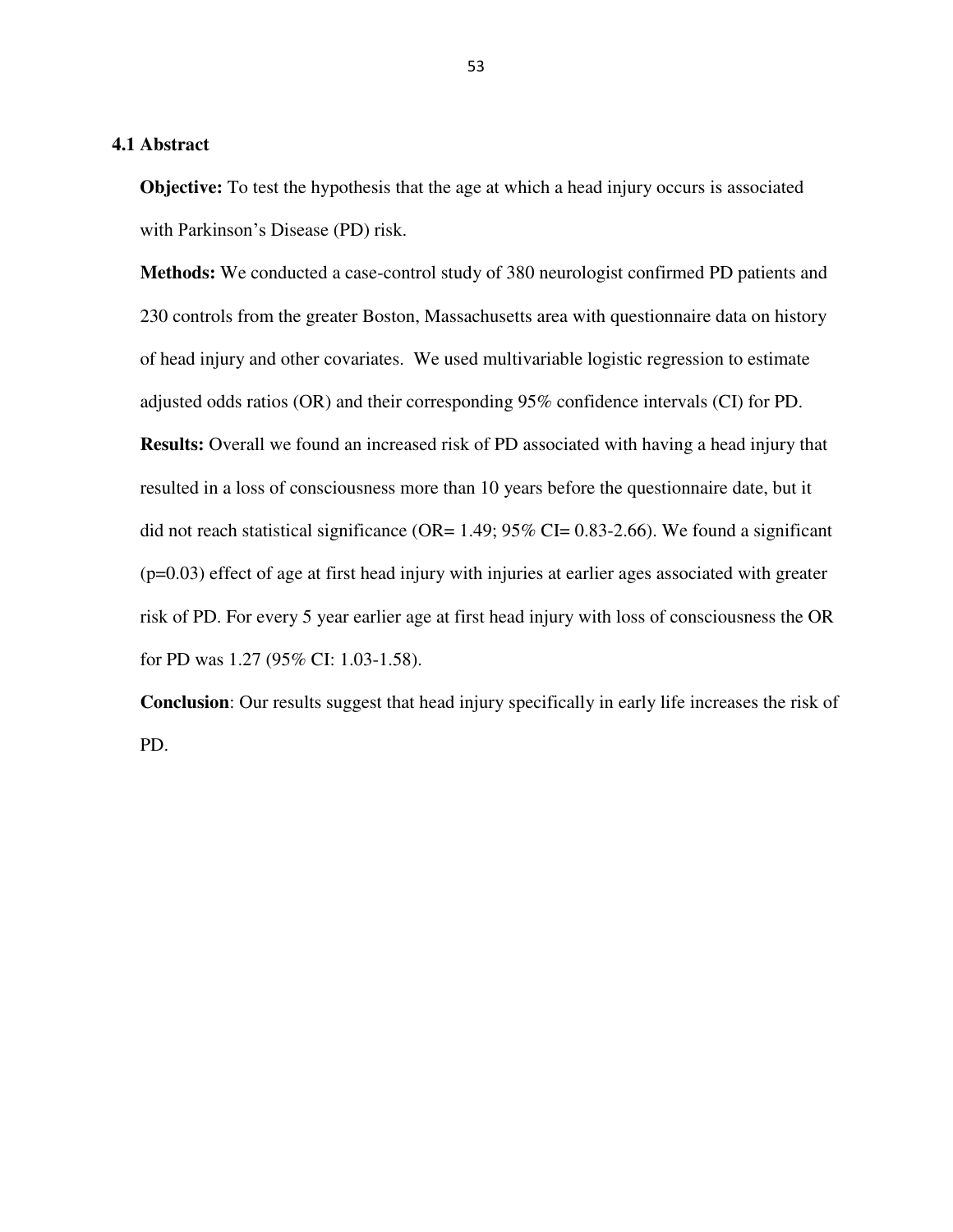#### **4.2 Introduction:**

Parkinson's disease [PD] is a progressive neurodegenerative disease with an insidious onset.<sup>1</sup> It is the second most prevalent neurological disease and as much as  $95\%$  of cases are considered sporadic or without a genetic cause.<sup>2</sup> It has been suggested that brain inflammation may be a risk factor for PD.<sup>3-5</sup> In animal experiments, head trauma resulted in chronic brain inflammation through disturbance of the blood brain barrier and evolving white matter damage.<sup>4,</sup>  $6.7$  These findings have spurred a great interest in the impact that head injuries may have on the risk of PD.

Several studies have demonstrated an association between head injury and  $PD$ .<sup>8-13</sup> However, there is concern that these findings could be attributed to reverse causation or instability caused by prodromal PD resulting in a higher risk of head injuries. The few studies that have evaluated the timing of head injury have found that having a head injury closer to PD diagnosis was strongly associated with PD. This association decreased as the time between the head injury and PD diagnosis increased.<sup>11, 14, 15</sup> These findings suggest that reverse causation is a concern and needs to be considered in any analysis.

No studies have considered whether the age at which head injuries occur is related to PD risk. Animal experiments have found that early life brain inflammation caused by environmental exposures can result in persistent changes in the nigrostriatal pathway, accumulation of proinflammatory factors in the brain, and increased neurologic susceptibility to other environmental exposures.<sup>3, 4, 7, 16</sup> We examined the question of age at head injury and risk of PD in a case-control study based in Boston, Massachusetts.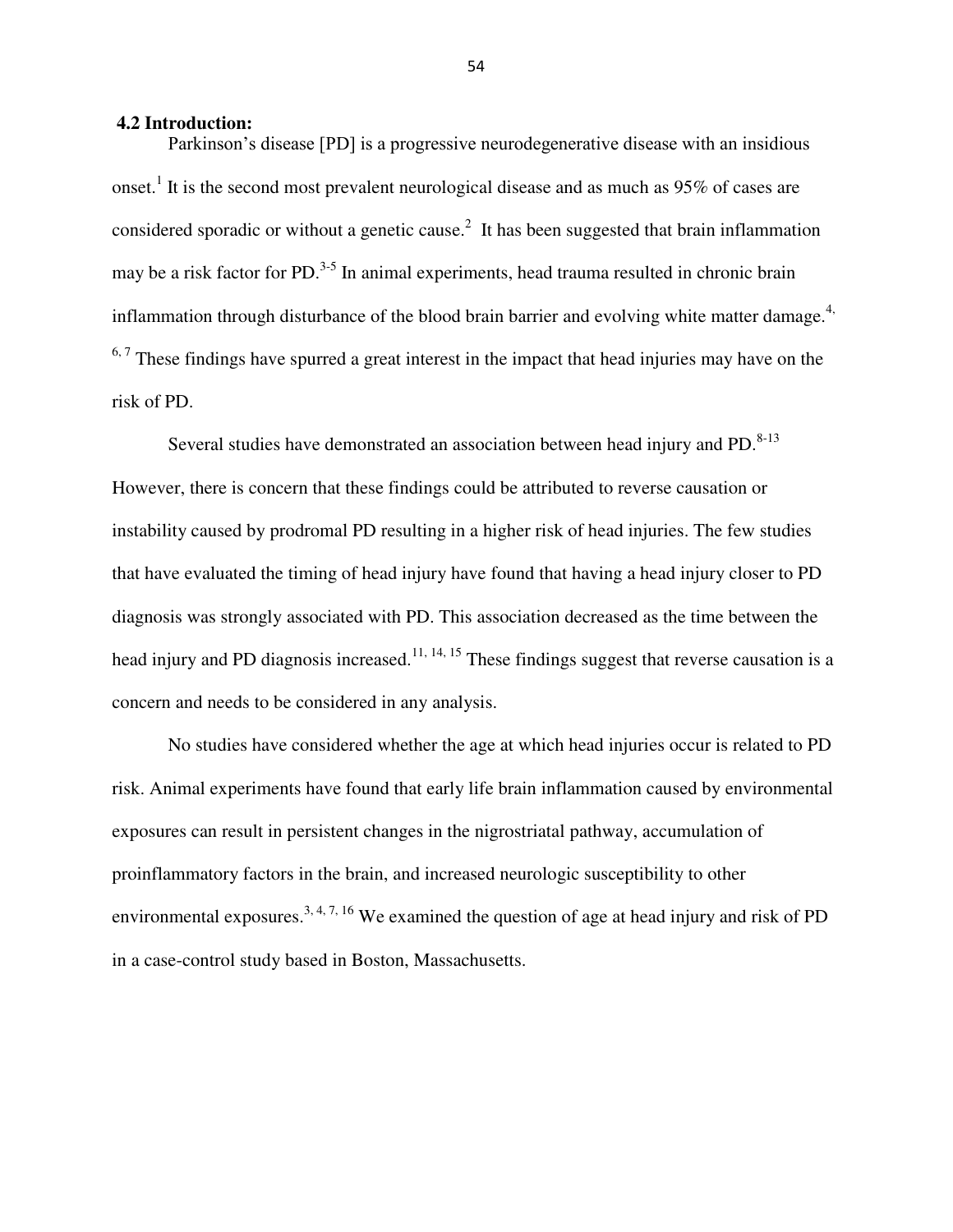#### **4.3 Methods:**

Subject recruitment:

Between 2003 and 2007, patients with PD were recruited from four movement disorder clinics in the Boston, Massachusetts area. Cases were evaluated twice by a neurologist with at least 6 months between each evaluation. Case status was confirmed using U.K. Brainbank criteria.<sup>17</sup> Individuals deemed eligible were enrolled and completed questionnaires that included questions about past head injuries. Controls were recruited from family, friends and in-laws of the cases, community targeted advertisements, and through recruitment of participants in the Harvard Cooperative Program on Aging study (HCPOA). HCPOA is a registry of elderly volunteers who have agreed to participate in studies. A total of 380 cases and 230 controls answered questions on head injury including the timing of those injuries.

This study was reviewed and approved by the Human Research Committees at the Harvard T.H. Chan School of Public Health, the BWH, and the VA Boston Healthcare System. All participants gave written informed consent prior to participating in the study. Exposure and Covariate Assessment:

Head injury status was assessed via questionnaire. Both cases and controls were asked to respond to the following questions: "Have you ever lost consciousness as a result of a head injury?," and "At what age was your first head injury that resulted in loss of consciousness." Unless otherwise specified, we use the term head injury to refer to head injury with loss of consciousness. Those reporting a head injury were also asked about the total number of head injuries. From these responses we created a dichotomous variable for head injury. Our base analyses excluded any head injuries within the 10 years prior to the questionnaire date to attempt to avoid reverse causation. In sensitivity analyses we also conducted additional analyses after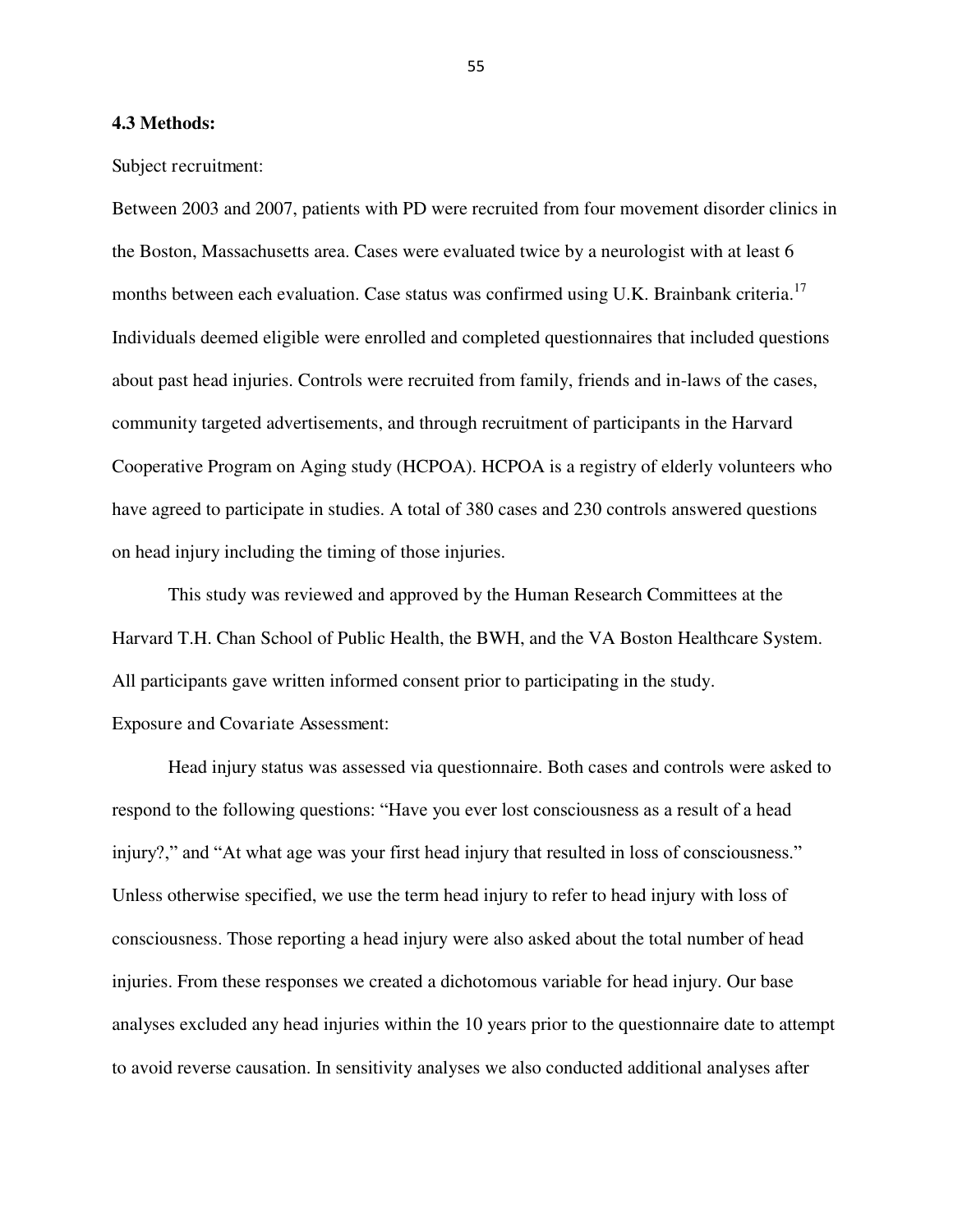excluding head injuries in the 15 and 20 years prior to the questionnaire date to reduce the chance of reverse causation even further. Additional data included in these analyses and obtained via questionnaire, were age, gender, race, education, and smoking status.

## Statistical Analysis:

Odds ratios (OR) and their corresponding 95% confidence intervals (CI) were estimated using multivariable logistic regression. Total number of head injuries was analyzed both as a continuous variable and as a categorical variable  $(0, 1, >1)$ . Age at first head injury was analyzed as a categorical variable (no head injury and tertiles of age at first head injury based on the distribution among the controls). The significance of the trend over age at first injury was assessed in models treating age at first injury as a continuous variable that included an indicator for ever having a head injury, with all those who never had a head injury assigned a constant for age, in order to keep all subjects in the analysis. To test the potential non-linearity of associations with these continuous variables, we used natural splines and selected the best model fit using the Akaike information criterion (AIC). For both age at first head injury and the total number of head injuries, better fit was obtained with linear models. Thus, only the linear results are reported.

 Models were adjusted for age at the date of visit (years), its square, sex, race (white, non-white), highest level of education (high school or less, attended college, graduated college, post-graduate school), and smoking status (ever, never). In addition, we adjusted for ever having a head injury without loss of consciousness, which was available for 241 cases and 219 controls because this question was only added to the questionnaire later, so that the reference group was those who never had any head injury with or without loss of consciousness. In a sensitivity analysis for our model evaluating the effect of age at first head injury, we also controlled for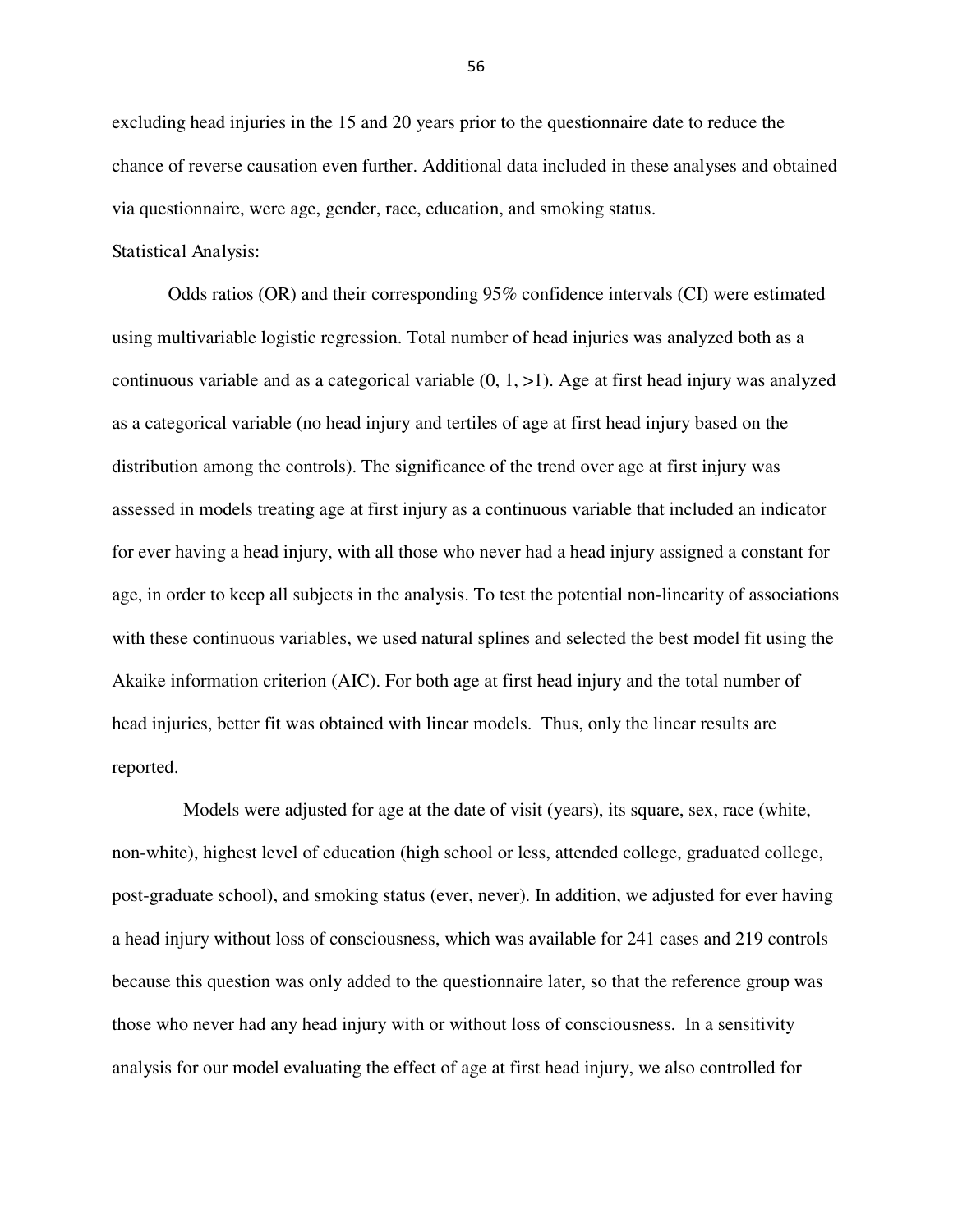number of head injuries. We used missing indicator variables when covariate data was missing. Analyses were conducted using SAS (version 9.3; SAS, Inc. Cary,  $NC$ )<sup>18</sup> and R statistical software (version 3.1.1; R Development Core Team;  $2013$ <sup>19</sup> for models that utilized splines.

## **4.4 Results:**

Patients with PD were more likely to be male, white, have a higher level of education, and less likely to have ever smoked compared with the controls (Table 4.1). On average the cases were diagnosed with Parkinson's disease 9.4 years (sd=6.8 years) prior to answering the questionnaire. There were 69 cases and 24 controls who ever had a head injury. The median age at first head injury was 15 (Interquartile range= 10-18) among the cases and 18.5 (Interquartile range= 12-44.5) among the controls (Table 4.2).

|                                              | <b>Controls</b> | <b>Cases</b><br>$(N=380)$ |  |
|----------------------------------------------|-----------------|---------------------------|--|
| <b>Characteristics</b>                       | $(N=230)$       |                           |  |
| <b>Years since diagnosis</b> (mean $\pm$ SD) | <b>NA</b>       | $9.4 \pm 6.8$             |  |
| Age (years) at data of visit (mean $\pm$ SD) | $68.6 \pm 10.7$ | $66.8+9.5$                |  |
| <b>Gender</b>                                |                 |                           |  |
| Male $(\%)$                                  | 79 (34.4)       | 242 (63.7)                |  |
| Female $(\% )$                               | 151(65.6)       | 138 (36.3)                |  |
| Race                                         |                 |                           |  |
| White $(\%)$                                 | 188 (81.7)      | 363 (95.5)                |  |
| Non-White $(\%)$                             | 42(18.3)        | 15(4.0)                   |  |
| Missing                                      | 0(0)            | 2(0.5)                    |  |
| <b>Education</b>                             |                 |                           |  |
| High School or Less $(\%)$                   | 35(15.2)        | 56 (14.7)                 |  |
| Attended College $(\%)$                      | 53 (23.0)       | 58 (15.3)                 |  |
| Graduated College $(\%)$                     | 67(29.1)        | 113 (29.7)                |  |
| Attended Grad School (%)                     | 73 (31.7)       | 149 (39.2)                |  |
| Missing $(\%)$                               | 2(0.9)          | 4(1.1)                    |  |
| <b>Smoking Status</b>                        |                 |                           |  |
| Never $(\%)$                                 | 102(44.4)       | 181 (47.6)                |  |
| Ever $(\%)$                                  | 111(48.3)       | 158 (41.6)                |  |
| Missing $(\%)$                               | 17(7.4)         | 41(10.8)                  |  |

**Table 4.1**: Characteristics of study population by case status.

NA, not applicable.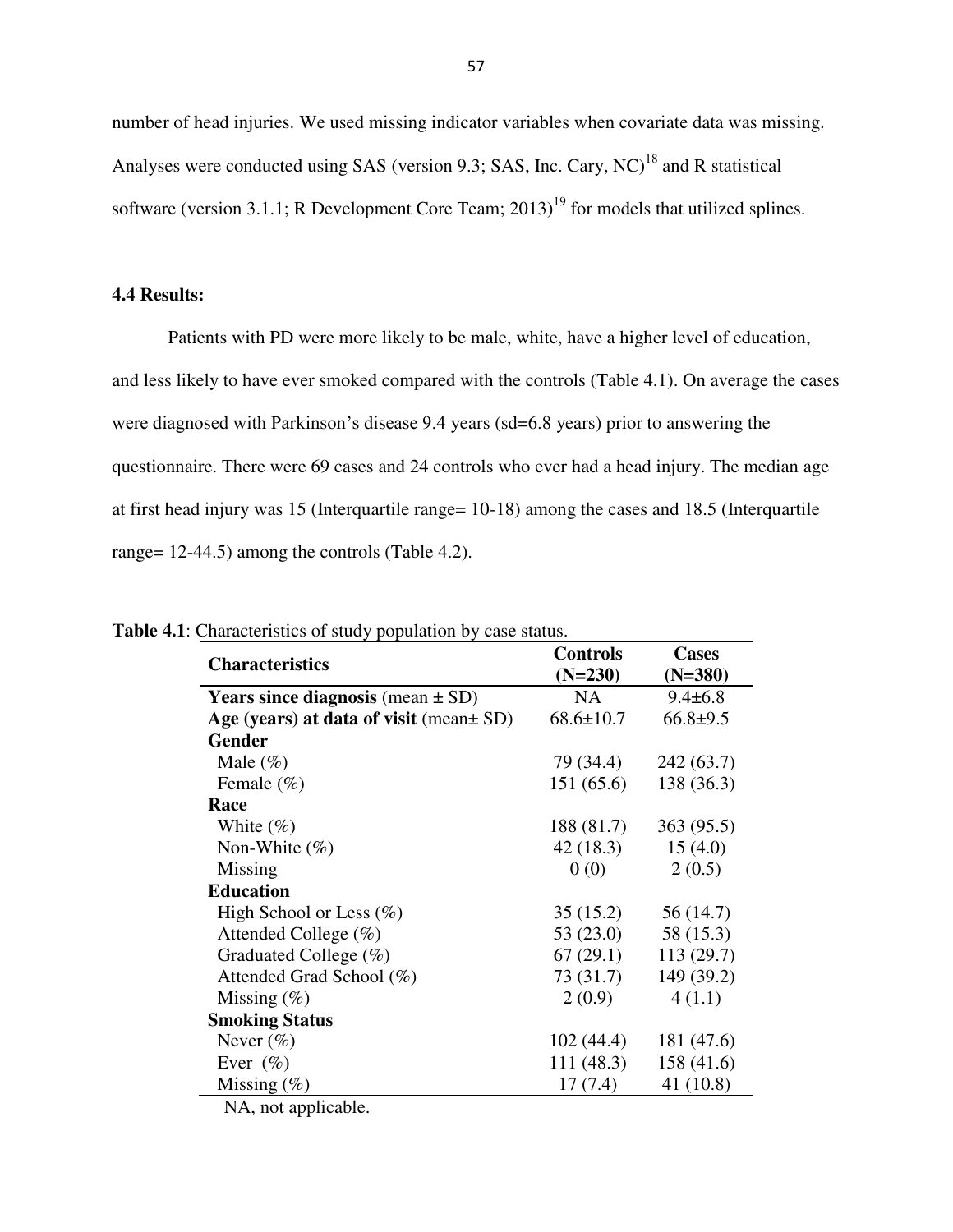|                                                         | <b>Never</b><br>$(N=517)$ |                              | <b>Ever</b><br>$(N=93)$ |                             |
|---------------------------------------------------------|---------------------------|------------------------------|-------------------------|-----------------------------|
| <b>Characteristics</b>                                  | Cases<br>$(N=311)$        | <b>Controls</b><br>$(N=206)$ | Cases<br>$(N=69)$       | <b>Controls</b><br>$(N=24)$ |
| Age at first head injury (years) (median)               | NA                        | NA                           | 15                      | 18.5                        |
| Interquartile range of age (years) at first head injury | <b>NA</b>                 | NA                           | $10-18$                 | 12-44.5                     |
| Number of head injuries (median)                        | NA                        | <b>NA</b>                    | $\mathbf{1}$            | $\mathbf{1}$                |
| Interquartile range of number of head injuries          | NA                        | NA                           | $1-3$                   | $1 - 1.5$                   |
| Gender                                                  |                           |                              |                         |                             |
| Male $(\%)$                                             | 191 (61.4)                | 64(31.1)                     | 51 (73.9)               | 15(62.5)                    |
| Female $(\% )$                                          | 120(38.6)                 | 142 (68.9)                   | 18(26.1)                | 9(37.5)                     |
| Race                                                    |                           |                              |                         |                             |
| White $(\%)$                                            | 296 (95.2)                | 166(80.6)                    | 67(97.1)                | 22 (91.7)                   |
| Non-White $(\% )$                                       | 13(4.2)                   | 40 (19.4)                    | 2(2.9)                  | 2(8.3)                      |
| Missing $(\%)$                                          | 2(0.6)                    | 0(0)                         | 0(0)                    | 0(0)                        |
| <b>Education</b>                                        |                           |                              |                         |                             |
| High School or Less (%)                                 | 50(16.1)                  | 32(15.5)                     | 6(8.7)                  | 3(12.5)                     |
| Attended College (%)                                    | 44 (14.2)                 | 50 (24.3)                    | 14(20.3)                | 3(12.5)                     |
| Graduated College (%)                                   | 94(30.2)                  | 58 (28.2)                    | 19(27.5)                | 9(37.5)                     |
| Attended Grad School (%)                                | 119 (38.3)                | 64 (31.1)                    | 30(43.5)                | 9(37.5)                     |
| Missing $(\%)$                                          | 4(1.3)                    | 2(1.0)                       | 0(0)                    | 0(0)                        |
| <b>Smoking Status</b>                                   |                           |                              |                         |                             |
| Never $(\%)$                                            | 151 (48.6)                | 93 (45.2)                    | 30(43.5)                | 9(37.5)                     |
| Ever $(\% )$                                            | 127(40.8)                 | 100(48.5)                    | 31 (44.9)               | 11(45.8)                    |
| Missing $(\%)$                                          | 33(10.6)                  | 13(6.3)                      | 8(11.6)                 | 4(16.7)                     |

**Table 4.2**: Characteristics of study population by head injury status

NA, not applicable

The odds ratio (OR) for PD among those with a head injury was elevated, but not significant (Table 4.3). When head injuries in the 15 or 20 years before the questionnaire date were excluded to more stringently avoid reverse causation, the OR for PD did not diminish, although none of the OR quite reached statistical significance (Table 4.3). When number of head injuries were considered, the OR for PD was  $1.34$  (95% CI= 0.69-2.58) for those with one head injury and 1.72 (95% CI= 0.57-5.19) for those with more than one. When treating head injuries as a continuous variable, the OR per injury was 1.21 (95% CI= 0.83-1.78). The OR for PD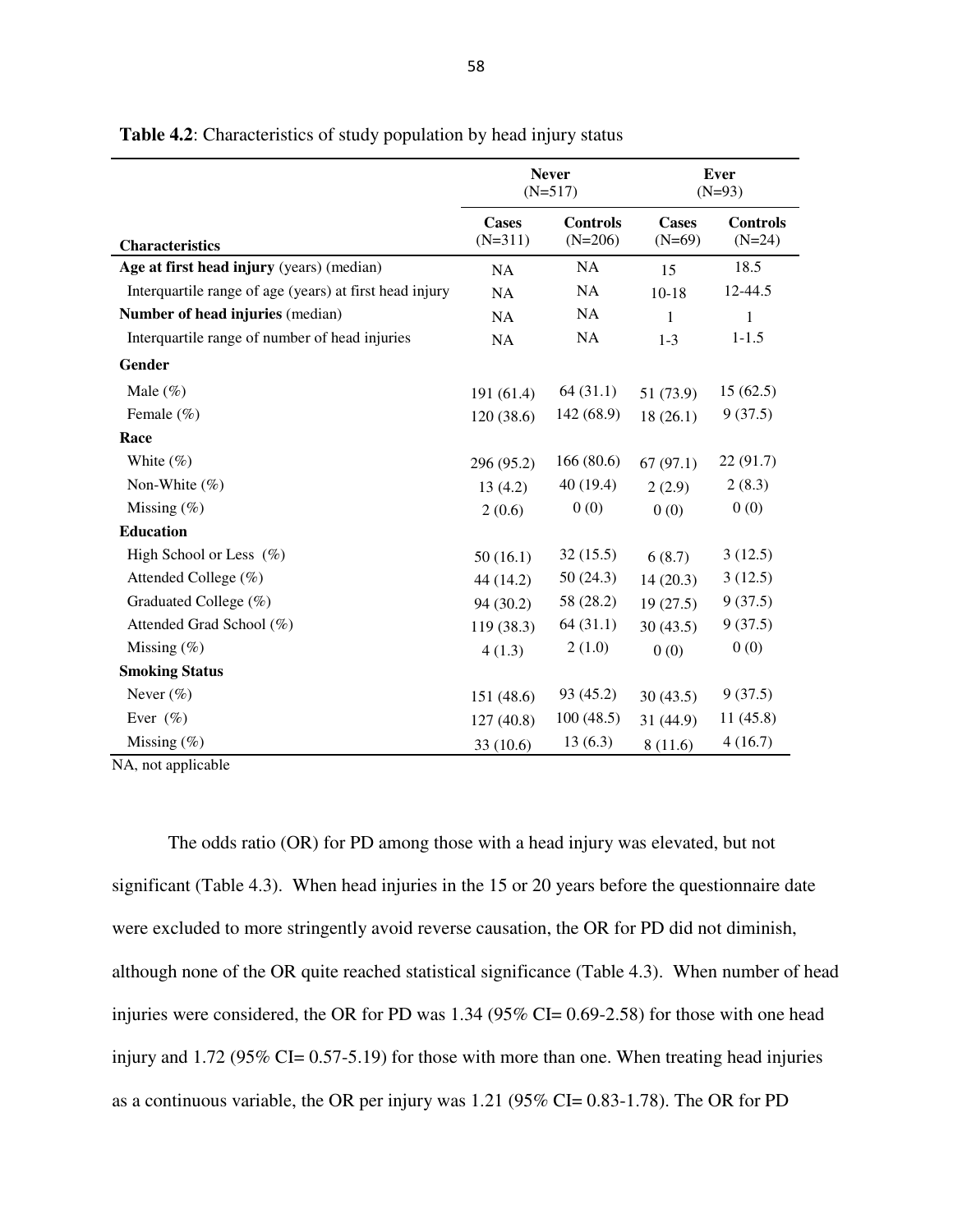increased with earlier age of injury and this association was significant in our base model  $(p=0.027)$ , and in models that excluded injuries in the 15 years  $(p=0.047)$  or 20 years  $(p=0.016)$ before the questionnaire. In our base model the OR per 5 years younger age at first head injury was 1.27 (95% CI: 1.03-1.58). In the same model, when controlling for total number of head injuries, the OR increased slightly and remained significant (OR=1.34; 95% CI=1.07-1.67). The OR by categories of age at first head injury compared with those who never had a head injury (with or without loss of consciousness) from our base model are shown in figure 4.1.

**Table 4.3**: Adjusted\* OR for PD by history of head injury with loss of consciousness, excluding injuries in different time periods before the questionnaire date.

| <b>Exposure window</b>                                  | <b>Cases</b> | <b>Controls</b> | OR (95% CI)         | p-value |
|---------------------------------------------------------|--------------|-----------------|---------------------|---------|
| Excluding injuries within 10 years of the questionnaire |              |                 |                     |         |
| Never having a head injury                              | 316          | 209             | $1.00$ (Ref)        |         |
| Ever having a head injury with a loss of consciousness  | 64           | 21              | $1.49(0.83 - 2.66)$ | 0.18    |
| Excluding injuries within 15 years of the questionnaire |              |                 |                     |         |
| Never having a head injury                              | 316          | 210             | $1.00$ (Ref)        |         |
| Ever having a head injury with a loss of consciousness  | 64           | 20              | $1.54(0.86-2.79)$   | 0.15    |
| Excluding injuries within 20 years of the questionnaire |              |                 |                     |         |
| Never having a head injury                              | 318          | 211             | $1.00$ (Ref)        |         |
| Ever having a head injury with a loss of consciousness  | 62           | 19              | $1.52(0.83 - 2.79)$ | 0.17    |

\* Adjusted for ever having a head injury without loss of consciousness, gender, age, age squared, race, education, smoking status.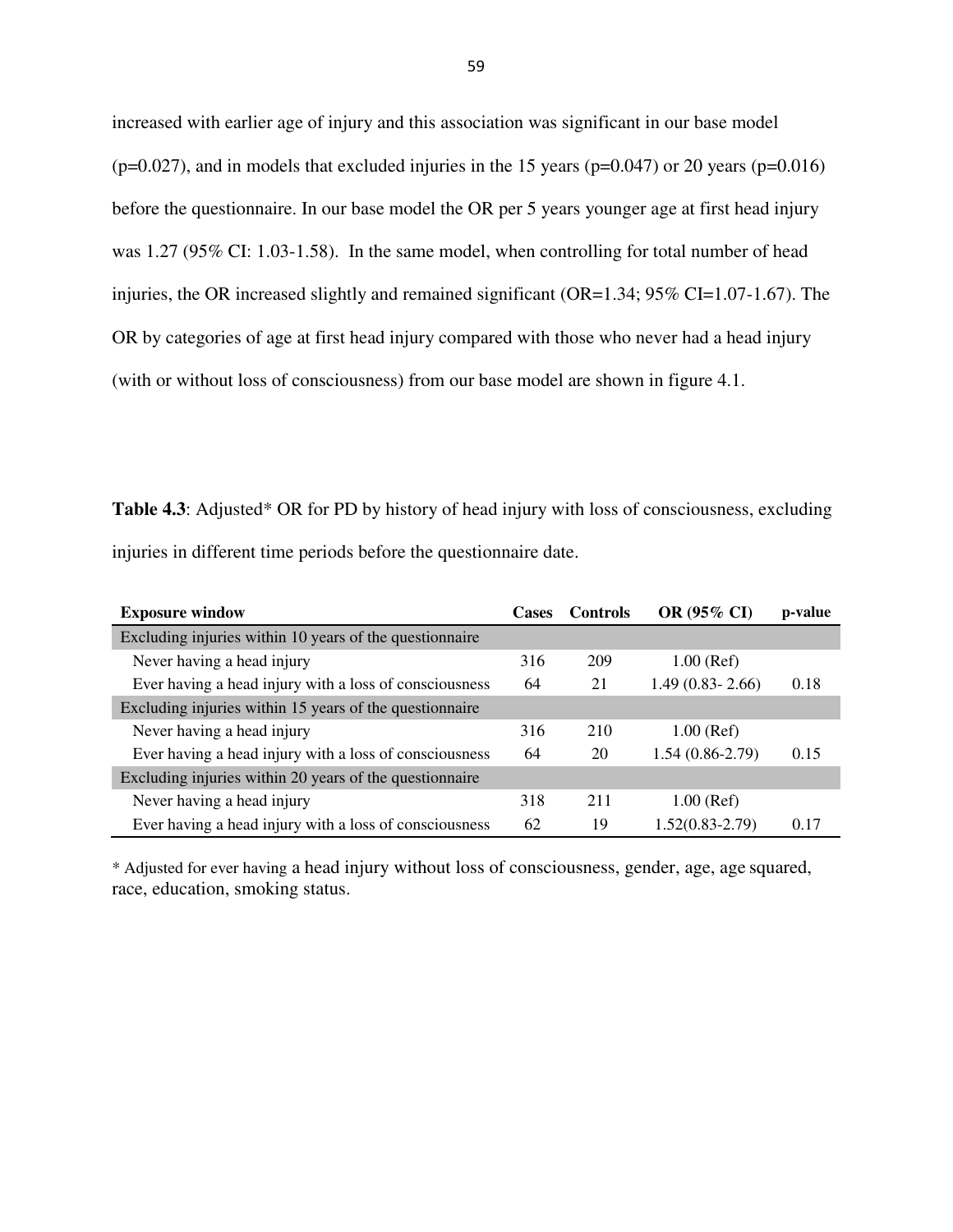

**Figure 4.1:** Association between head injury with loss of consciousness and Parkinson's disease by the age at which the first head injury occurred when excluding injuries occurring up to 10 years prior to the questionnaire date. The reference group is those with no head injury at all. Odds ratios are indicated by black squares and the 95% confidence intervals by the vertical lines.

## **4.5 Discussion:**

Our study found an association between earlier age at first head injury and Parkinson's disease. The timing of head injuries relative to risk of PD has been looked at before with regard to possible reverse causation—that is that head injuries in a period prior to PD diagnosis may be the result of underlying prodromal PD rather than a cause of PD. However, to our knowledge,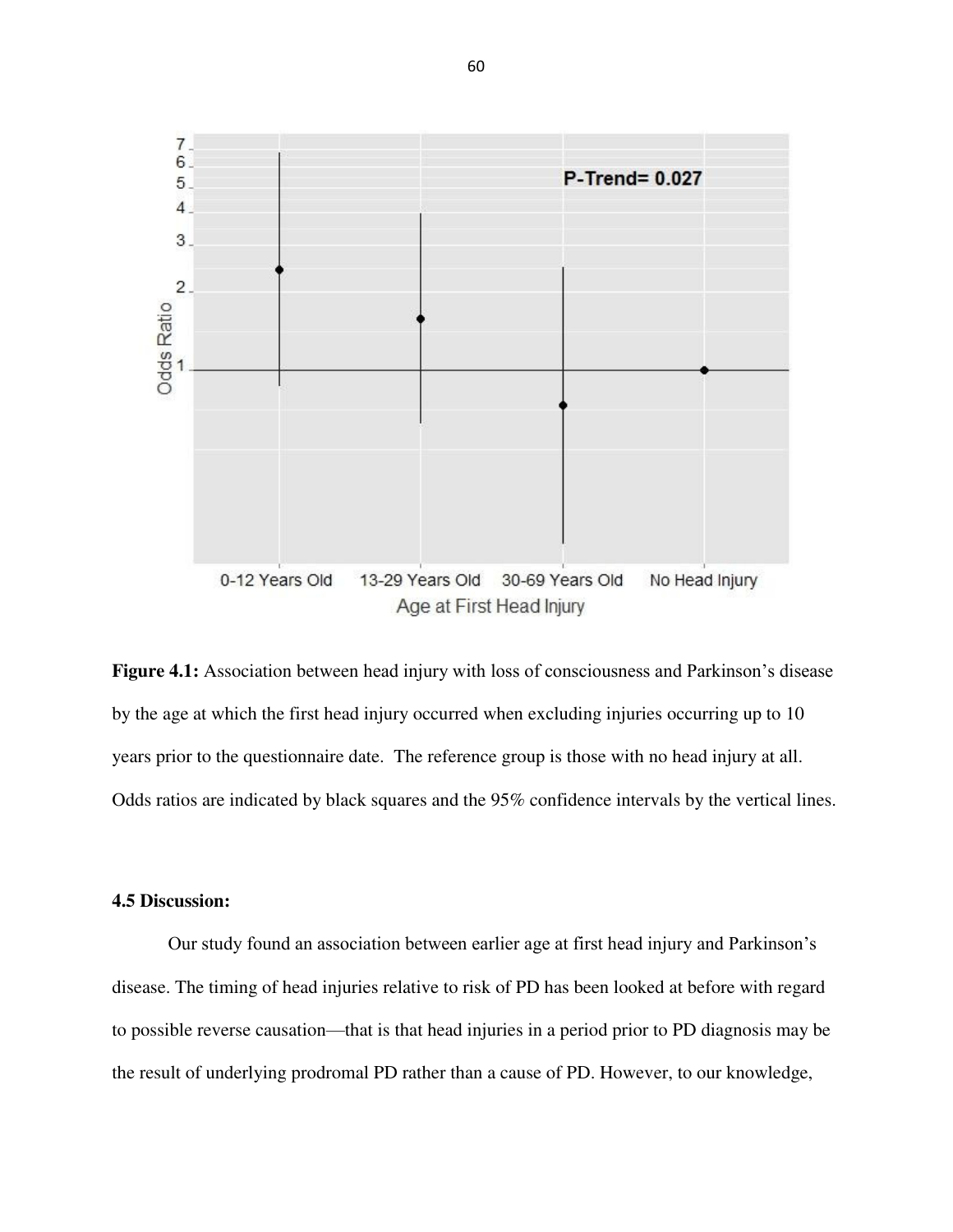the role of age at head injury has not been explored. The increasing trend in odds of PD with earlier age at first head injury cannot be explained by reverse causation since that would make head injuries at older ages—those closer to the PD diagnosis date—appear more strongly associated with PD. While the greater association with earlier age at first head injury could be related to more head injuries overall among those with an earlier age at first head injury, controlling for number of head injuries did not diminish the association seen with head injuries in early life.

The prior literature on head injury and PD is mixed. Several studies have reported relationships between head injury and  $PD<sup>10, 11</sup>$  More recent studies, however, have suggested that the association between head injuries and PD is driven by head injuries in the years just before diagnosis.<sup>11, 14, 15</sup> While this reverse causation does appear to occur, our findings may help explain some of the discrepancy between studies. The large registry studies that demonstrated reverse causation had objectively identified occurrences of head injury, but they did not explore head injuries in early life—possibly because the data did not go back far enough. Elevated risk seen with self-report of head injury in prior studies may have been found because this exposure assessment also captured earlier life head injuries.

There are several proposed mechanisms that have been hypothesized as to how head injury could contribute to PD risk. Evidence suggests that head injuries can result in long-term microglial activation.<sup>7, 20</sup> When these cells are over-activated or go unregulated there can be low level chronic neurodegeneration and it is this self-perpetuating cycle which can be initiated by head injuries that has been linked to  $PD<sup>4,21</sup>$  Brain inflammation as a result of head injury has been shown to produce PD-relevant pathology in animal experiments.<sup>4, 6</sup> Furthermore, these studies have indicated that early life is an important time window to consider when evaluating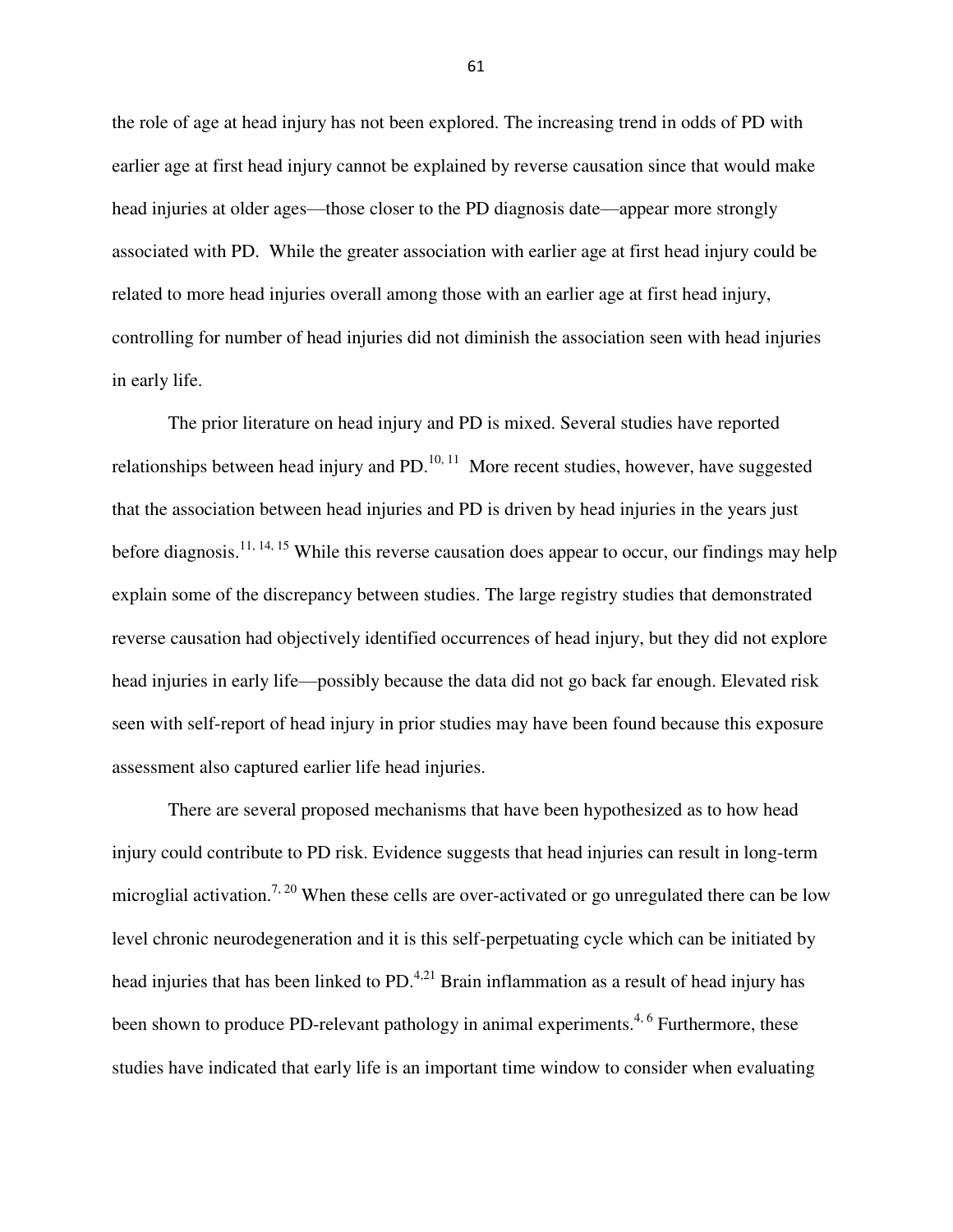the neurotoxicity resulting from inflammation. Early life, even in utero, exposure to lipopolysaccharide and several pesticides in animal studies have all been associated with progressive degeneration of dopaminergic neurons,  $2^{2-24}$  with the suggestion that the effects are caused, at least in part, by the induced inflammation.

A limitation of our study was the collection of head injury data through self-report, which raises the possibility of recall bias. However, while preferential head injury reporting by cases is possible, it is difficult to theorize why participants would specifically over report head injuries in early life, and in a way that produces a significant linear dose-response with age at first injury. Furthermore, in at least one study,  $9$  perfect agreement was found between self-reported head injury and medical record verification in a validation subset. An additional limitation was the recruitment of many spouse, relative, and friend controls, which skewed our controls to be more often female since the cases tended to be male. Although the gender difference can be accounted for by adjustment, spouse, relative, and friend controls are not always ideal because they tend to be more similar to the cases than the general population. This is a benefit with regard to covariates because it reduces confounding, but it can also make the main exposures of interest more similar between cases and controls. However, this would bias results towards the null, which could in part be why the association with head injury overall did not reach statistical significance, but it would not account for the significant trend we found between age at first injury and PD.

In conclusion, our findings suggest that the age at which a head injury occurs is relevant for subsequent risk of PD. This new finding could explain some of the discrepancy between prior studies of head injury and risk of PD, and suggest that the younger brain may be particularly vulnerable to traumatic insult. These findings are of particular concern, given that on average

62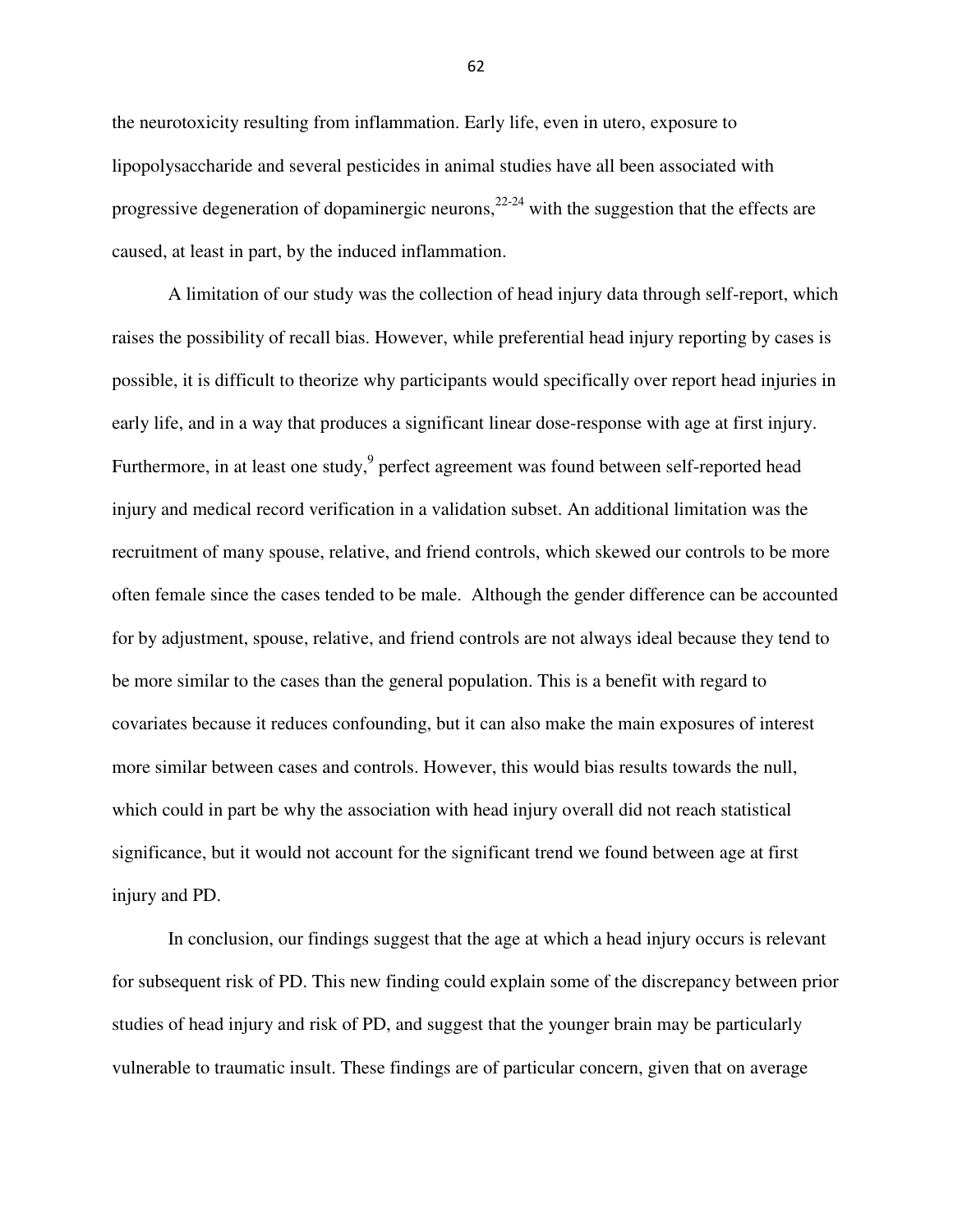over half a million children between the ages of 0-14 are hospitalized for traumatic brain injuries each year.<sup>25</sup>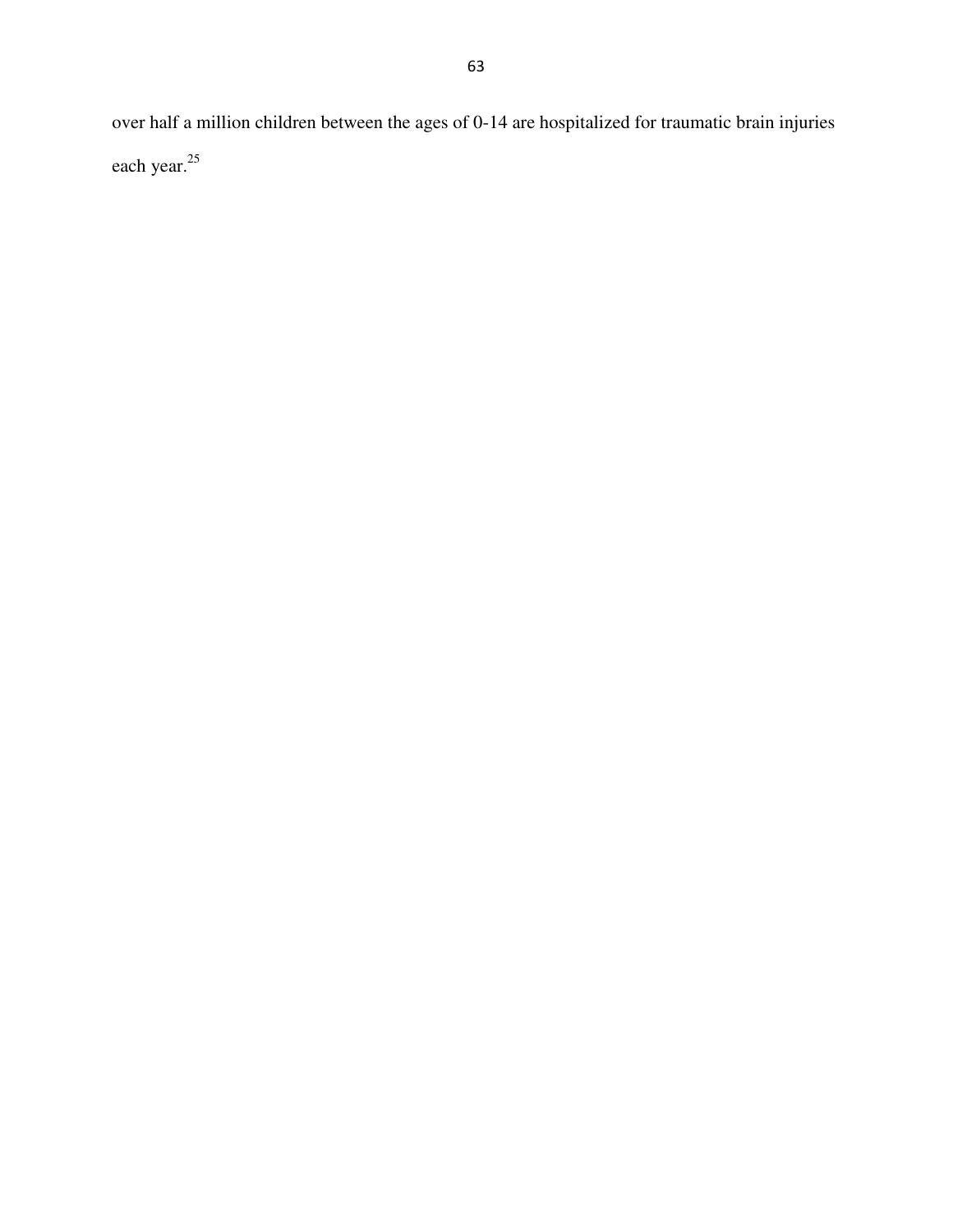## **References**

- 1. Lees AJ, Hardy J, Revesz T. Parkinson's disease. Lancet 2009;373:2055-2066.
- 2. Tanner CM. Is the cause of Parkinson's disease environmental or hereditary? Evidence from twin studies. Adv Neurol 2003;91:133-142.
- 3. Cai Z, Fan LW, Kaizaki A, et al. Neonatal systemic exposure to lipopolysaccharide enhances susceptibility of nigrostriatal dopaminergic neurons to rotenone neurotoxicity in later life. Dev Neurosci 2013;35:155-171.
- 4. Liu B, Gao HM, Hong JS. Parkinson's disease and exposure to infectious agents and pesticides and the occurrence of brain injuries: role of neuroinflammation. Environ Health Perspect 2003;111:1065-1073.
- 5. McGeer PL, McGeer EG. Inflammation and neurodegeneration in Parkinson's disease. Parkinsonism Relat Disord 2004;10 Suppl 1:S3-7.
- 6. Glushakova OY, Johnson D, Hayes RL. Delayed increases in microvascular pathology after experimental traumatic brain injury are associated with prolonged inflammation, blood-brain barrier disruption, and progressive white matter damage. J Neurotrauma 2014;31:1180-1193.
- 7. Ramlackhansingh AF, Brooks DJ, Greenwood RJ, et al. Inflammation after trauma: microglial activation and traumatic brain injury. Ann Neurol 2011;70:374-383.
- 8. Goldman SM, Kamel F, Ross GW, et al. Head injury, alpha-synuclein Rep1, and Parkinson's disease. Ann Neurol 2012;71:40-48.
- 9. Goldman SM, Tanner CM, Oakes D, Bhudhikanok GS, Gupta A, Langston JW. Head injury and Parkinson's disease risk in twins. Ann Neurol 2006;60:65-72.
- 10. Lee PC, Bordelon Y, Bronstein J, Ritz B. Traumatic brain injury, paraquat exposure, and their relationship to Parkinson disease. Neurology 2012;79:2061-2066.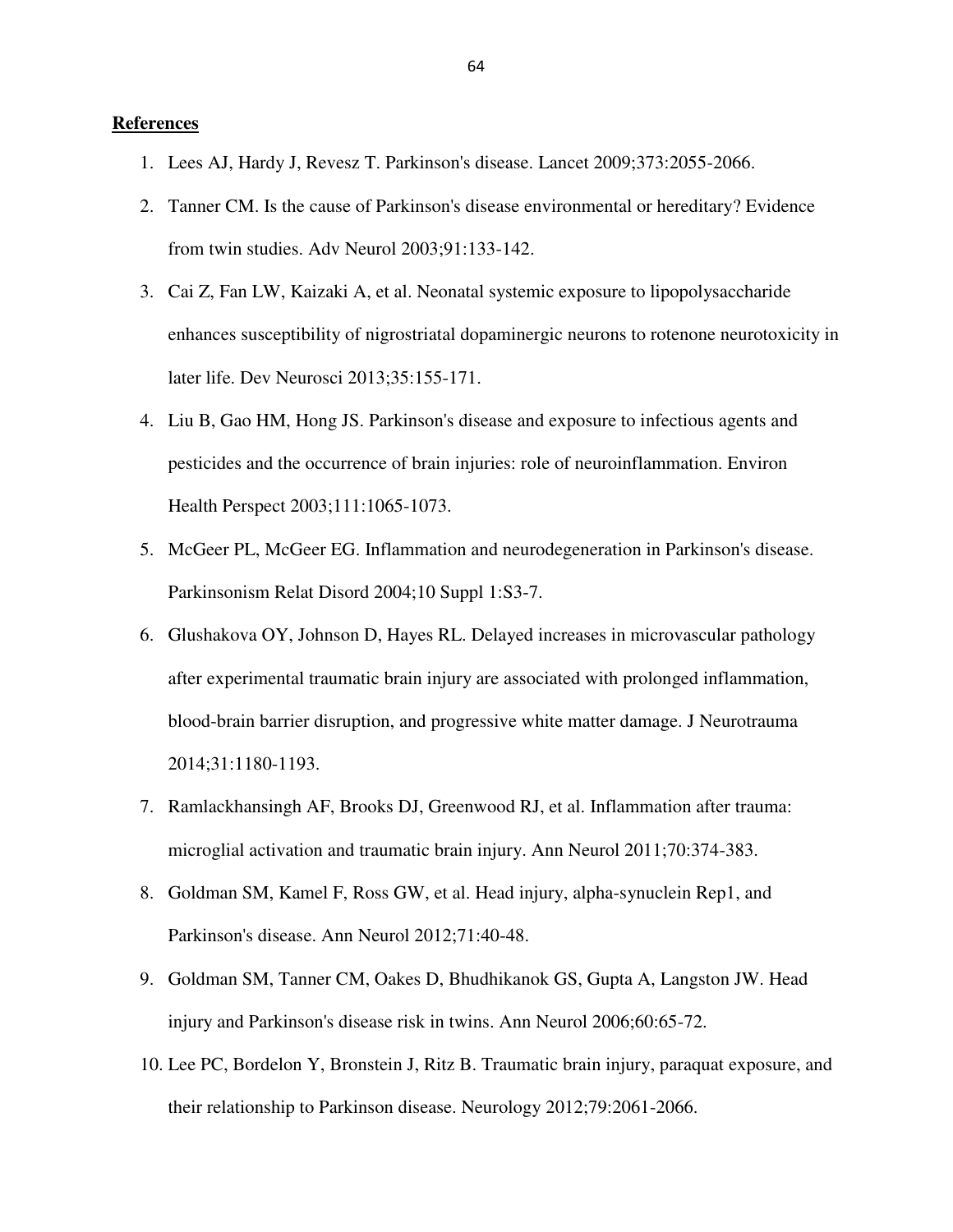- 11. Harris MA, Shen H, Marion SA, Tsui JK, Teschke K. Head injuries and Parkinson's disease in a case-control study. Occup Environ Med 2013;70:839-844.
- 12. Marras C, Hincapie CA, Kristman VL, et al. Systematic review of the risk of Parkinson's disease after mild traumatic brain injury: results of the International Collaboration on Mild Traumatic Brain Injury Prognosis. Arch Phys Med Rehabil 2014;95:S238-244.
- 13. Jafari S, Etminan M, Aminzadeh F, Samii A. Head injury and risk of Parkinson disease: a systematic review and meta-analysis. Mov Disord 2013;28:1222-1229.
- 14. Rugbjerg K, Ritz B, Korbo L, Martinussen N, Olsen JH. Risk of Parkinson's disease after hospital contact for head injury: population based case-control study. Bmj 2008;337:a2494.
- 15. Fang F, Chen H, Feldman AL, Kamel F, Ye W, Wirdefeldt K. Head injury and Parkinson's disease: a population-based study. Mov Disord 2012;27:1632-1635.
- 16. De Lella Ezcurra AL, Chertoff M, Ferrari C, Graciarena M, Pitossi F. Chronic expression of low levels of tumor necrosis factor-alpha in the substantia nigra elicits progressive neurodegeneration, delayed motor symptoms and microglia/macrophage activation. Neurobiol Dis 2010;37:630-640.
- 17. Hughes AJ, Daniel SE, Kilford L, Lees AJ. Accuracy of clinical diagnosis of idiopathic Parkinson's disease: a clinico-pathological study of 100 cases. J Neurol Neurosurg Psychiatry 1992;55:181-184.
- 18. SAS Online Doc [computer program]. Cary, NC: SAS Institute Inc, 2012.

19. R: A language and environment for statistical computing. R Foundation for Statistical Computing [computer program]. Viena, Austria: 2013.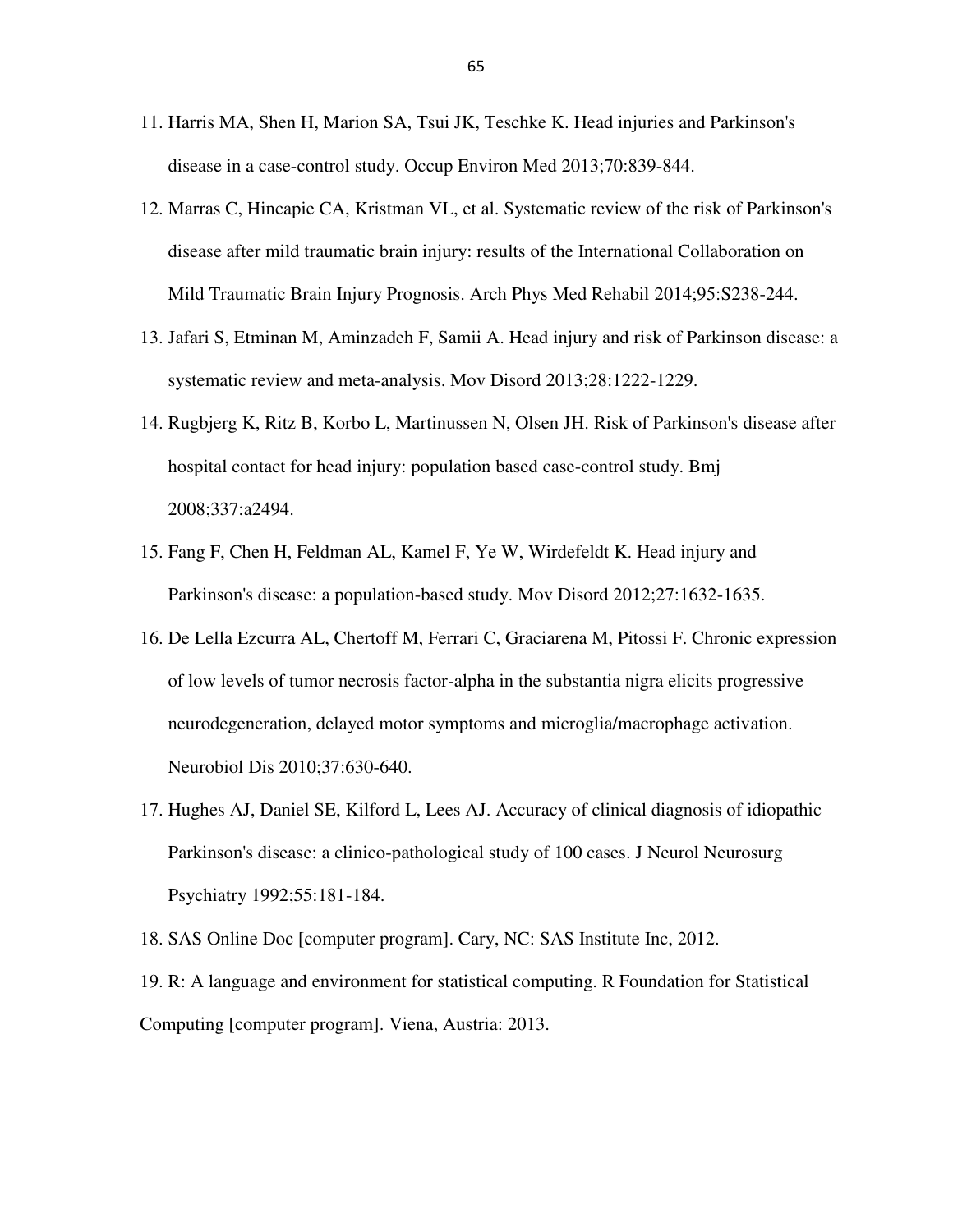20. Loane DJ, Kumar A, Stoica BA, Cabatbat R, Faden AI. Progressive neurodegeneration after experimental brain trauma: association with chronic microglial activation. J Neuropathol Exp Neurol 2014;73:14-29.

21. Burguillos MA, Deierborg T, Kavanagh E, et al. Caspase signalling controls microglia activation and neurotoxicity. Nature 2011;472:319-324.

22. Ling Z, Zhu Y, Tong C, Snyder JA, Lipton JW, Carvey PM. Progressive dopamine neuron loss following supra-nigral lipopolysaccharide (LPS) infusion into rats exposed to LPS prenatally. Exp Neurol 2006;199:499-512.

23. Cory-Slechta DA, Thiruchelvam M, Richfield EK, Barlow BK, Brooks AI.

Developmental pesticide exposures and the Parkinson's disease phenotype. Birth Defects Res A Clin Mol Teratol 2005;73:136-139.

24. Gao HM, Jiang J, Wilson B, Zhang W, Hong JS, Liu B. Microglial activation-mediated delayed and progressive degeneration of rat nigral dopaminergic neurons: relevance to Parkinson's disease. J Neurochem 2002;81:1285-1297.

25. Faul M XL, Wald MM, Coronado VG. Traumatic Brain Injury in the United States: Emergency Department Visits, Hospitalizations and Deaths 2002–2006. Atlanta, GA2010.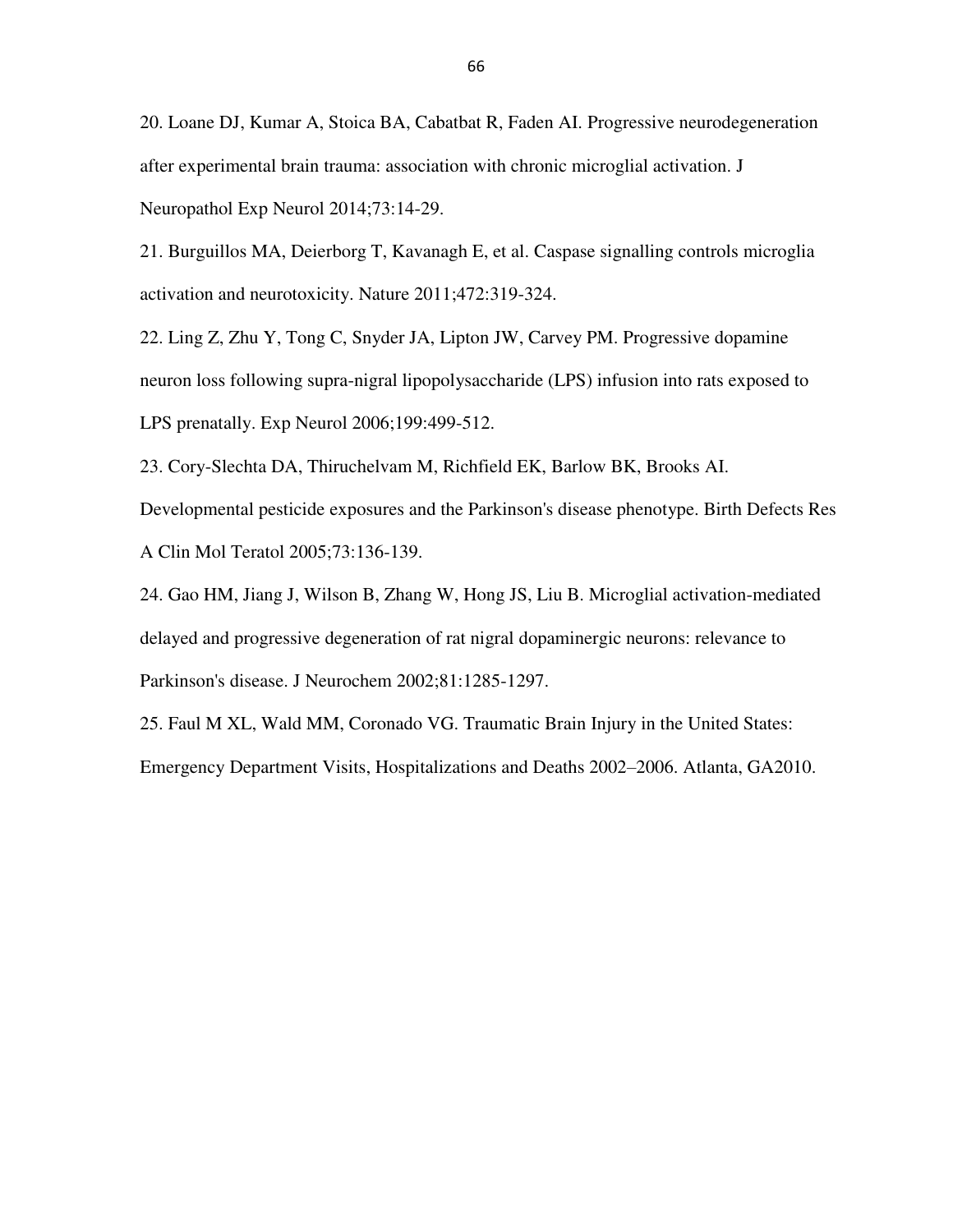## **CHAPTER 5**

## **5.1 Conclusion**

 The high prevalence of head injuries in the United States population and the fact that the number of reported head injuries has risen steadily over the past decade has increased media attention and public awareness of potential negative effects of these injuries. There has been a large influx of research on traumatic brain injuries in the last few years. Unfortunately as a result of this increase in publications in this relatively new field of research, there have also been conflicting findings with a lack of consensus on the ill effects of traumatic brain injury. These conflicting findings seem to be driven by small sample sizes with short-term follow-up which may not be sufficient to truly evaluate the long-term effects of head injury on any outcome.

The research presented in this dissertation suggests that having a head injury in earlier life has a greater impact on cognitive function and PD development than having a head injury in later life. This should not be surprising given the significant neurologic transformations occurring within the brain in early life. During childhood and adolescence, the brain undergoes both anatomical and functional changes that impact how the brain functions throughout the rest of life. My findings suggest that traumatic brain injuries during this important window of development can disrupt this process and have long-lasting impacts.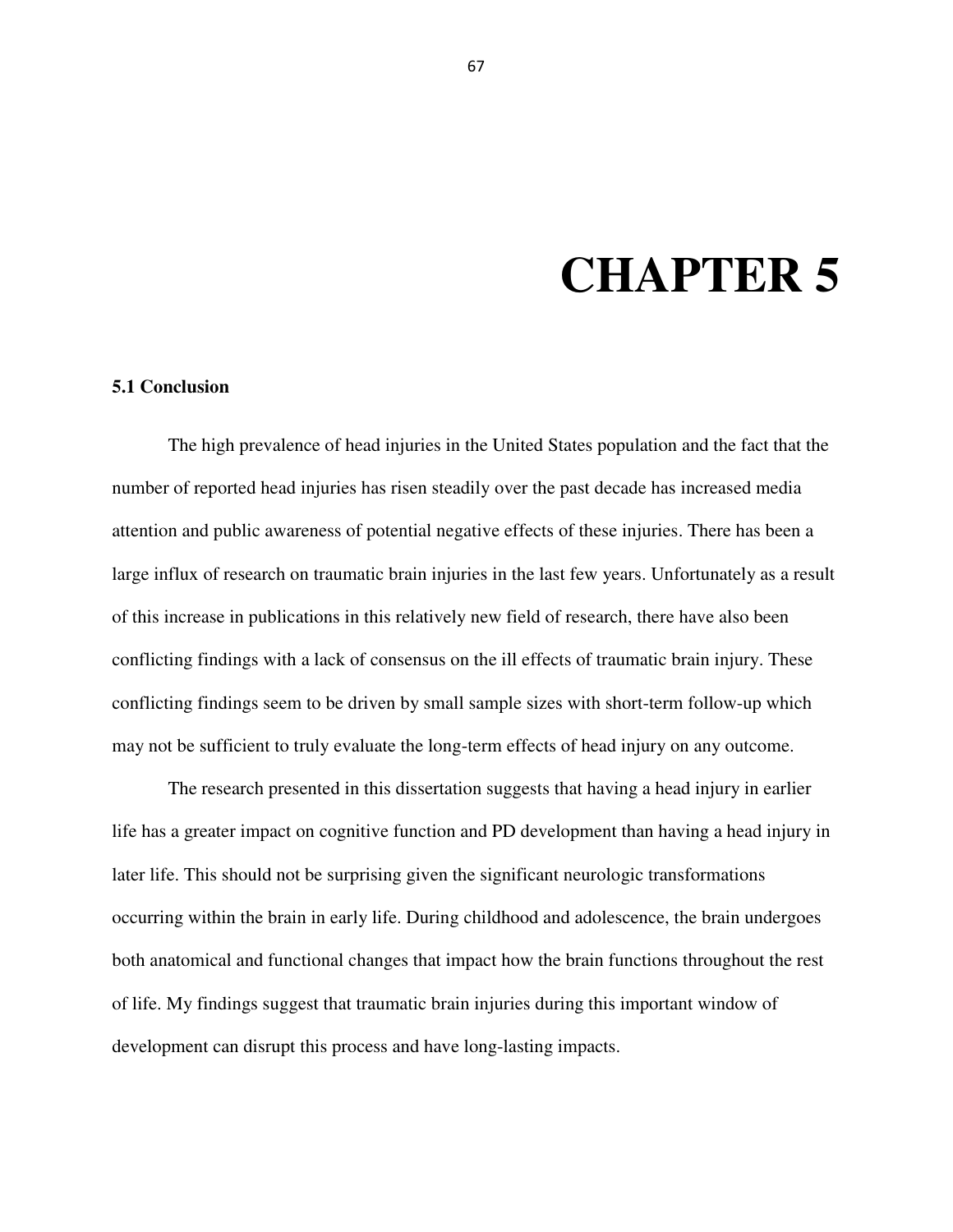Of particular concern for head injuries is how the timing of these injuries may affect the outcomes measured. A component of my dissertation evaluates how the timing of concussions may impact cognitive function (Chapter 2). It appears as though there are competing effects between the timing of the last head injury and how close it is the test date and the effect of age at first head injury. This study shows how the timing of the test, in conjunction with past concussions, can impact the test scores that may not be related to long-lasting effects. These time effects need to be considered when evaluating the effect of ever having a concussion on long term impacts on cognitive function. The age at first concussion analysis demonstrates that results on each of the domain specific tests are related to the stage of an individual's development when they have a head injury.

The next step was to assess how timing of concussions may impact the change in cognitive score (Chapter 3). The findings showed that there was a rapid increase in test score following a concussion which was actually a recovery from the initial rapid decrease in cognitive function associated with acute concussion effects. This is particularly relevant the closer a concussion was to an individual's first visit. This change seems to represent acute recovery from the concussion. Not accounting for this rapid increase in score could make it appear as if having a concussion has a positive effect on cognitive growth or it could mask the effect of concussions if one exists. The age at first concussion analysis demonstrated that there was not heterogeneity across the different domain specific tests and that while a head injury in earlier in life was worse for cognitive function overall, it did not really have an impact on cognitive change.

When considering a later life outcome such as Parkinson's disease, timing of the head injuries was also important. Because Parkinson's disease has a slow progression which often results in delayed diagnosis, sometimes years after the onset of symptoms, there is the potential

68